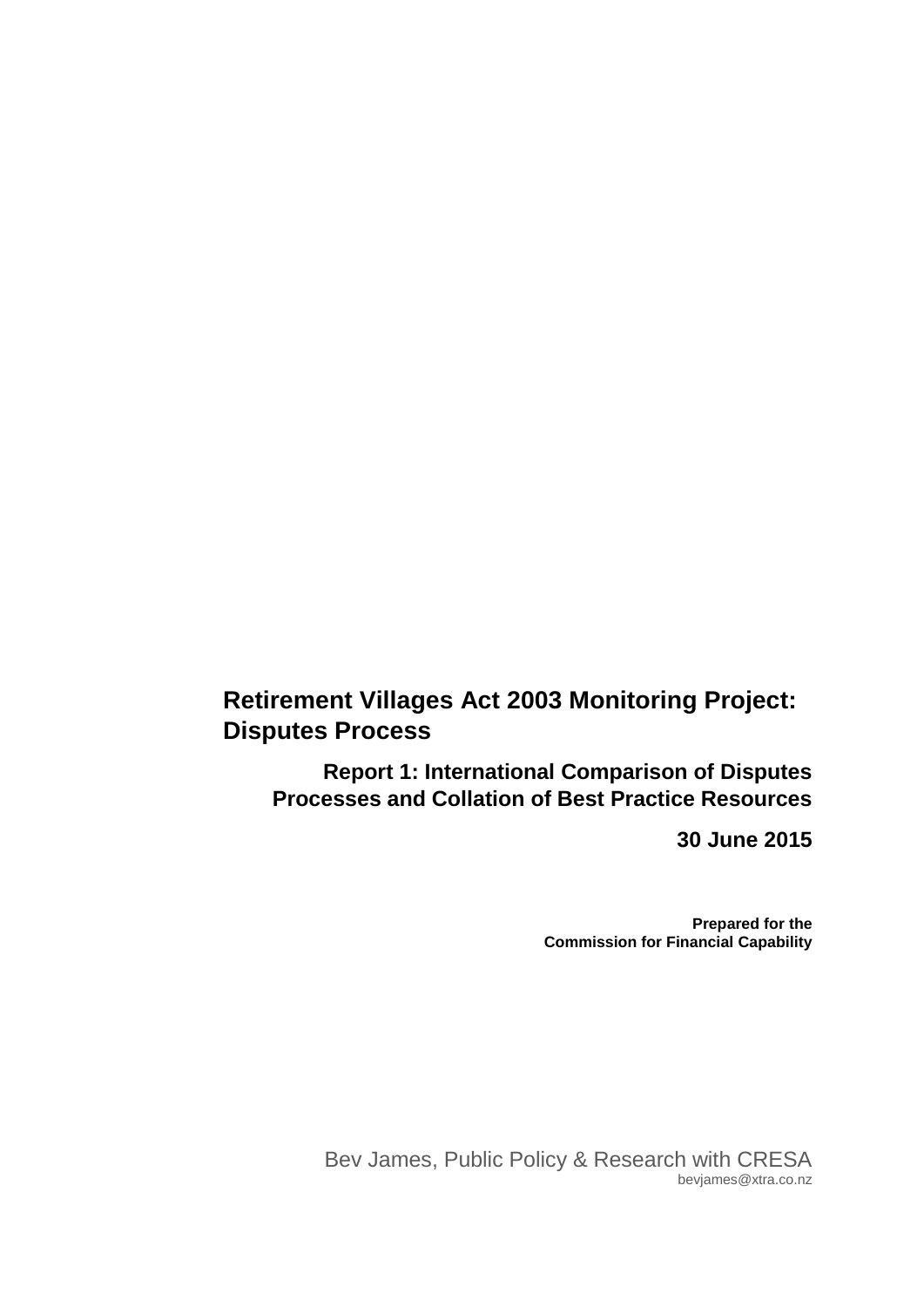# **CONTACT DETAILS**

# **Key contact:** Bev James

**Director** Public Policy & Research Ltd

- **Address:** P O Box 11260 Manners Street Wellington 6142
- **Phone:** 027 2478353
- Email: [bevjames@xtra.co.nz](mailto:bevjames@xtra.co.nz)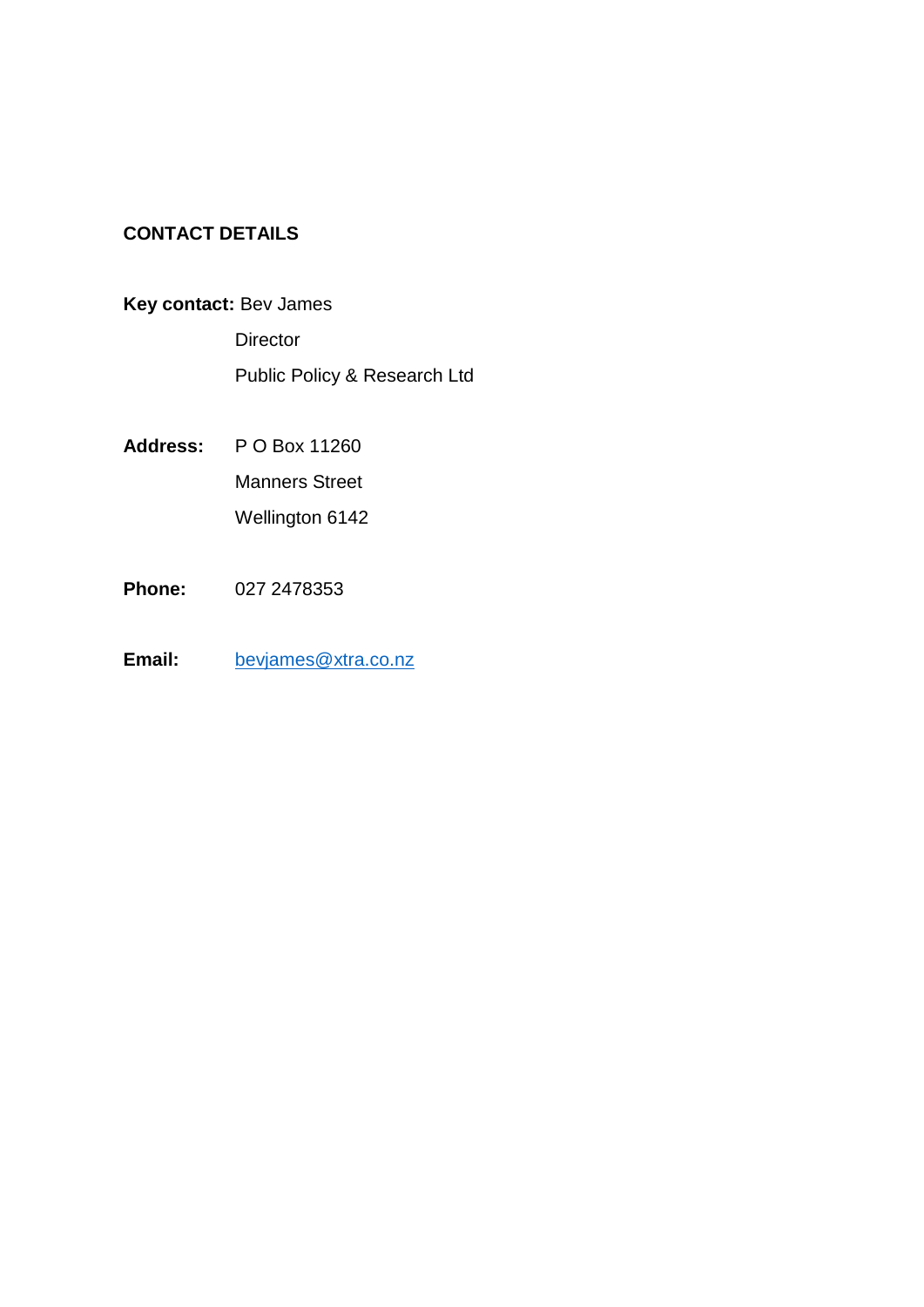# **CONTENTS**

|                                                         | Page           |
|---------------------------------------------------------|----------------|
| <b>INTRODUCTION</b><br>1.                               | 1              |
| 2 MONITORING PROJECT SCOPE, OBJECTIVES & DATA           | 2              |
| <b>COLLECTION</b>                                       | $\overline{2}$ |
| 2.1 Commission Monitoring, Project Scope and Objectives | 3              |
| 2.2 Data Collection                                     | 5              |
| 3 RETIREMENT VILLAGES IN NZ AND OVERSEAS                | 7              |
| 4 LEGISLATIVE REQUIREMENTS AROUND DISPUTE RESOLUTION    | 7              |
| 4.1 New Zealand                                         | 8              |
| 4.2 Australia                                           | 10             |
| 4.3 United Kingdom                                      | 12             |
| 5 NUMBERS OF COMPLAINTS & DISPUTES HERE AND             |                |
| <b>OVERSEAS</b>                                         | 12             |
| 5.1 New Zealand                                         | 15             |
| 5.2 Australia                                           | 17             |
| 5.3 United Kingdom                                      | 17             |
| 5.4 A Comparative Summary                               | 19             |
| 6 THE NATURE OF DISPUTES AND COMPLAINTS                 | 19             |
| 6.1 Nature of Disputes in NZ                            | 20             |
| 6.2 Common Complaints in NZ Retirement Villages         | 22             |
| 6.3 Complaints & Disputes Overseas                      | 25             |
| 6.4 A Comparative Summary                               | 26             |
| 7 THE EFFICACY OF DISPUTE RESOLUTION SYSTEMS            | 26             |
| 7.1 New Zealand                                         | 28             |
| 7.2 Australia                                           | 30             |
| 7.3 United Kingdom                                      | 31             |
| 7.4 A Comparative Summary                               | 33             |
| 8 BEST PRACTICE IN HOUSING DISPUTE RESOLUTION           | 33             |
| 8.1 New Zealand                                         | 34             |
| 8.2 Australia                                           | 36             |
| 8.3 United Kingdom                                      | 38             |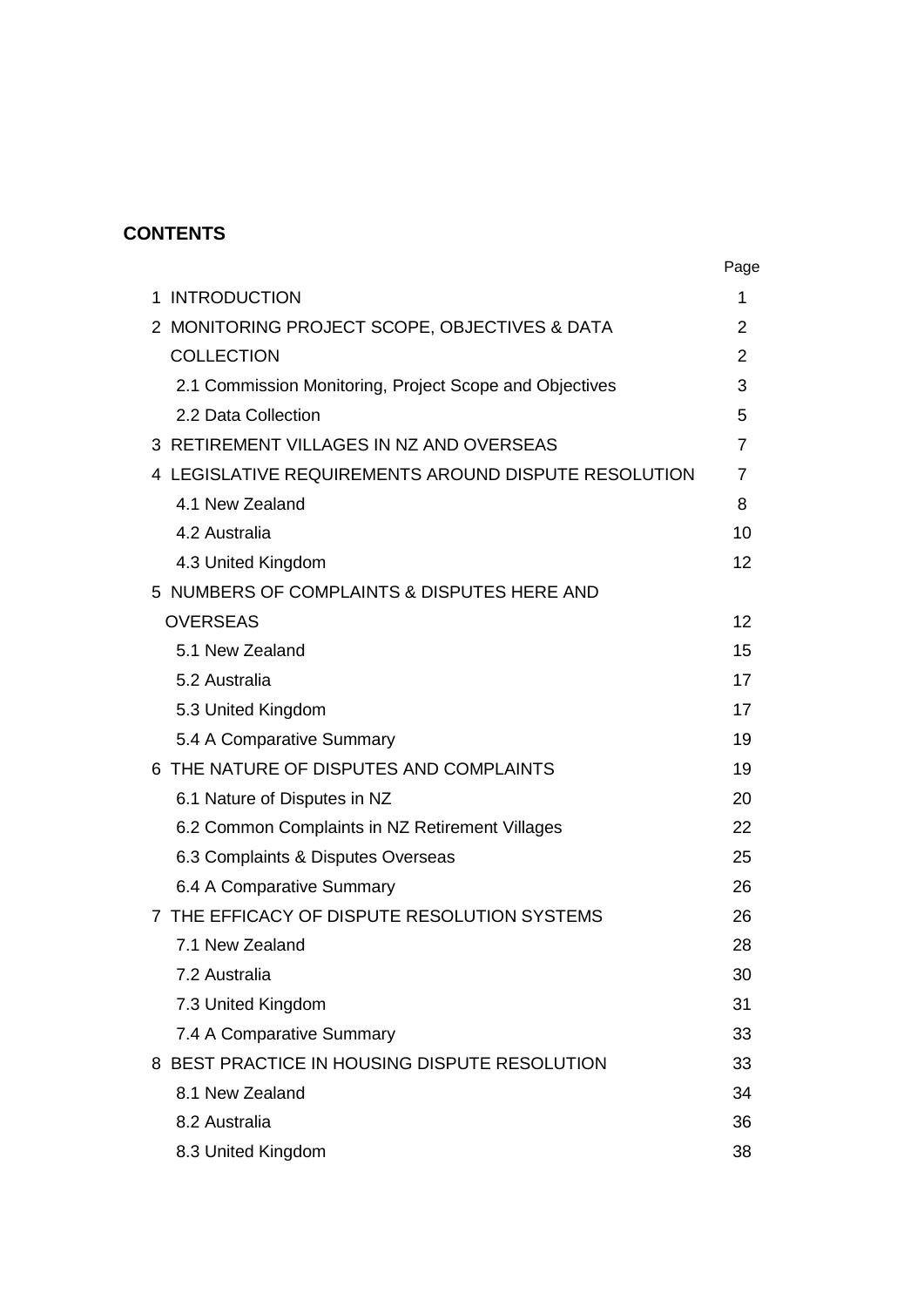| 8.4 Age Friendliness - a Common Theme                  | 39 |
|--------------------------------------------------------|----|
| 9 PREVENTING DISPUTES                                  | 39 |
| 9.1 Australia                                          | 40 |
| 9.2 United Kingdom                                     | 42 |
| <b>10 LEARNING FROM BEST PRACTICE</b>                  | 45 |
| 11 REFERENCES                                          |    |
|                                                        | 49 |
| APPENDIX 1: NEW ZEALAND BEST PRACTICE IN COMPLAINTS    |    |
| AND DISPUTE HANDLING                                   | 50 |
| APPENDIX 2: AUSTRALIAN DISPUTE RESOLUTION GUIDELINES   |    |
| <b>FOR VILLAGE OPERATORS</b>                           | 52 |
| APPENDIX 3: AUSTRALIAN DISPUTE RESOLUTION INFORMATION  |    |
| <b>FOR VILLAGE RESIDENTS</b>                           | 54 |
| APPENDIX 4: AUSTRALIAN BEST PRACTICE IN COMPLAINTS AND |    |
| DISPUTE HANDLING                                       | 56 |
| APPENDIX 5: AUSTRALIAN ADVOCACY AND ADVICE SERVICES    | 57 |
| APPENDIX 6: UK BEST PRACTICE IN HOUSING COMPLAINTS AND |    |
| <b>DISPUTES HANDLING</b>                               | 59 |
| APPENDIX 7: DISPUTE PREVENTION                         |    |

### **TABLES**

|                   |                                                                         | Page |
|-------------------|-------------------------------------------------------------------------|------|
| Table $3.1$ :     | Retirement Village Sector Size in NZ and Overseas                       | 5    |
| Table $4.1$ :     | Retirement Village Legislation in Australia and New<br>Zealand          | 9    |
| Table $5.1$ :     | Number of Complaints: Statutory Supervisors & National<br>Organisations | 13   |
| Table $6.1$ :     | Disputes Heard by Disputes Panels since 2007                            | 19   |
| Table 6.2:        | Retirement Village Disputes & Complaints in Australia                   | 23   |
| <b>Table 10:1</b> | Principles of an Effective Dispute Resolution System                    | 42   |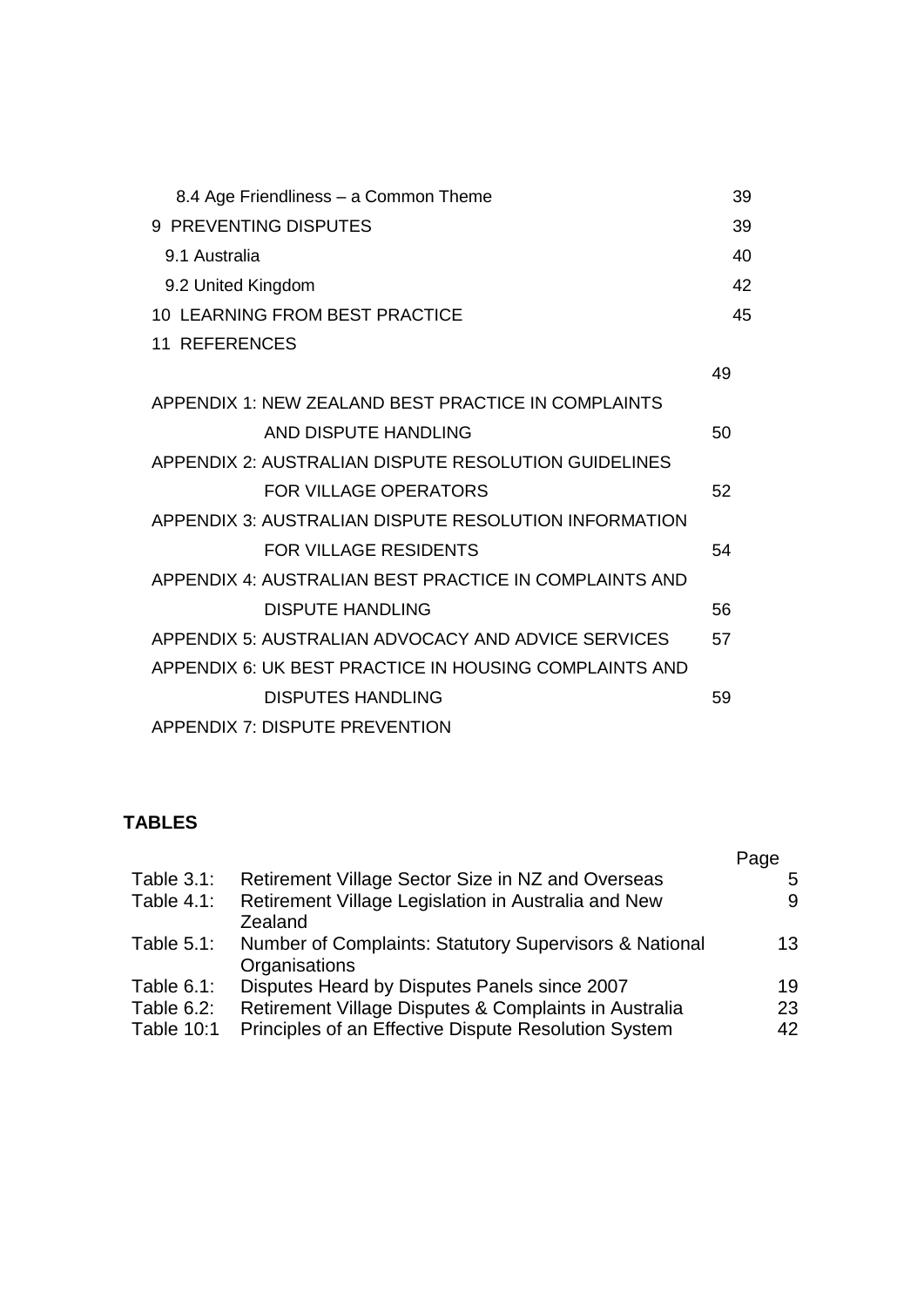#### **1 INTRODUCTION**

This report is one of two reports produced for the Commission for Financial Capability's (the Commission) monitoring project on the disputes resolution process under the Retirement Villages Act 2003 (the Act). It consists of:

- A comparative review of dispute processes in retirement villages in overseas jurisdictions. New Zealand shares the retirement village model and legislative protections with only a few jurisdictions, primarily the eight jurisdictions in Australia. These are focused on in this report. In addition, retirement housing schemes in the United Kingdom are considered. While the retirement housing sector, market and legislation are very different in the United Kingdom, there has been considerable evaluation of housing dispute resolution processes, which can inform best practice in New Zealand.
- A summary of relevant assessments and evaluations of dispute procedures in retirement villages elsewhere.
- A summary of best practice resources for dispute resolution and prevention.
- Analysis of New Zealand's model of retirement village disputes resolution and other jurisdictions in relation to the New Zealand Law Commission's best practice benchmarks and best practice principles identified in Australia and the United Kingdom.

This report is structured as follows:

- Section 2 describes the monitoring project's scope, objectives and methods.
- Section 3 describes retirement housing in the selected jurisdictions.
- Section 4 presents the legislative mechanisms and structures covering retirement housing and disputes resolution.
- Section 5 outlines the numbers of complaints and disputes that arise.
- Section 6 describes the nature of complaints and disputes.
- Section 7 presents reviews and evaluations of housing dispute resolution systems.
- Section 8 presents best practice in housing dispute resolution.
- Section 9 presents best practice in housing dispute prevention.
- Section 10 considers the implications of best practice in housing dispute resolution for New Zealand.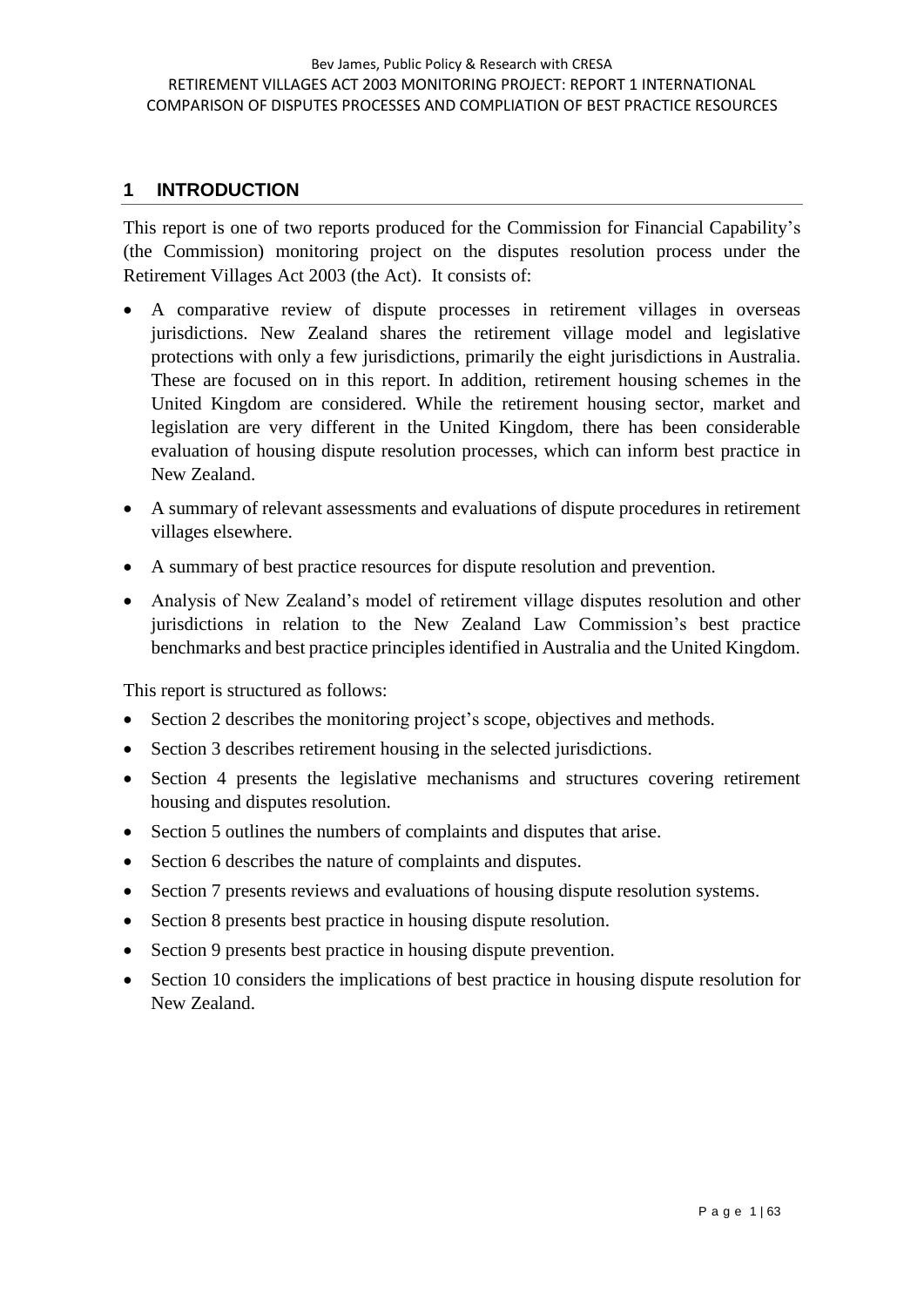### **2 MONITORING PROJECT SCOPE, OBJECTIVES & DATA COLLECTION**

In summary what we know about the number of retirement village complaints and disputes in New Zealand is that:

- Over an eight year period (2007-2014), 23 disputes entered the formal dispute resolution process under the Act. The number of disputes heard by a dispute panel per year has ranged from none to four. Of those 23 disputes, 14 reached a decision. Nine disputes were withdrawn and may or may not have been resolved outside of the panel process. It is not known whether those have been resolved because there is no statutory requirement for parties to report on the outcome of the case after it is withdrawn.
- In addition to the 3 disputes heard by a disputes panel in 2014, statutory supervisors reported a total of 92 complaints coming to their attention in 2014.
- Three national level organisations Commission for Financial Capability, Retirement Villages Association, Citizen's Advice Bureau (CAB) – reported a total of 49 complaints in 2014 (although this may double count some complaints which were made to more than one organisation)
- In addition, four national level organisations Age Concern, Consumer New Zealand, Seniorline and Grey Power Federation – received an estimated 122 complaints in 2014. Again, this may double count some complaints.
- The latest random surveying of residents undertaken in April and May 2015 suggests almost 12 percent of residents made a complaint to their village over the last two years.
- The large majority of complaints are made by residents or residents' families.
- National organisations receive a far greater number of enquiries seeking information and advice about retirement villages than complaints about villages.
- Residents and their families use a range of organisations to seek information and advice and to make complaints about retirement villages. These include the Commission for Financial Capability, Retirement Villages Association, CABs, Age Concern, Consumer New Zealand, Seniorline, Grey Power Federation, District Health Boards and Community Law Centres.

This section briefly discusses why the Commission is interested in monitoring complaints and the formal dispute process and then provides a summary of the methods used to collect data for this monitoring report.

## **2.1 Commission Monitoring, Project Scope and Objectives**

The Commission has a responsibility to monitor the operation of the industry and regulatory settings and whether they deliver adequate protection for residents and support the viability of the sector. This monitoring project focuses on the operation of the structures and processes for dispute resolution set out in the Act and regulations. Briefly, that process requires operators to have a written policy and procedure within their village to deal with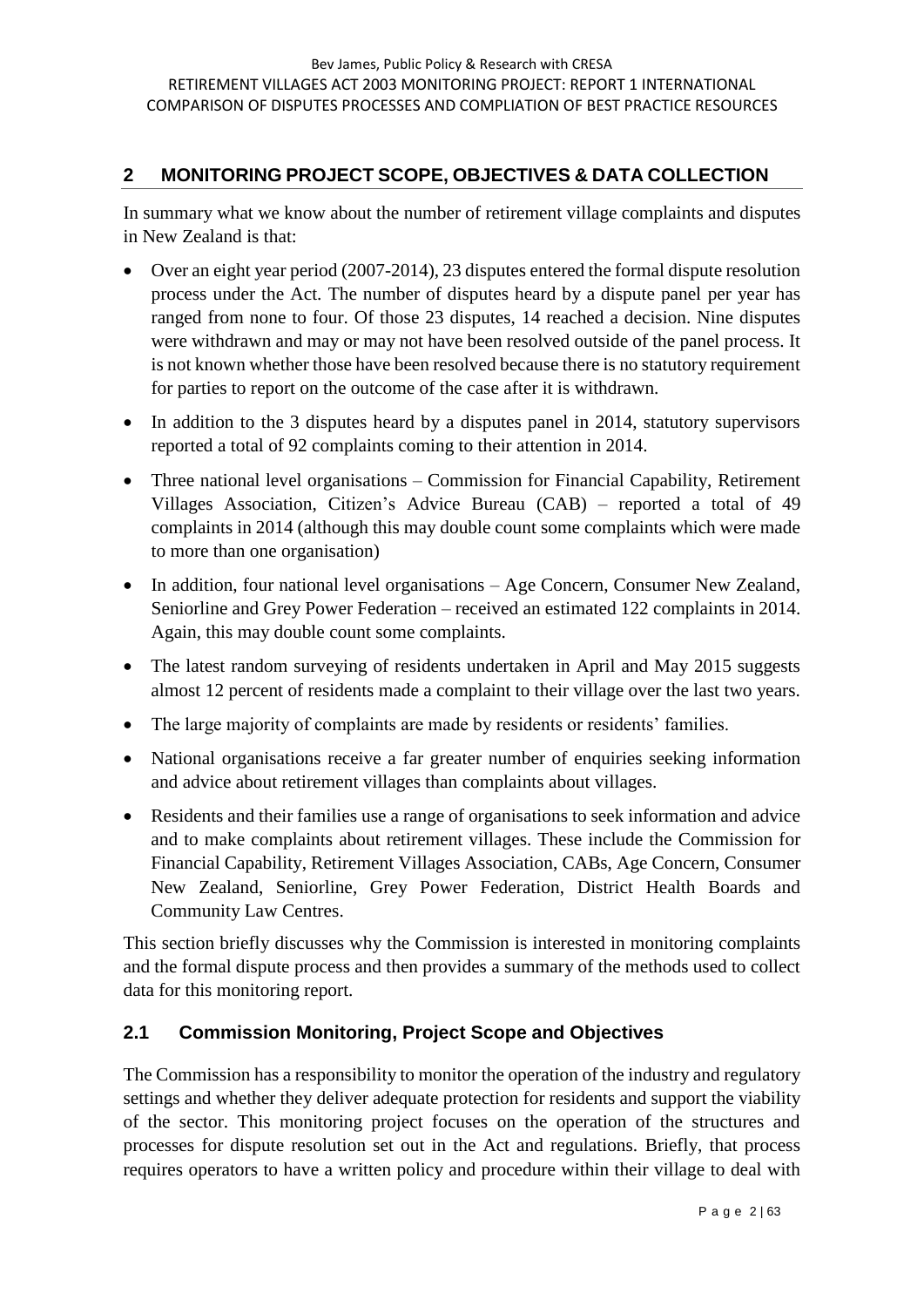#### Bev James, Public Policy & Research with CRESA RETIREMENT VILLAGES ACT 2003 MONITORING PROJECT: REPORT 1 INTERNATIONAL COMPARISON OF DISPUTES PROCESSES AND COMPLIATION OF BEST PRACTICE RESOURCES

complaints (a complaints facility). If a complaint cannot be resolved, the matter may require resolution by a dispute panel established in accordance with provisions in the Act and in the Retirement Villages (Disputes Panel) Regulations 2006. The Commission administers the dispute process and approves the list of people that can be appointed to a panel.

The aim of the monitoring project is to assess the level of effectiveness of the formal dispute resolution structures and processes. It is intended to provide a resource for the Commission and those involved in retirement villages as advisors, consumers or operators. The key objectives of this monitoring project are to examine:

- Levels of understanding among residents and operators of the disputes process.
- Experiences of those who have used the disputes process including residents, operators, dispute panellists, statutory supervisors and lawyers.
- Users' assessment of the effectiveness of the disputes process in resolving issues.
- Whether the disputes process achieves the aims of the Act and protects residents' interests in the village.

#### **2.2 Data Collection**

This monitoring project has sought information on both 'disputes' and 'complaints'. There are two reasons for this approach. Firstly, in New Zealand the Act includes provision for dealing with complaints through a procedure within the village, as well as disputes through the disputes panel. Together those provisions offer a framework within which residents and operators can resolve issues. Secondly, there is an obvious relationship between complaints and disputes. If a complaint is not dealt with fairly and to the satisfaction of parties, it may then become a more serious dispute.

For data collection and analysis, a clear working definition of complaint and dispute was required. For the purpose of this report, the term 'complaint' refers to an issue or matter that a resident brings to the attention of the manager or operator for resolution. A complaint denotes that an issue has reached a level of sufficient concern for the resident to expect 'something to be done about it'. A complaint is distinguished from a suggestion or a request to the operator.

This report has sourced complaints data from the administrative records of external bodies that have had retirement housing matters brought to their attention by a resident. Those bodies are: the statutory supervisor (in New Zealand), a service provider, advocacy or advisory body.

A 'dispute' refers to an issue or matter that is the subject of a formal dispute resolution process external to the housing provider. 'Dispute' is used to refer to those matters that have resulted in a dispute notice in New Zealand, and to those matters dealt with by a tribunal, court or dispute resolution body in Australia and the United Kingdom.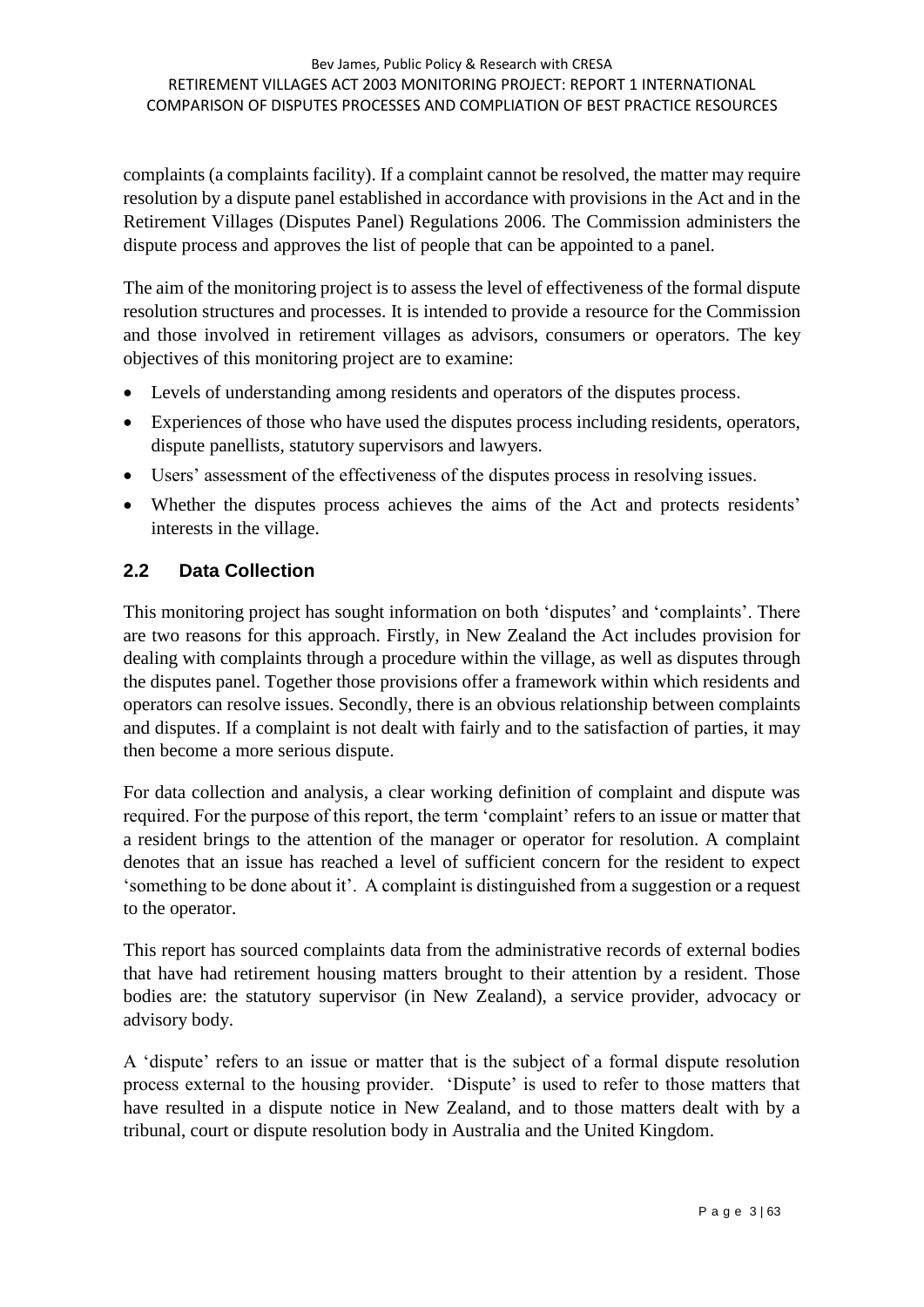An internet search was conducted of Australian:

- Retirement village legislative provisions relating to dispute resolution.
- Reviews and evaluations of retirement village disputes resolution processes.
- Retirement village dispute process information guidelines for residents and operators.
- Best practice material on retirement village complaints and disputes processes.
- Best practice material on handling housing complaints and disputes.
- General best practice material on handling complaints and disputes.
- Examples of housing advocacy and advice services, particularly for older people.

The websites consulted included: state and national government legislation; tribunals or courts dealing with retirement village disputes; consumer protection/fair trading bodies; state ombudsman; state government older people's agencies; non-government older people's organisations, dispute advocacy and advice services; retirement village residents' associations; retirement village operators' associations and community housing peak bodies.

An internet search for UK retirement housing information was conducted on the following:

- Reviews and evaluations of housing dispute resolution processes.
- Housing dispute process information guidelines for residents and operators.
- Best practice material on handling housing complaints and disputes.

The websites consulted included: UK Law Commission; residential property tribunals; Scottish Government; ombudsman's offices; older people's advocacy organisations; housing advice services and housing provider peak bodies.

New Zealand material on retirement village dispute resolution was obtained through websites searches of the Ministry for Business, Innovation and Employment and the Commission for Financial Capability. Searches for material on disputes resolution were done on the websites of the Government Centre for Dispute Resolution, the New Zealand Law Commission, Consumer New Zealand and the Ombudsman.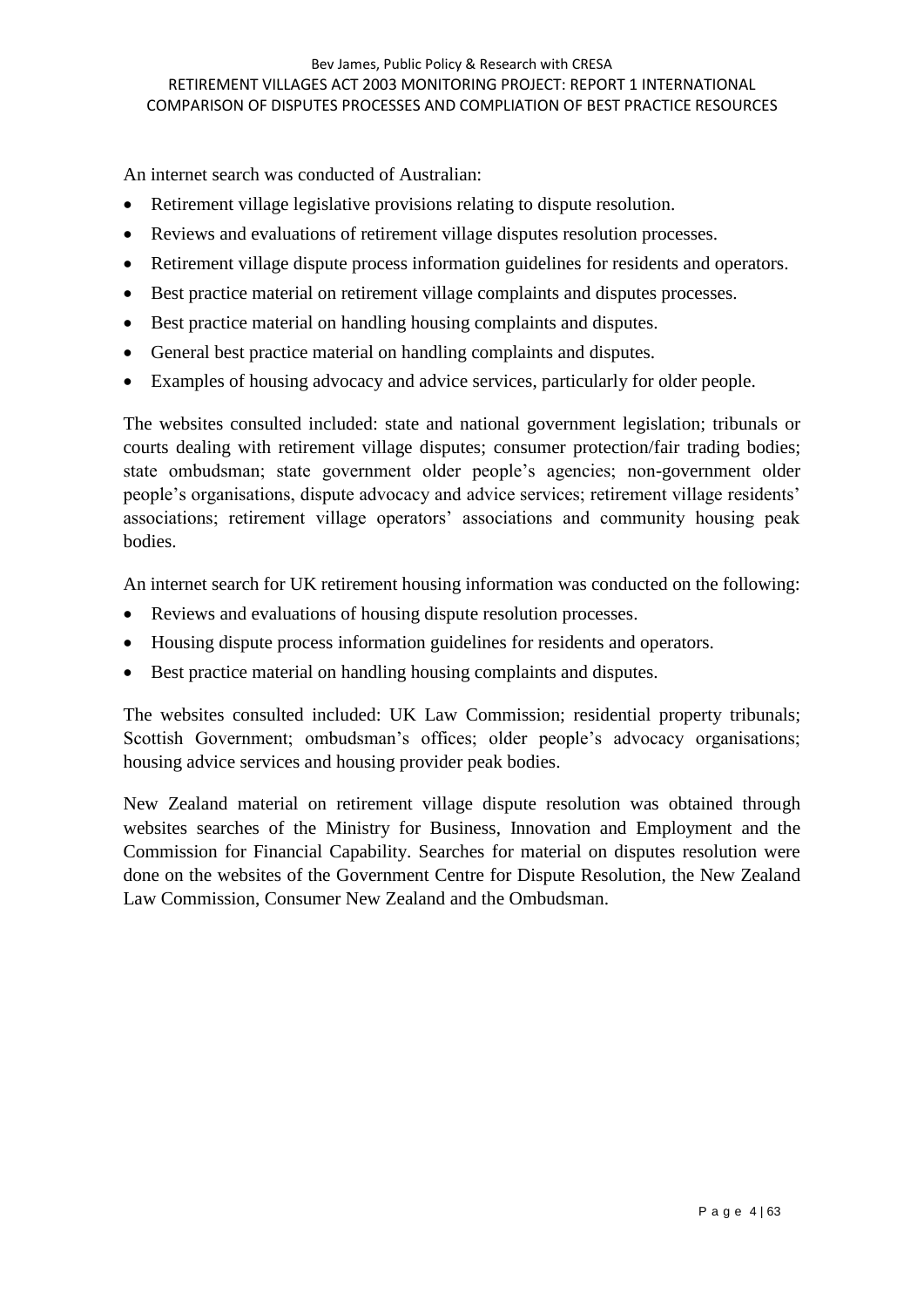#### **3 RETIREMENT VILLAGES IN NZ AND OVERSEAS**

New Zealand shares the retirement village model with only a few jurisdictions overseas, primarily the eight state jurisdictions in Australia. Those Australian jurisdictions are similar to New Zealand in terms of the characteristics of the retirement village sector, retirement village housing model, the legislation and formal dispute resolution procedures. The other jurisdictions reviewed, although in less depth than the Australian jurisdictions, are the three in the United Kingdom: England and Wales; Scotland; and Northern Ireland respectively.

The United Kingdom has significant differences compared to New Zealand in terms of retirement housing market characteristics, legislative frameworks and residents' protections, however, some major reviews of housing dispute resolution systems and best practice material can inform New Zealand's retirement village dispute resolution processes.

Table 1 summarises data on the size of the retirement housing sector in New Zealand, Australia and the United Kingdom. Caution is required in comparing the different jurisdictions because time periods differ. Time periods are indicated in the relevant table footnotes where known.

| <b>Jurisdiction</b>         | Population 65+ years in<br><b>Retirement Villages</b> | <b>Number of Villages/Schemes</b> |
|-----------------------------|-------------------------------------------------------|-----------------------------------|
| New Zealand <sup>1</sup>    | 4.5%                                                  | 351                               |
| Australia <sup>2</sup>      | 5%                                                    | Over 2,200                        |
| United Kingdom <sup>3</sup> | Retirement Villages: 0.5%                             | Retirement Villages: approx. 100  |
|                             | Retirement housing (includes                          | Retirement housing: approx.       |
|                             | RVs): 5%                                              | 18,000                            |

**Table 3.1: Retirement Village Sector Size in NZ and Overseas** 

In New Zealand about 28,000 older people live in retirement villages and in Australia the number is over 135,000.<sup>4</sup> Both countries have similar proportions of older people living in retirement villages. Nationally, just over 5 percent of the Australian population aged 65 and older live in retirement villages, compared to New Zealand's 4.5 percent. In the 75+ age group,  $10.5$  percent live in NZ retirement villages.<sup>5</sup> As in New Zealand, private sector providers, particularly large corporates, dominate the provision of retirement villages in Australia. In New Zealand the license to occupy is the most common form of tenure,

<sup>&</sup>lt;sup>1</sup> Jones Lang LaSalle 2014; 2013 data.

<sup>&</sup>lt;sup>2</sup> Grant Thornton 2011; 2011 population data. 2013 Village data see [http://www.mccrindle.com.au/the](http://www.mccrindle.com.au/the-mccrindle-blog/retirement-villages-the-quiet-achievers-australia-s-highest-rated-industry)[mccrindle-blog/retirement-villages-the-quiet-achievers-australia-s-highest-rated-industry](http://www.mccrindle.com.au/the-mccrindle-blog/retirement-villages-the-quiet-achievers-australia-s-highest-rated-industry)

<sup>3</sup> Retirement village data: INsight 2014; Elderly Accommodation Counsel 2013. Retirement housing data: Pannell and Blood 2012.

<sup>&</sup>lt;sup>4</sup> NZ number is from Retirement Villages Association data. The Retirement Villages Association constitutes around 95 percent of the retirement village industry. The Australian number is from the Australian Bureau of Statistics, 2011 Census. See Australian Bureau of Statistics 2013.

<sup>5</sup> Jones Lang LaSalle 2014 ; Grant Thornton 2011.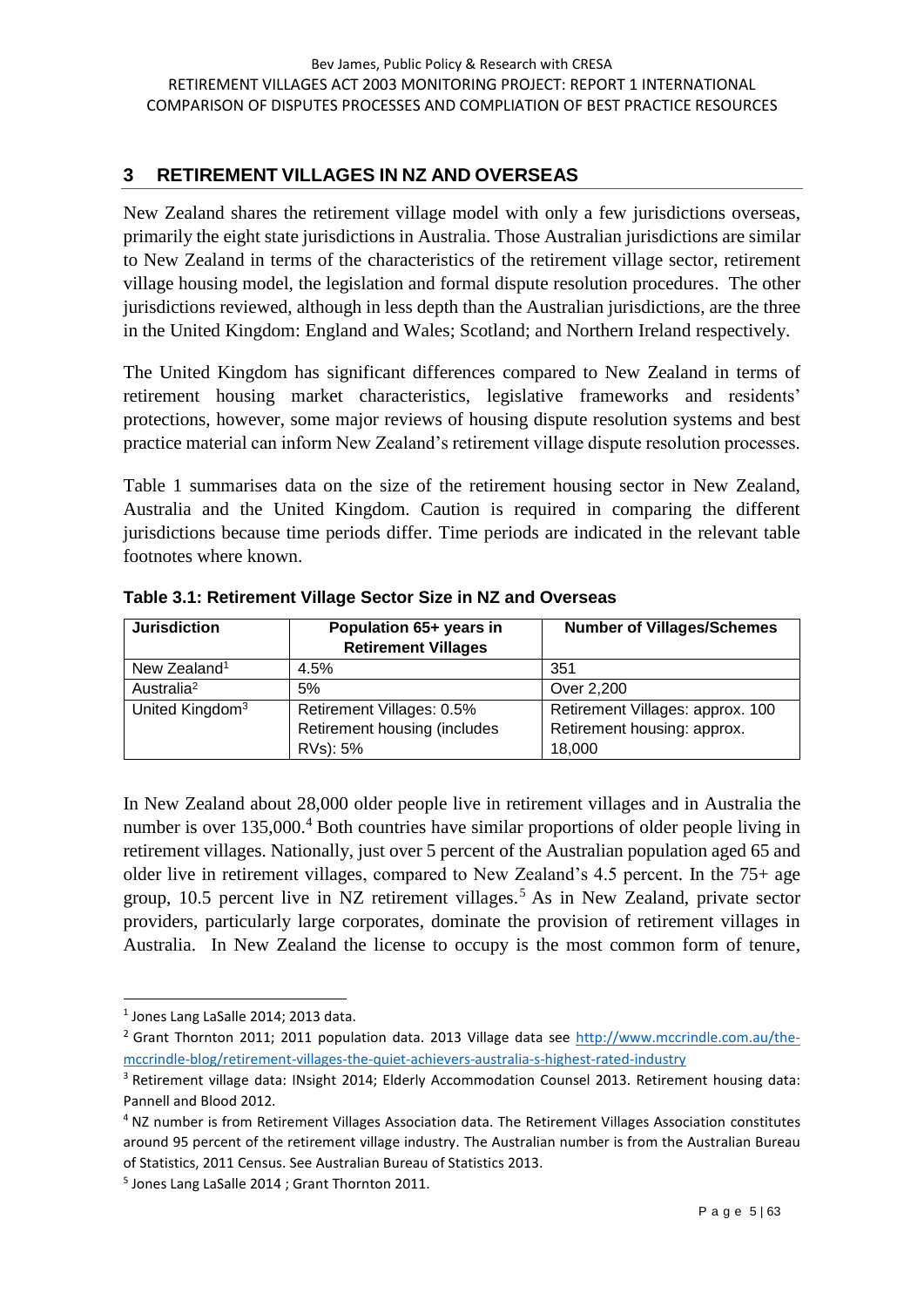comprising over 80 percent of properties. 6 In Australia, various forms of tenure are found in retirement villages including leasehold title, freehold title, strata/group title, company title, license to occupy, tenancy in common and periodic rental. The most common tenure arrangements differ from state to state. For example, in Victoria the most common tenure is license to occupy followed by strata title.<sup>7</sup> The most common tenures used in Western Australia are leasehold, license to occupy, tenancy in common and strata title.<sup>8</sup>

In the United Kingdom, the retirement housing sector is of a similar size to sectors in New Zealand and Australia, however it is characterised by a variety of different tenure arrangements and models. Retirement villages are a very small part of the older people's housing sector, although expected to grow both in absolute numbers and as a proportion of older people's housing. A recent estimate puts the population residing in retirement villages as only 0.5 percent of those aged 65 and over.<sup>9</sup> A much greater percentage, estimated at 5 percent, of the older population is housed in ownership, rental and leasehold schemes specifically targeted to retired people.<sup>10</sup> The majority of retirement housing is sold on a (long) leased basis in retirement housing schemes operated by private companies or housing associations (not-for-profit community housing providers). These retirement housing schemes share some similarities with the Australasian retirement village model. For example, they provide some facilities and services, although those differ from scheme to scheme. Residents pay service charges, and may also be required to pay other charges such as exit fees. Often there are restrictions on resale.

<sup>6</sup> Martin Jenkins 2010.

<sup>7</sup> Consumer Affairs Victoria 2013a.

<sup>8</sup> WARVA 2014.

<sup>&</sup>lt;sup>9</sup> Insight 2014.

<sup>10</sup> Pannell and Blood 2012.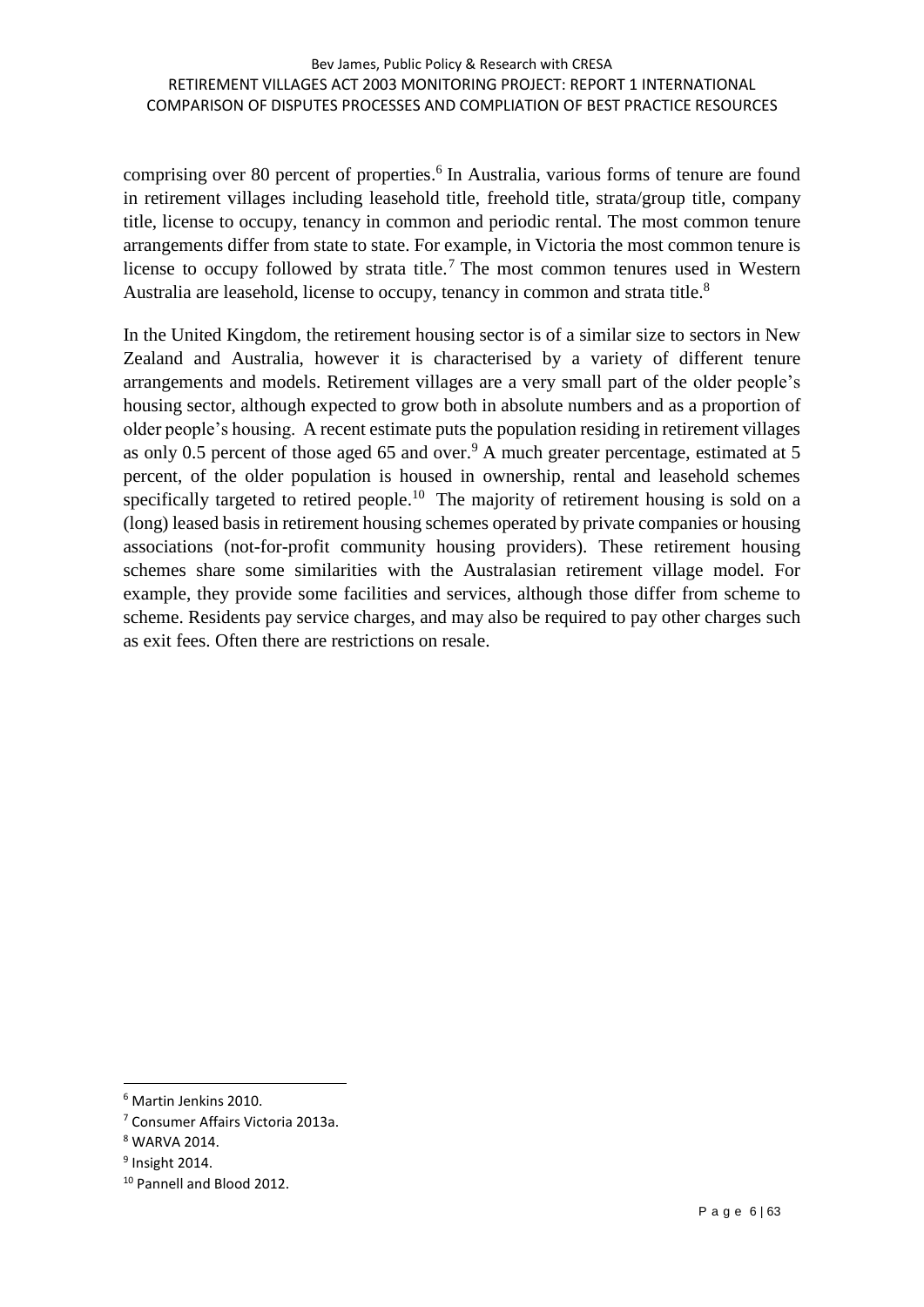#### **4 LEGISLATIVE REQUIREMENTS AROUND DISPUTE RESOLUTION**

This section provides a brief overview of the legislatively defined settings for managing and resolving formal disputes. It looks at New Zealand, Australia and the United Kingdom.

#### **4.1 New Zealand**

The Retirement Villages Act 2003 and regulations provide the legislative framework for New Zealand's retirement village sector. The Code of Residents' Rights summarises the rights given to residents under the Act. With regard to complaints and disputes, those are:

- The right to complain to the operator and to receive a response within a reasonable time.
- The right to a speedy and efficient process resolving disputes between the resident and operator or disputes between residents.

Operators are required to establish, maintain and promulgate a process within their village to deal with complaints (a complaints facility). The Retirement Village Code of Practice 2008, which sets out minimum requirements for operators' practice, includes details about appropriate procedures for complaints as well as advising on how to resolve complaints. If a complaint cannot be resolved by the village the matter may require resolution by a dispute panel. At that stage the complaint enters a formal process, set out in the Retirement Villages (Disputes Panel) Regulations 2006.

The Act sets out what qualifies as a dispute to be heard through the dispute panel. Disputes eligible for adjudication by the disputes panel are limited to disputes around:

- A resident's occupation right agreement (ORA).
- Allegations of breaches of the Code of Residents' Rights.
- Allegations of breaches of the Code of Practice.

Some disputes are specifically excluded from the statutorily defined responsibilities and powers of the panel. Those are disputes or matters concerning health and disabilities services, or any facilities to which the Code of Health and Disability Services Consumers' Rights applies.

In addition to defining the types of disputes that can be subject to adjudication by the dispute panel, the Act sets out who may use the process. Legitimate users are residents, operators, former residents, and a personal representative of a resident. Generally, a dispute would be between a resident and the operator. However, the Act does provide for a resident to give a Dispute Notice for resolution of a dispute affecting the resident's occupation right between the resident and another resident of the village (section 53(4)). An operator may also initiate a dispute against a resident (section 54).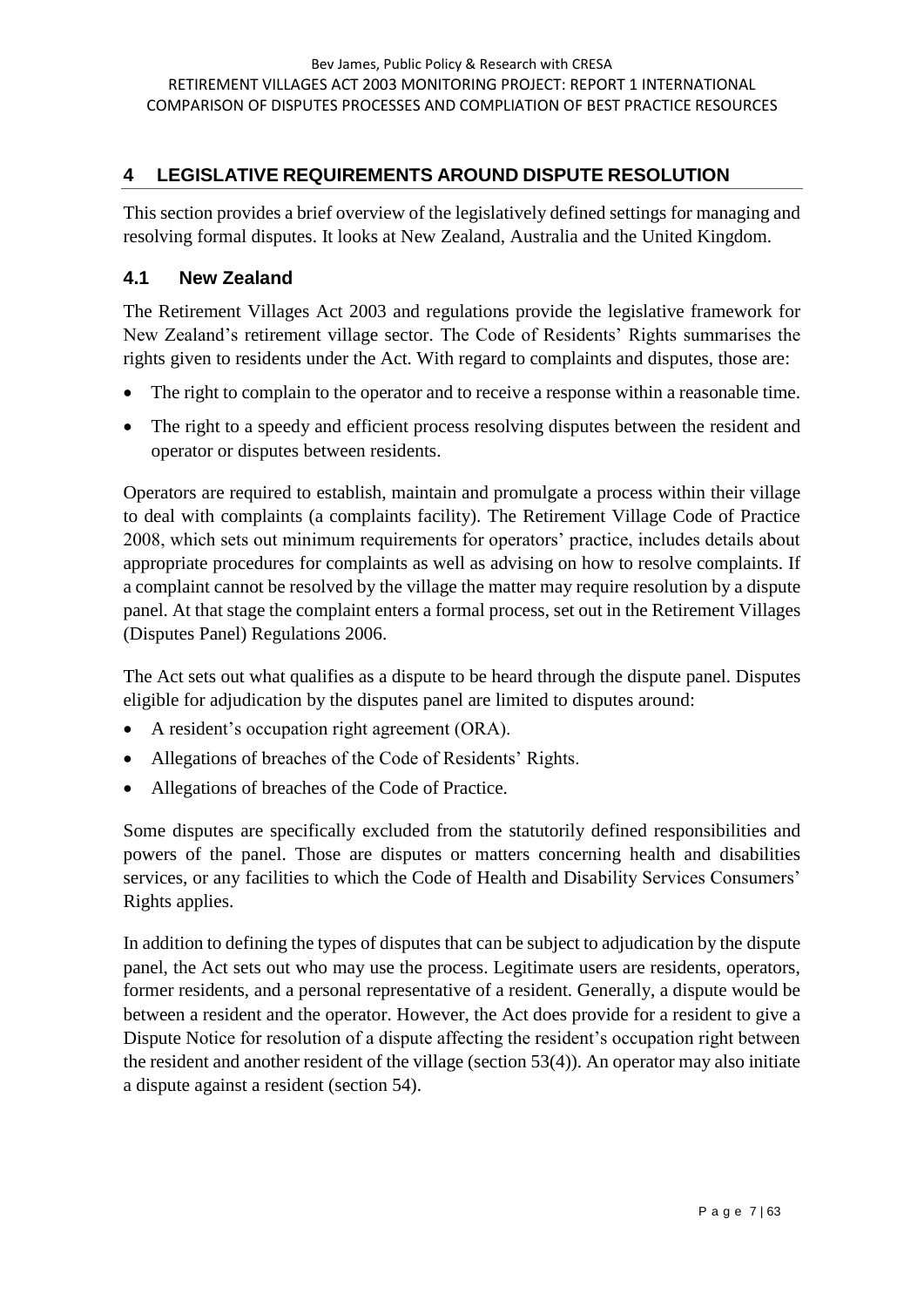Broadly the disputes process is structured as follows:

- The applicant issues a Dispute Notice.
- The dispute is then heard by an independent dispute panel.
- The operator appoints one or more people to sit on the panel, selecting them from a list approved by the Retirement Commissioner. Currently there are seven approved people. The operator must consult the other parties to the dispute before making an appointment.
- The panel then conducts a resolution process. This includes a pre-hearing meeting or other method that allows all parties to communicate with one another, and the hearing.
- The panel then gives a written decision.

The panel has certain powers. It can require an ORA to be amended to comply with the Code of Practice, and it can order a party to comply with its obligations under the ORA, or give effect to a right referred to in the Code of Residents' Rights. The panel may also award costs and expenses to, or against, a party. Any party may appeal the decision, in which case the dispute would go to a District Court for disputed amounts for \$200,000 or less, or to the High Court, for amounts over \$200,000.

The costs of conducting the dispute panel are the responsibility of the operator that appoints the panel. However, the panel may refund all or part of the operator's costs as part of its decision. The dispute outcome is made public on the Commission for Financial Capability's website.

#### **4.2 Australia**

1

Like the New Zealand legislation, the Australian Acts are concerned with the protection of residents' and prospective residents' rights, and outline the disclosure requirements of operators, the regulation of some financial matters and requirements around resolving disputes. Most jurisdictions use a tribunal for resolving disputes. Those state jurisdictions that do not use a tribunal structure direct disputes to the civil courts.

In Australia the legislation regulating the retirement village sector is state/territory based rather than national. Each of the eight jurisdictions has an Act and associated regulations, including codes of practice in some jurisdictions. Statutes and regulations are not the same across the jurisdictions. For example, they differ in the way that a retirement village is defined. They also differ in disclosure requirements and the legal requirements around disputes processes.<sup>11</sup> Table 4.1 sets out the statutes, regulations and tribunals for each Australian jurisdiction as well as for New Zealand.

<sup>&</sup>lt;sup>11</sup> House of Representatives Standing Committee on Legal and Constitutional Affairs 2007.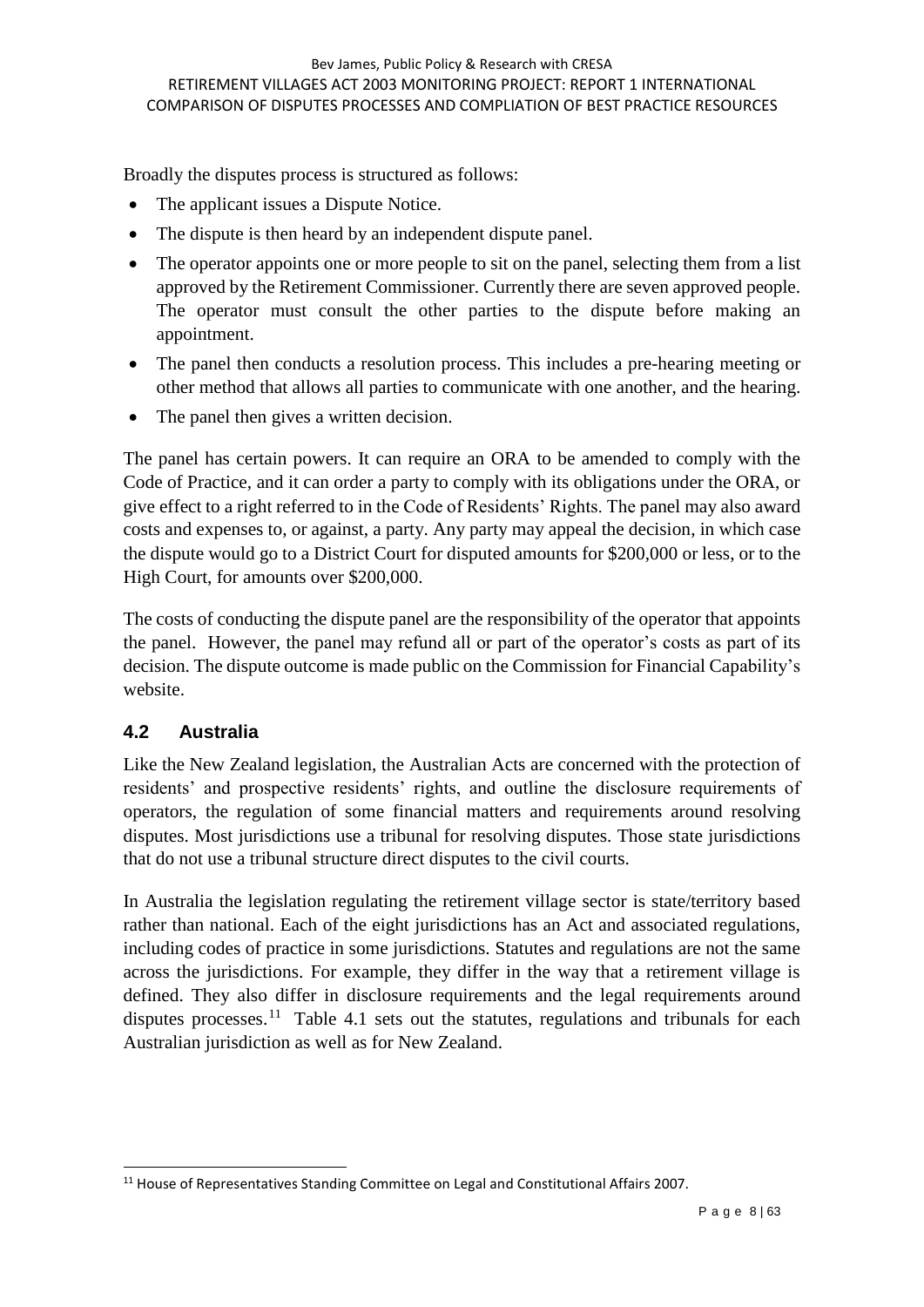| <b>Jurisdiction</b> | Legislation                                                               | <b>Tribunal</b>                       |  |
|---------------------|---------------------------------------------------------------------------|---------------------------------------|--|
| <b>ACT</b>          | Retirement Villages Act 2012                                              | <b>ACT Civil and Administrative</b>   |  |
|                     | <b>Retirement Villages Regulations 2013</b>                               | Tribunal                              |  |
| New South           | Retirement Villages Act 1999                                              | <b>NSW Civil and Administrative</b>   |  |
| Wales               | <b>Retirement Villages Regulations 2009</b>                               | Tribunal                              |  |
| Northern            | Retirement Villages Act 1995                                              | Local court                           |  |
| Territory           | <b>Retirement Villages Regulations 1995</b>                               |                                       |  |
| Queensland          | <b>Retirement Villages Act 1999</b>                                       | Queensland Civil and                  |  |
|                     | <b>Retirement Villages Regulations 2010</b>                               | Administrative Tribunal               |  |
| South               | Retirement Villages Act 1987                                              | <b>Residential Tenancies Tribunal</b> |  |
| Australia           | <b>Retirement Villages Regulations 2006</b>                               |                                       |  |
| Tasmania            | Retirement Villages Act 2004                                              | Director of Consumer Affairs and      |  |
|                     | <b>Retirement Villages Regulations 2005</b>                               | Fair Trading, Supreme Court           |  |
| Victoria            | Retirement Villages Act 1986                                              | Victoria Civil and Administrative     |  |
|                     | <b>Retirement Villages Regulations 2006</b>                               | Tribunal                              |  |
|                     | Retirement Villages Act 1992                                              |                                       |  |
| Western             | <b>Retirement Villages Regulations 1992</b>                               |                                       |  |
| Australia           | Fair Trading Act 2010                                                     | <b>State Administrative Tribunal</b>  |  |
|                     | Fair Trading (Retirement Villages Interim<br>Code) Regulation (no 2) 2014 |                                       |  |
|                     | Retirement Villages Act 2003                                              |                                       |  |
| New Zealand         | <b>Retirement Villages (General)</b><br>Regulations 2006                  | Disputes panel                        |  |
|                     | Retirement Villages (Disputes Panel)<br>Regulations 2006                  | Appeal to District or High Court      |  |

**Table 4.1: Retirement Village Legislation in Australia and New Zealand<sup>12</sup>**

Consumer law plays a very significant role in regulating the Australian retirement village sector. There is a national consumer law framework provided by the Australian Consumer Law for fair trading and consumer protection, which applies in all states and territories. Services or goods provided in retirement villages under a residence contract are covered by that law. Provisions of particular relevance to the operation of retirement villages include:

- banning misleading and deceptive conduct in trade or commerce,
- making unfair terms in consumer contracts void, and

<sup>12</sup>Based on McCullagh 2014.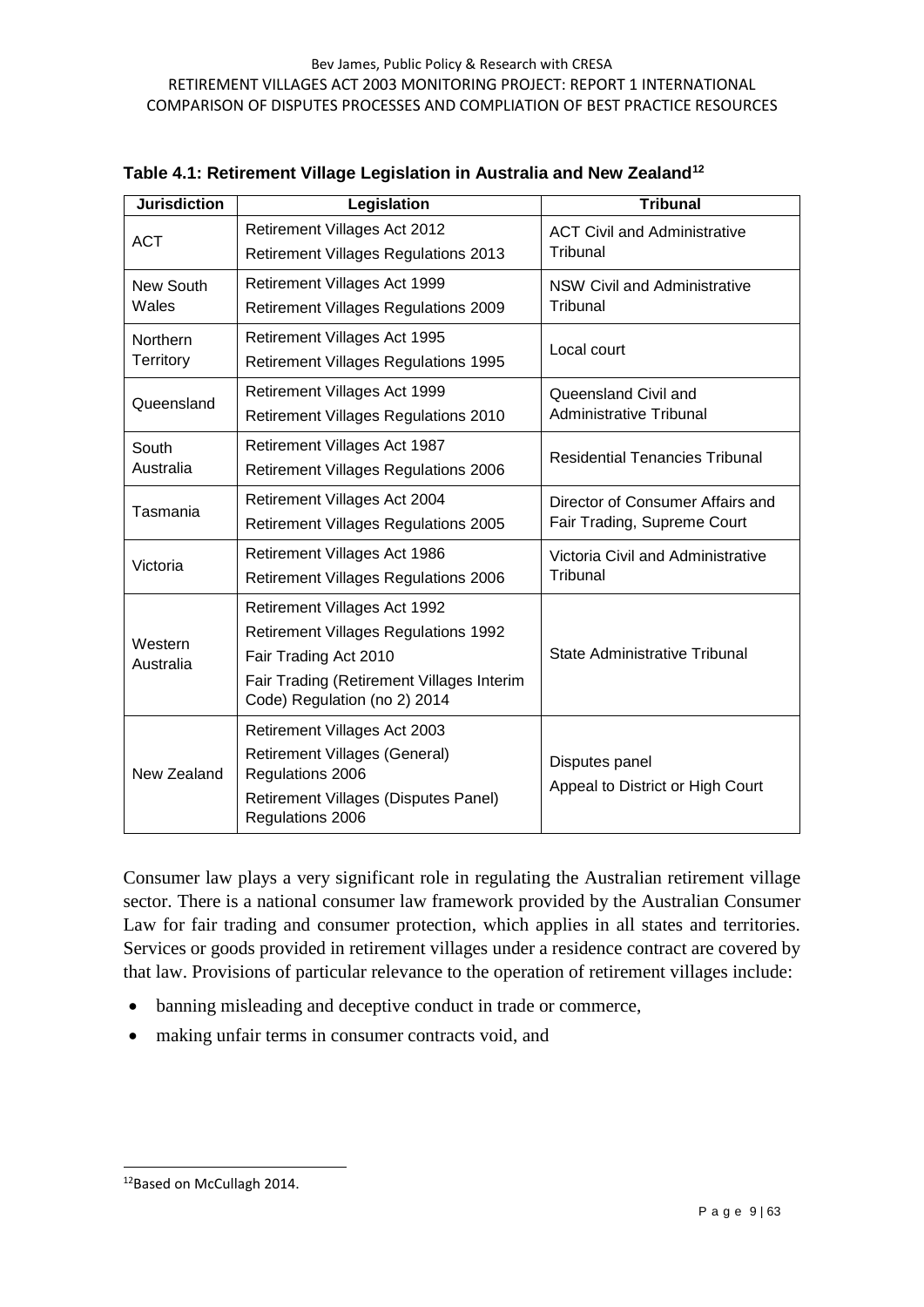banning specific unfair practices such as false representation of services, false testimonials and misleading prospective residents as to the suitability of services for them. $^{13}$ 

These provisions have obvious implications for conduct around advertising and marketing retirement villages.<sup>14</sup>

Consumer protection agencies in states and territories are key providers of information and best practice guidelines about retirement village legislation for residents and prospective residents, including about dispute resolution processes. The Complaint Line<sup>15</sup> has contact details for all states/territories on its website, linking consumers with their relevant state or territory consumer agency information on complaints and disputes processes.

One area where the Australian and New Zealand dispute provisions differ, is in who can take a dispute. The New Zealand legislation allows a resident to give a Dispute Notice for resolution of a dispute affecting the resident's occupation right between the resident and another resident of the village. But in some Australian states, for example, South Australia and Queensland, the tribunal cannot hear disputes between residents. However, the Northern Territory Retirement Villages Act allows a dispute between a resident and another resident to be dealt with.

#### **4.3 United Kingdom**

In the United Kingdom there is no specific legislation covering retirement villages, protection of the rights of village residents and prospective residents, or disputes in retirement villages.<sup>16</sup> But there are protections for owner, tenants and leaseholders. All housing disputes in the United Kingdom are dealt with through tribunals in each of the three jurisdictions (England and Wales, Scotland and Northern Ireland).

Retirement leasehold housing is particularly relevant to the retirement villages disputes monitoring project. It has specific protections for residents provided through two industry codes:<sup>17</sup> the Code of Practice of the Association of Retirement Housing Managers; and the The National House Building Council Sheltered Housing Code of Practice.

There are also general statutory protections for leaseholders that apply to leasehold retirement housing. All operators of leasehold retirement housing should have complaints procedures for residents. If that procedure fails, leaseholders whose landlord is a housing association (and some leaseholders with private landlords) have recourse to the Independent Housing Ombudsman.<sup>18</sup> Should those avenues fail, all leaseholders can go to the First Tier

<sup>13</sup> Power and Read 2012.

<sup>14</sup> See Senior Living Onlin[e http://www.seniorlivingonline.com.au/information/legislation.asp](http://www.seniorlivingonline.com.au/information/legislation.asp)

<sup>15</sup> <http://www.complaintline.com.au/retirement-village.html>

<sup>16</sup> INsight 2014.

<sup>17</sup> Age UK 2014.

<sup>18</sup> ARHM, LEASE and Age UK nd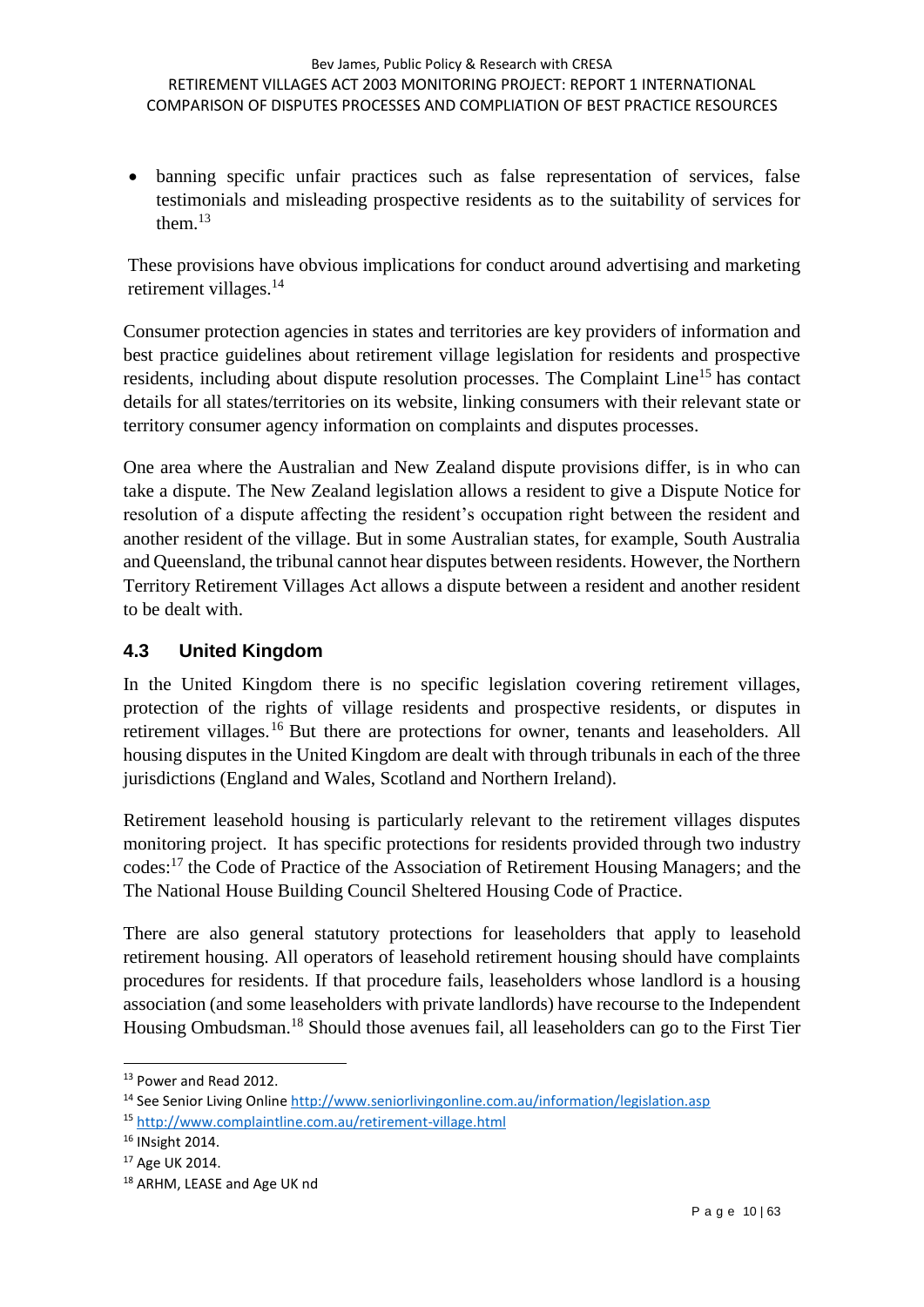#### Bev James, Public Policy & Research with CRESA RETIREMENT VILLAGES ACT 2003 MONITORING PROJECT: REPORT 1 INTERNATIONAL COMPARISON OF DISPUTES PROCESSES AND COMPLIATION OF BEST PRACTICE RESOURCES

Tribunal - Property Chamber (Residential Property) in England and similar tribunals in Scotland and Wales to seek a dispute resolution.<sup>19</sup>

The tribunal system in the United Kingdom inevitably deals with a more diverse set of older people and the range of housing disputes is much more diverse than those covered by New Zealand's Retirement Villages Act. Nevertheless, the issues, best practice principles, values and procedures, and solutions options that have arisen in evaluations of housing dispute resolution systems in the United Kingdom are useful for this monitoring project to consider.

<sup>19</sup> <https://www.justice.gov.uk/tribunals/residential-property>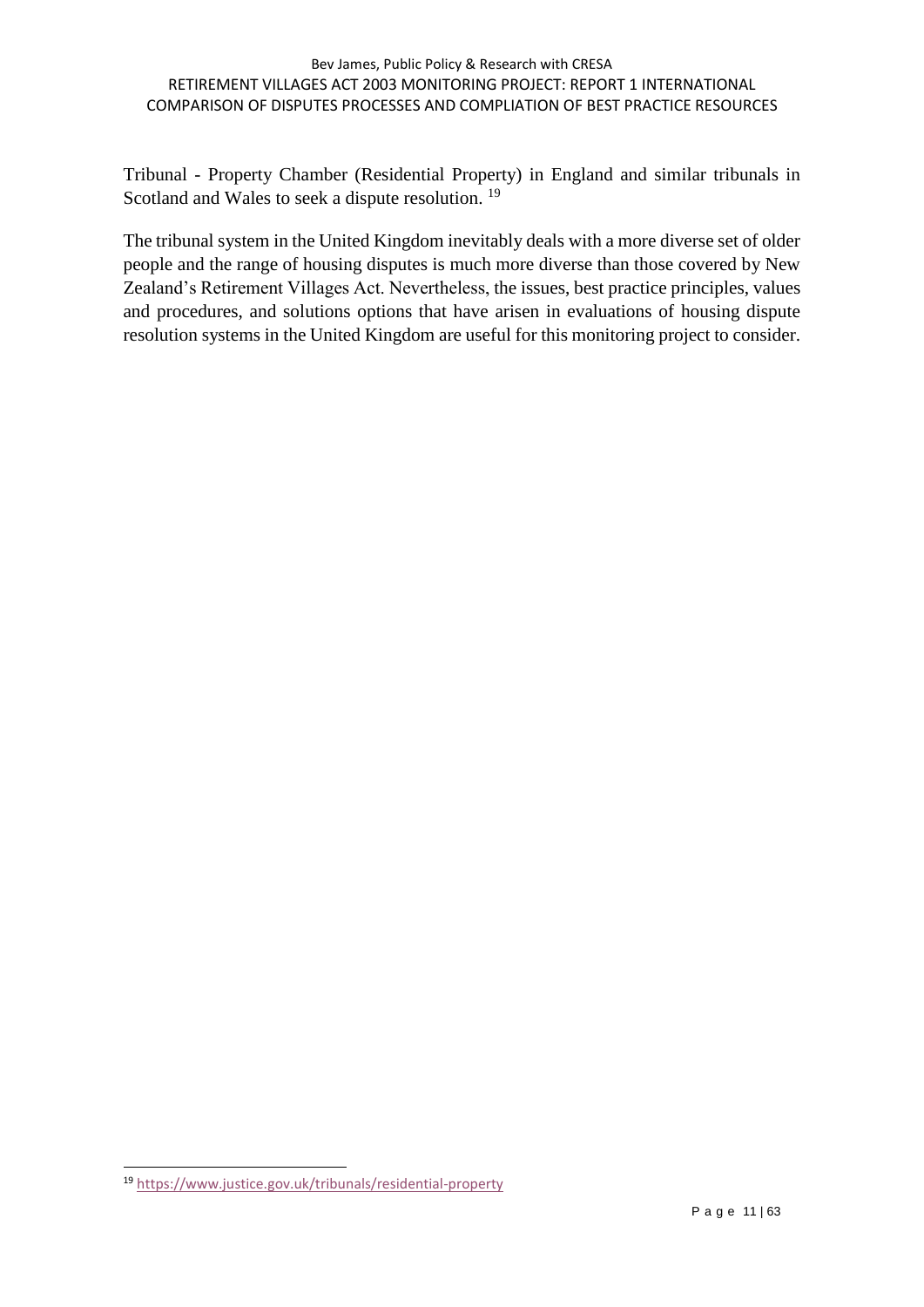## **5 NUMBERS OF COMPLAINTS & DISPUTES HERE AND OVERSEAS**

There is very little information on the numbers of retirement village or retirement housing disputes and complaints in New Zealand, Australia or the United Kingdom. This section draws on both the information about disputes heard in formal disputes processes and information about complaints and disputes from other sources where available.

# **5.1 New Zealand**

In New Zealand data about dispute numbers is limited to the cases brought before a disputes panel.<sup>20</sup> The first disputes were heard in 2007. Between 2007 and 2014 a total of 23 disputes entered the formal disputes process. The number of disputes heard from 2007 to 2014 has been 14, with one additional dispute being heard by a panel and then withdrawn before a decision was issued. A further eight disputes issued a Dispute Notice and entered the formal process, but were later withdrawn. Report 2 provides detailed information about the nature and characteristics of those cases.

An earlier monitoring report suggests low awareness of the disputes process including the disputes panel. Those who were aware of the process saw it as overly adversarial and costly. These views may present barriers to use.  $2<sup>1</sup>$  There is a generally held view that there are low numbers of retirement village disputes in New Zealand and it has been asserted that a greater proportion of complaints go to a formal disputes process in Australia than in New Zealand. Some suggest that this is due to the role of the statutory supervisor in New Zealand, who may help to manage or defuse issues arising between residents and operators.<sup>22</sup>

The 2006 retirement villages survey commissioned by the Retirement Commission (now Commission for Financial Capability) included an estimate of the number of disputes the dispute panel could get (this was just prior to establishing the dispute panel process). The survey asked residents and operators if they had had any complaint that could not be resolved in the previous 12 months that might have ended up at an independent panel for resolution. Only 2 percent of the resident respondents said that they made a complaint that fell into this category, and 4 percent of the operator respondents said that they had received such a complaint.<sup>23</sup>

Earlier Commission reports note the prevalence and nature of complaints. The 2006 survey of residents and operators reported that of 173 residents surveyed, 13 percent reported making a complaint in the previous 12 months.<sup>24</sup> The Commission's 2010 monitoring report on operators noted that many operators reported few, if any complaints, although many did highlight dealing with residents' 'issues'. Three out of five operators reported receiving no

<sup>1</sup>  $20$  Data on dispute numbers is collected and reported by the Commission for Financial Capability.

<sup>21</sup> James and Saville-Smith 2011.

<sup>&</sup>lt;sup>22</sup> Segedin 2013.

<sup>&</sup>lt;sup>23</sup> AC Nielsen 2006.

<sup>&</sup>lt;sup>24</sup> AC Nielsen 2006.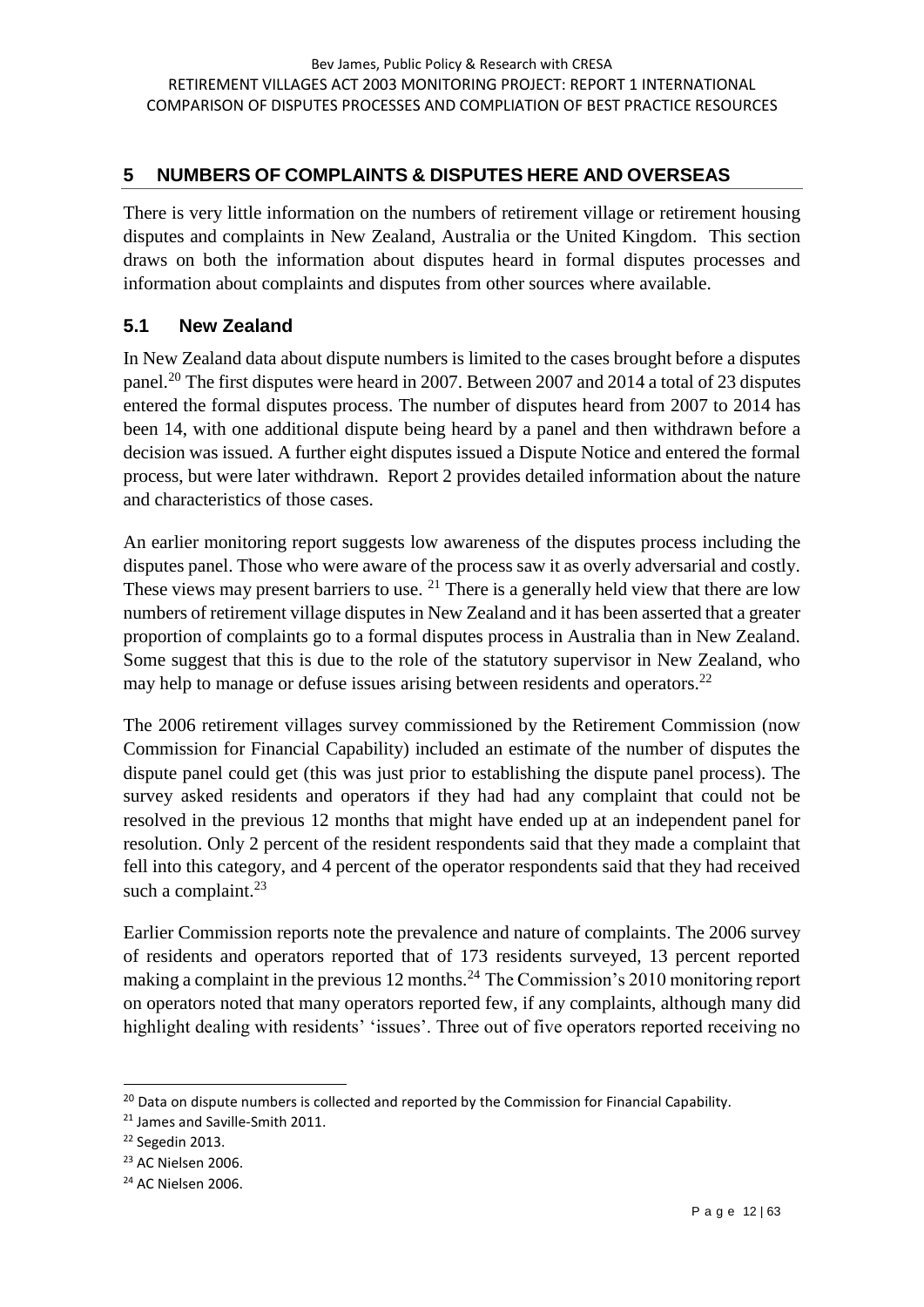complaints in the preceding 12 months.<sup>25</sup> The 2015 random survey of village residents undertaken in the context of the Commission's research into information and advice needs among older people found that almost 12 percent of residents had made a complaint in the previous two years.

There is some data about complaints from national advisory and advocacy organisation as well as from companies providing statutory supervisors. Table 5.1 presents complaints data for these sources for 2014.

**Table 5.1: Number of Complaints: Statutory Supervisors & National Organisations (2014)**

| Organisation                               | <b>Number</b> |
|--------------------------------------------|---------------|
| <b>Statutory Supervisors*</b>              |               |
| <b>Commission for Financial Capability</b> |               |
| <b>Citizens Advice Bureaux</b>             | 23            |
| <b>Retirement Villages Association</b>     |               |

\*Covenant, Foundation Corporate Trust, Anchorage Trustees, Public Trust and Trustees Executors.

Table 5.1 includes data from three national organisations. It is possible that a resident has made a complaint to more than one organisation, or to a statutory supervisor as well as to one of those national organisations. The data refer to contacts defined as complaints by the organisations. Complaints are distinguished from enquiries where residents ask for information. Multiple contacts from one person about the same issue are counted only once. In summary, the data are drawn from:

- The Commission for Financial Capability logs all enquiries from residents. Excluding enquiries for information and contacts about disputes dealt with by a dispute panel the Commission received 20 complaints in 2014, the same number as in 2013.
- The Retirement Villages Association operates a disciplinary authority to deal with complaints about member villages that are seen to bring the industry into disrepute. Anyone can take a complaint to the authority, including residents or their families. The Association may suggest ways complaints can be resolved, or they may support the response of the operator. No complaints have been so serious as to have been dealt with by the disciplinary authority in the four years it has been operating.  $^{26}$  The Retirement Villages Association reported 5 complaints in each of the years 2012 and 2013, with 6 complaints in 2014.
- In the 12 month period 1 February 2014 to 31 January 2015, Citizens Advice Bureaux (CABs) logged 336 enquiries concerning retirement villages. Of those, only 23 of those were identified as complaints.

<sup>25</sup>Martin Jenkins 2010.

<sup>&</sup>lt;sup>26</sup> Personal communication with John Collyns, Retirement Villages Association CEO. See also [http://www.retirementvillages.org.nz/Site/Residents/Disciplinary\\_Authority.aspx](http://www.retirementvillages.org.nz/Site/Residents/Disciplinary_Authority.aspx)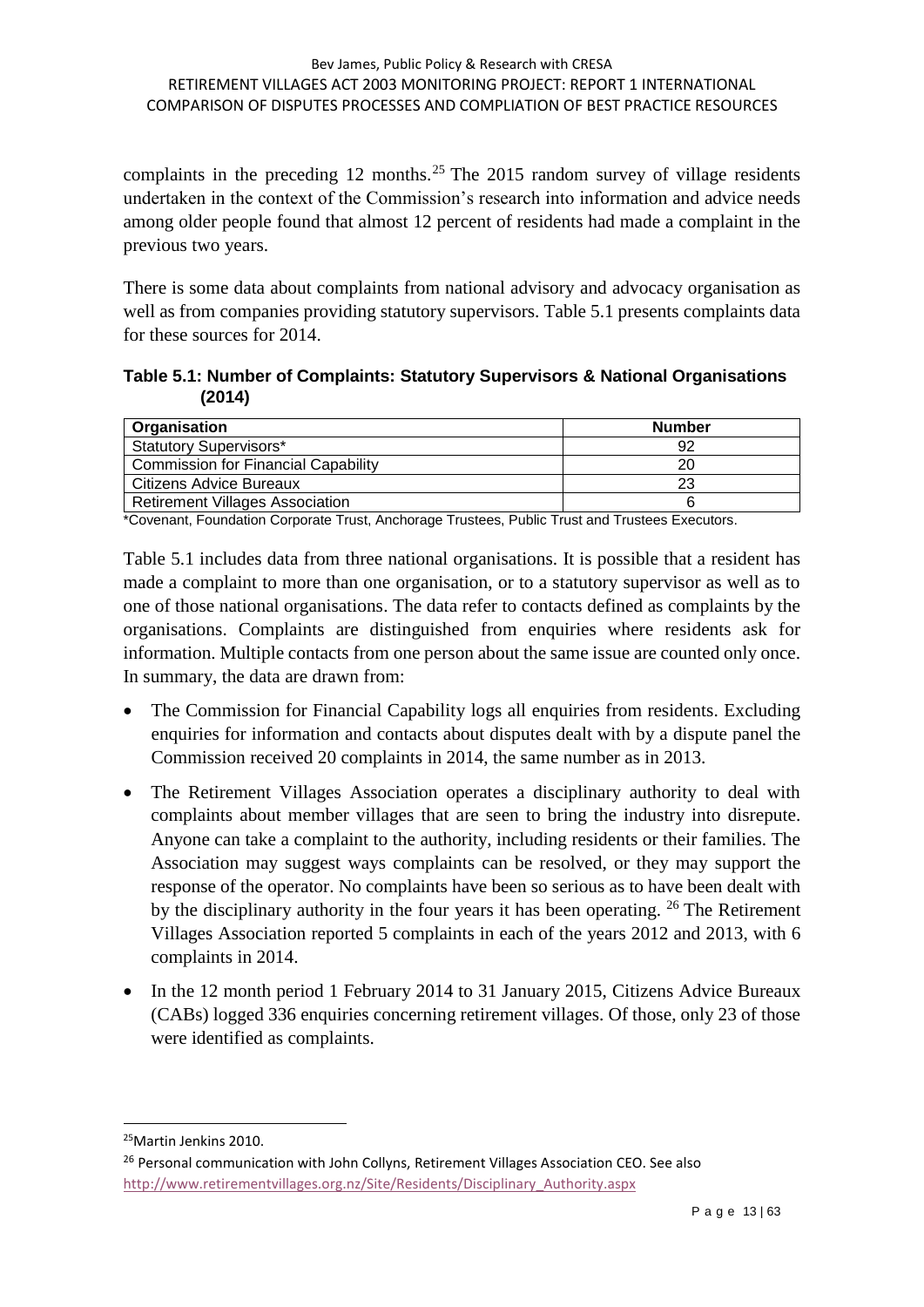The number of complaints recorded by statutory supervisors provides the most accurate picture of the incidence of complaints. Statutory supervisors cover all retirement villages, except those few that have an exemption from having a statutory supervisor. Those data exclude any complaints that have already been resolved within the village and do not double count complaints, as each statutory supervisor has its own set of villages.

Between them the five statutory supervisors report a total of 92 complaints received over the calendar year 2014. Most complaints were made by individual residents, although some residents' committees made complaints. A few complaints were made by residents' families, or by a resident's representative, such as a solicitor. Only one complaint was made by an operator. Complaints were received from villages of all sizes. The large majority of complaints were resolved within the village, or with involvement of the head office in some cases where villages are part of a corporate entity. Often resolution has involved input from the statutory supervisor. One complaint was resolved with an independent mediator. One statutory supervisor noted that a small number of complaints appeared to be unresolved, or ongoing.

Four other national organisations, Age Concern, Consumer New Zealand, Seniorline and Grey Power Federation, were contacted about retirement village complaints. All those organisations receive complaints, mostly from residents. They were able to provide information about complaints which enabled an estimate to be made of the number of complaints received in 2014. Together the complaints they received number approximately 122. Because these are estimates, they are not included in Table 5.1.

Age Concern offices report that, in general, complaints from village residents are uncommon. One office in a region with a large number of villages reported receiving around four a year. Another region reported approximately one call a month. One office has recently had a spate of complaints about a complex targeted to older people, which is not registered as a retirement village. Grey Power Federation fields many enquiries about retirement villages, mostly from prospective residents. Complaints number approximately one a week, but most are considered to be about minor matters. Consumer NZ runs an advisory service for its members. Over a year they estimate they would receive about two contacts a month concerning retirement villages and these include both inquiries and complaints. Seniorline provides information to help older people make decisions about staying at home, retirement villages, home care, day care and rest homes. Seniorline estimates receiving approximately 15 calls per month about village matters, with only one call per month being a complaint.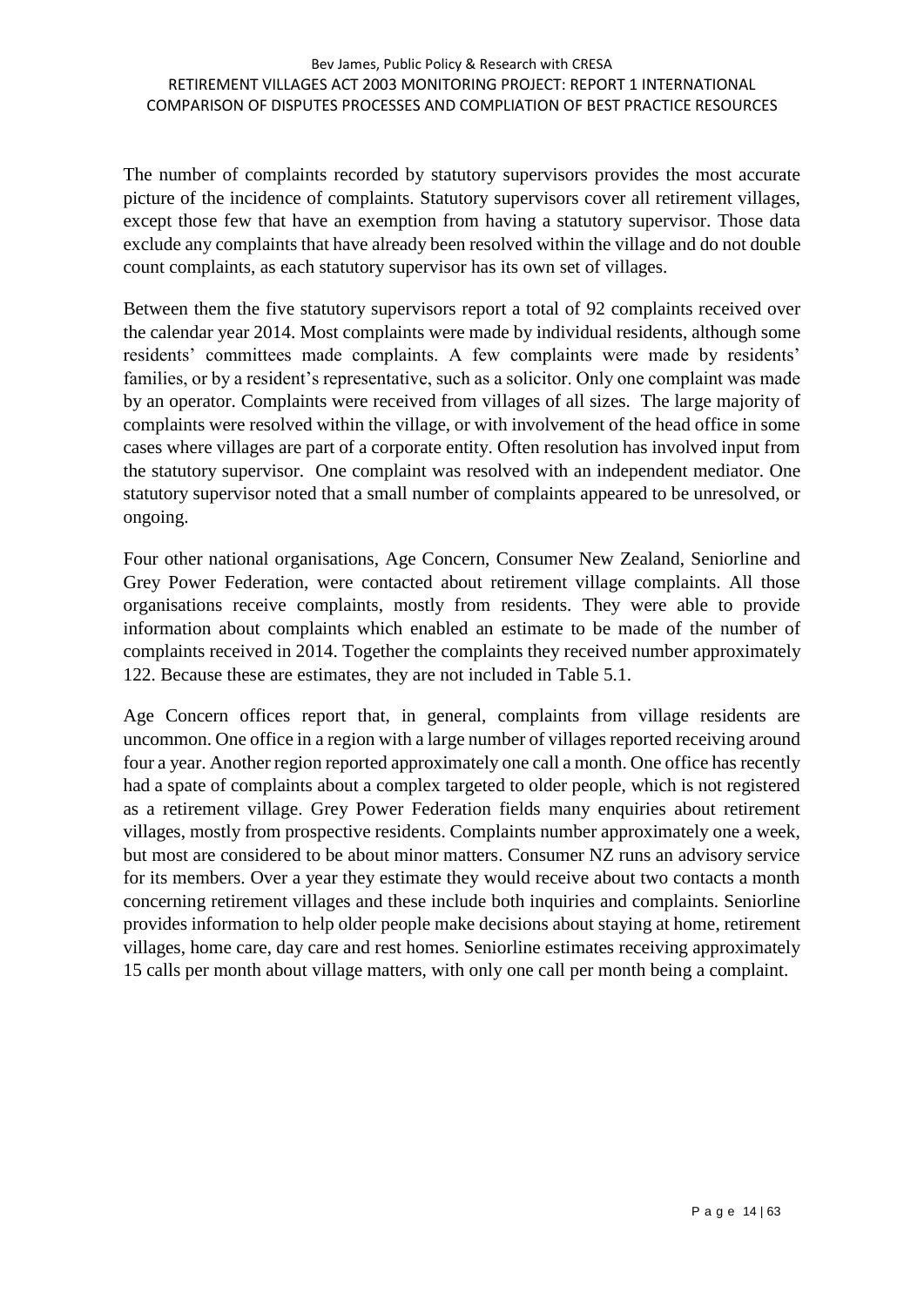### **5.2 Australia**

In Australia there is a statutory requirement on village operators to resolve disputes. For example, in Victoria village managers are responsible for resolving disputes and there are penalties for not complying with legal requirements around disputes processes.<sup>27</sup> In South Australia the Tribunal can decline to hear a dispute if it is considered that the matter could be more adequately dealt with under the dispute resolution process established by the village management.<sup>28</sup>

It is difficult to assess the number of retirement village disputes dealt with by tribunals because dispute data is generally reported at an aggregate level rather than reporting on retirement village disputes separately. For example, the New South Wales Civil and Administrative Tribunal (NCAT) hears retirement village disputes under the Consumer and Commercial Division and reports aggregate data for that division. Only two Tribunal annual data sources on retirement village disputes have been found. The State Administrative Tribunal, Western Australia, reported 10 applications in 2011-12, 1 application in 2012-13 and 4 applications in 2013-14.<sup>29</sup> In the South Australian Retirement Villages Act review, the Residential Tenancies Tribunal was reported as dealing with approximately 100 retirement villages yearly. It is unclear whether those matters were all disputes.<sup>30</sup>

A wider understanding of the number of complaints and disputes can be obtained by looking at other formal disputes resolution processes outside of tribunals provided by consumer protection agencies, dispute resolution services and some residents associations and older people's advocacy organisations. Data from those sources is also limited.

- In New South Wales The Aged-care Rights Service (TARS) data from its retirement village residents' legal advice service shows, in 2012-13, 672 enquiries from village residents, 683 instances of legal advice, 148 instances of minor legal assistance, 57 legal cases and eight Tribunal appearances.<sup>31</sup>
- In Western Australia the Department of Commerce, which has a responsibility for the conciliation of disputes between residents and operators, conciliated or investigated 33 complaints relating to retirement villages in 2013-14.<sup>32</sup>
- Also in the 2013-14 financial year, the Department of Justice, Tasmania, reported 5 complaints and 14 consumer enquiries under the Retirement Villages Act 2004.<sup>33</sup>
- In Victoria retirement village disputes can be dealt with by Consumer Affairs Victoria (which provides free dispute resolution services for residents and operators) and the

<sup>&</sup>lt;sup>27</sup> Retirement Villages Act 1986 Division 3 Dispute Mediation.

<sup>&</sup>lt;sup>28</sup> Department for Health and Ageing 2013.

<sup>29</sup> State Administrative Tribunal 2014.

<sup>&</sup>lt;sup>30</sup> Parliament of South Australia 2013.

<sup>&</sup>lt;sup>31</sup> TARS 2012-13. This is the most recent data available online in TARS Annual Report.

<sup>&</sup>lt;sup>32</sup> Department of Commerce 2014.

<sup>&</sup>lt;sup>33</sup> Department of Justice 2014.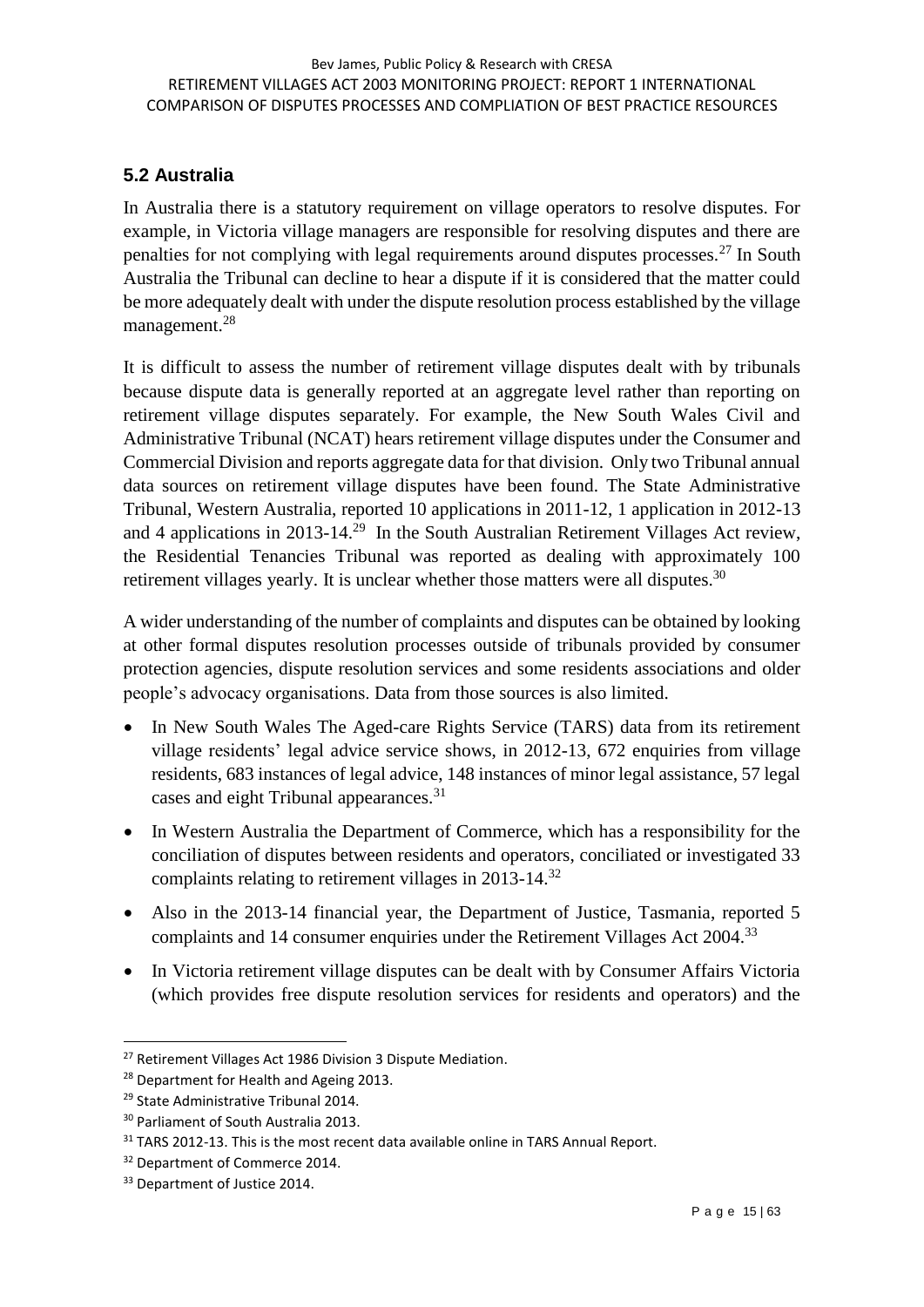Dispute Settlement Centre of Victoria (a free government dispute resolution service). In addition, some resident, industry and seniors' groups provide dispute resolution services. In 2011-2012 Consumer Affairs Victoria received 110 complaints concerning retirement villages.<sup>34</sup> Consumer Affairs Victoria considers that its own and various other data sources underestimate the prevalence of retirement village disputes. From their research, Consumer Affairs Victoria estimates that 33 percent of consumers who experience a problem with a good or a service do not take any action. Of those who do take action, only 4 percent lodge a complaint with Consumer Affairs Victoria. Consequently, that organisation estimates there may be up to 4,000 retirement village matters requiring resolution annually in Victoria.<sup>35</sup> There are approximately  $30,000$ people living in retirement villages in Victoria. <sup>36</sup> This suggests that 13 percent of residents may be involved in disputes annually – only a very small proportion of which come to the notice of any complaints or disputes resolution service. Based on Consumer Affairs Victoria's own complaints data, only 0.36 percent of residents lodge a complaint with them.

• The Association of Residents of Queensland Retirement Villages has reported receiving 4,000 complaints annually from residents and their families – similar to Consumer Affairs Victoria's estimate of retirement village matters requiring resolution annually. The Association does not report how many of those go to a formal disputes resolution process, although it does suggest that many residents with complaints do not take their concerns to the tribunal or court. <sup>37</sup>

Some information on reasons for the numbers of formal disputes is found in Australian commentaries. In Australia, like in New Zealand, it has been suggested that the number of formal disputes is low. This has been explained as due to general satisfaction with retirement villages, however other reasons have also been identified. In its 2009 inquiry into older people and the law, the House of Representatives Standing Committee on Legal and Constitutional Affairs commented that the level of unhappiness with retirement village arrangements is very difficult to assess and suggested that the age of those in villages and the predominance of women, meant under-reporting of concerns with the management of villages. <sup>38</sup> Consumer Affairs Victoria also cites anecdotal evidence of residents being reluctant or embarrassed to take a complaint to a resolution service.<sup>39</sup> The Queensland Retirement Villages Act review considered that many complaints are not taken through a formal process because residents are too old, unwell or intimidated to take action. Compared to operators, residents are also generally far less experienced in formal and informal dispute resolution processes and are less able to afford legal advice. These factors act as deterrents from taking disputes. The practice of operators passing on legal expenses for disputes to

<sup>34</sup> Consumer Affairs Victoria 2013a. This is the most recent complaints data available.

<sup>35</sup> Consumer Affairs Victoria 2013a.

<sup>&</sup>lt;sup>36</sup> Residents of Retirement Villages Victoria Inc. 2012. Australian Bureau of Statistics 2011 census data.

<sup>&</sup>lt;sup>37</sup> Association of Residents of Queensland Retirement Villages Inc 2011.

<sup>&</sup>lt;sup>38</sup> House of Representatives Standing Committee on Legal and Constitutional Affairs 2007.

<sup>39</sup> Consumer Affairs Victoria 2013a.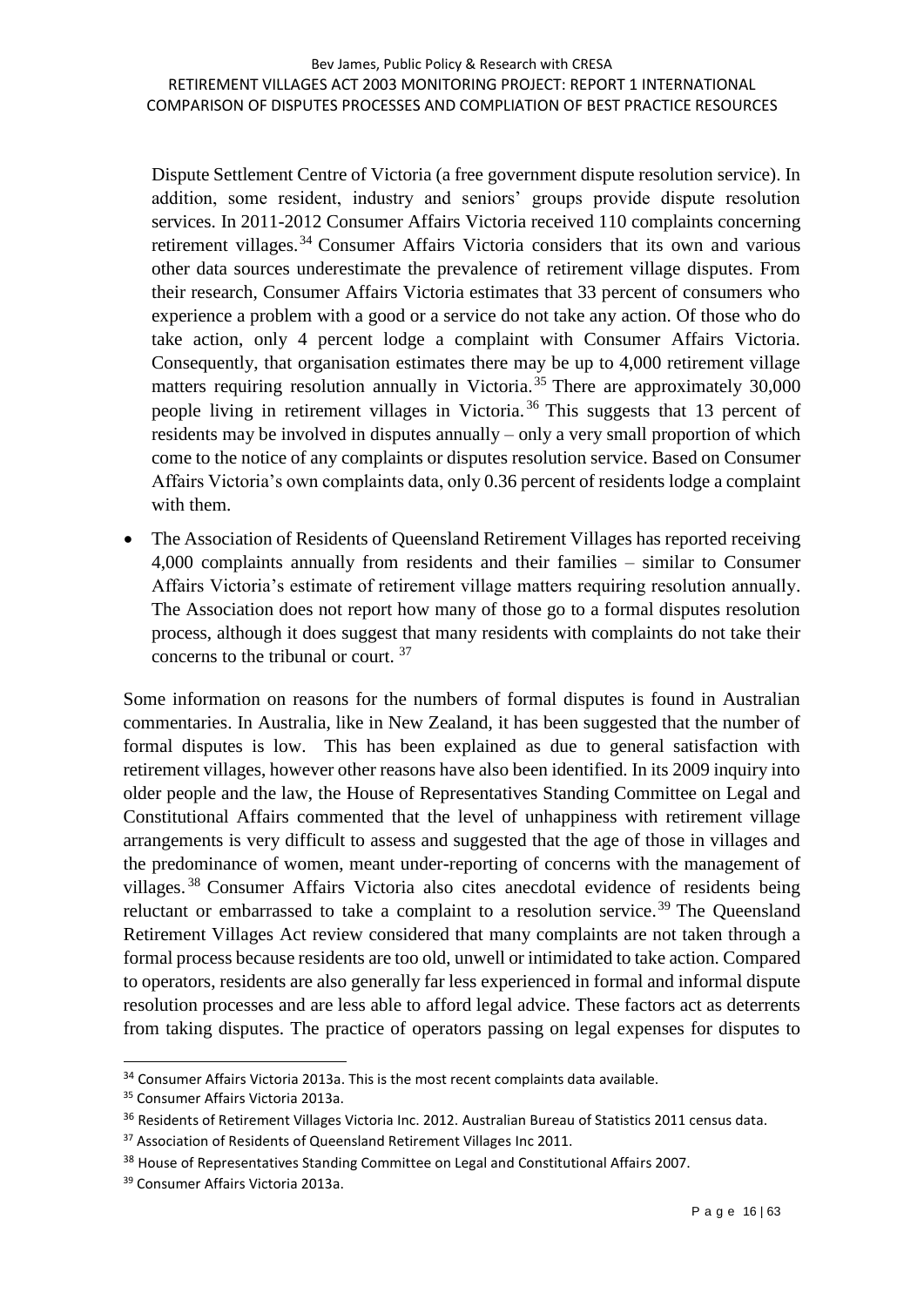residents through village operating costs has also been identified as a disincentive for residents to use the formal disputes process.<sup>40</sup>

Australia is experiencing an increase in the number of disputes, at least in some jurisdictions. For example, in South Australia disputes rose from  $18$  in  $2010$  to  $51$  in  $2011$ .<sup>41</sup> It has been suggested that disputes may become more common in future. Evidence from the Queensland review points to an increasing number of disputes being taken by baby boomers, and an increasing number being brought by or made with the support of residents' children. 42

#### **5.3 United Kingdom**

The housing dispute resolution system in the United Kingdom covers people across all age groups and tenures. There is no specific dispute resolution system covering only retirement housing. A lack of data about numbers of housing disputes is apparent. In their review of housing disputes resolution, the UK Law Commission noted a lack of data on the number of housing problems, the extent to which people seek advice and the steps they follow once advice has been given. It is not known how many people resolve their disputes outside of a formal court or tribunal process. But the Commission did estimate the experience of housing problems in England and Wales as being in the order of 1 in 12 adults (8.3 percent) over a three year period.<sup>43</sup> A Scottish Government review<sup>44</sup> of the housing dispute system observed that the majority of disputes are resolved by the parties concerned without recourse to a court or decision-making body.

#### **5.4 A Comparative Summary**

There is a lack of data about the prevalence and incidence of retirement housing complaints and disputes in Australia, the United Kingdom and New Zealand. However, commentators in both Australia and the United Kingdom consider that the number of recorded complaints and disputes are a lot fewer than the prevalence of complaints. Many complaints may be resolved between the housing provider and resident without recourse to an external body. Estimates have been made in Victoria that 13 percent of retirement residents may be involved in disputes annually – only a very small proportion of which come to the notice of any complaints or disputes resolution service. In the United Kingdom the Law Commission has estimated the experience of housing problems in England and Wales as being in the order of 1 in 12 adults (8.3 percent) over a three year period.

<sup>40</sup> Parliamentary Committees 2012.

<sup>41</sup> COTA SA 2013.

<sup>42</sup> Parliamentary Committees 2012.

<sup>&</sup>lt;sup>43</sup> The Law Commission 2008.

<sup>44</sup> The Scottish Government 2013.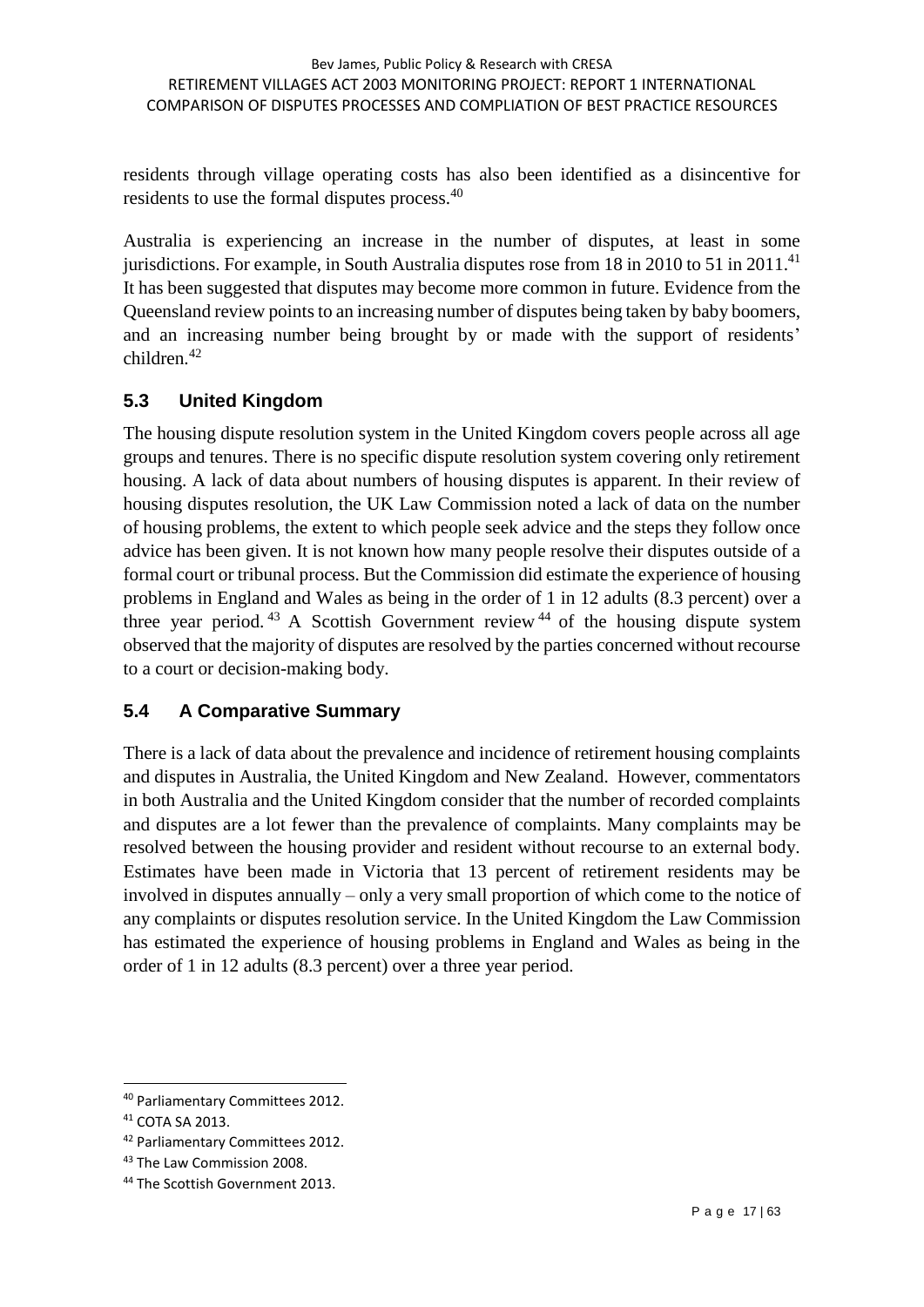#### Bev James, Public Policy & Research with CRESA RETIREMENT VILLAGES ACT 2003 MONITORING PROJECT: REPORT 1 INTERNATIONAL COMPARISON OF DISPUTES PROCESSES AND COMPLIATION OF BEST PRACTICE RESOURCES

Given those estimates, we might expect that between 8 percent and 13 percent of retirement village residents may have an issue that is expressed in a complaint, but that issue is resolved within their village. This estimate is similar to the almost 12 percent of residents making a complaint over the previous two years revealed in the 2015 random survey of residents undertaken in the Commission's information and advice research.

Perhaps most useful for our purposes is the Consumer Affairs Victoria data on reported complaints as Victoria has a comparable number of retirement village residents – around 30,000 as compared to around 28,000 in New Zealand. Based on reported complaints to that agency, 0.36 percent of village residents make a complaint to an external body. If the same percentage was applied to New Zealand, then we would expect around 101 complaints to be made to a body outside of a village. This is not far off the 92 complaints made to statutory supervisors in 2014.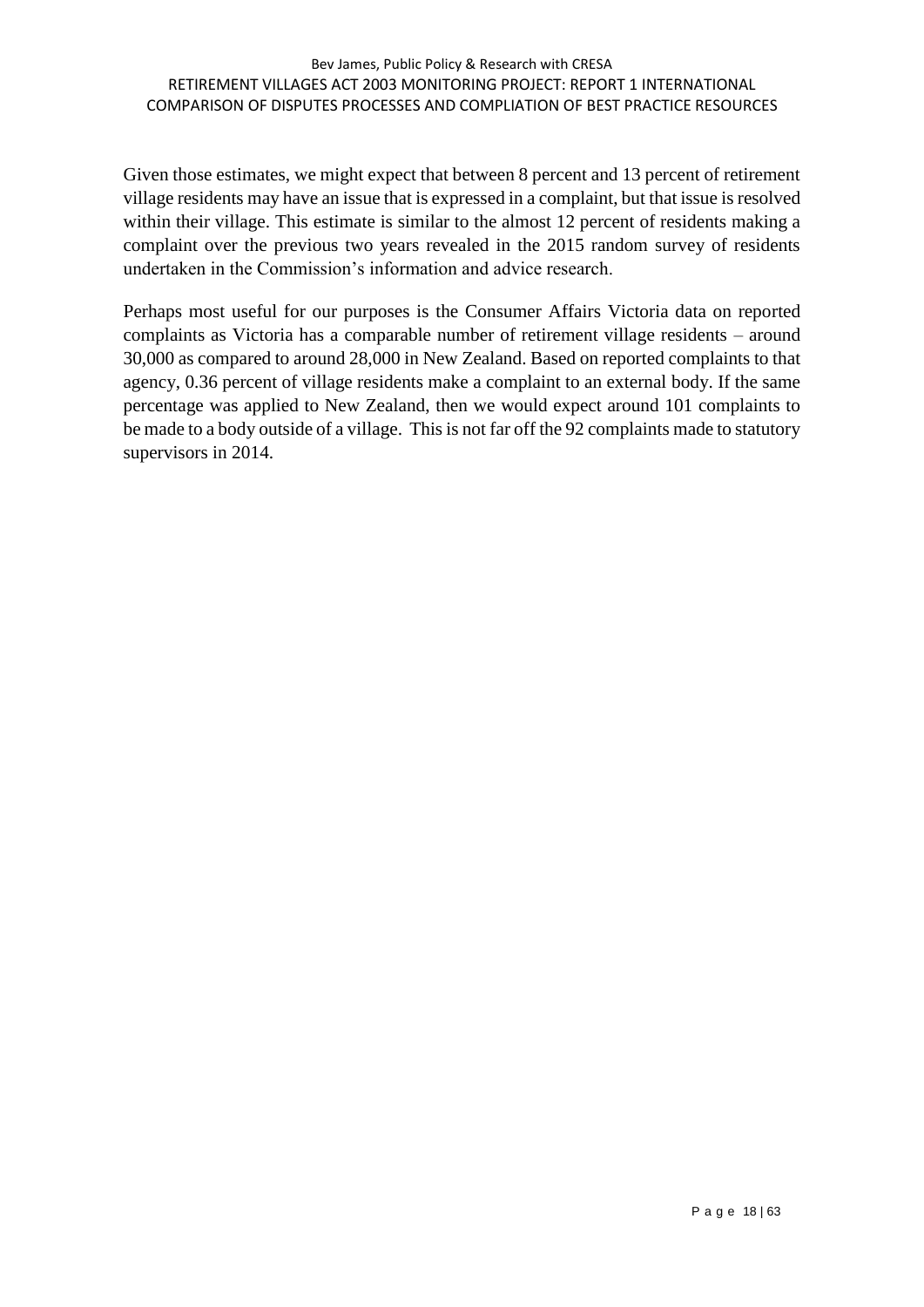### **6 THE NATURE OF DISPUTES AND COMPLAINTS**

In New Zealand and overseas retirement village complaints and disputes fall broadly into three categories.<sup>45</sup>

- Resident-to-resident complaints that often emerge out of communal living.
- Resident-to-operator complaints, such as complaints about village services and facilities, the operator's failure to have and implement necessary policies or procedures, the disposal of a former resident's unit and exit payments, or the way in which residents are treated by the operator or staff.
- Operator-to-resident complaints that might occur if the resident has breached contractual obligations of the ORA.

In many cases complaints will not escalate to the point that they move into a formal dispute process. Moreover, some complaints will not move into the formal process because of the limitations defined by statue around the scope of the formal disputes process itself. This is the case in New Zealand. This section discusses first the nature of the disputes that do move into the formal process in New Zealand. The discussion then turns to the broader spectrum of complains arising in New Zealand retirement villages. Finally it comments on the types of complaints and disputes evident in overseas jurisdictions.

#### **6.1 Nature of Disputes in NZ**

The most common matters in dispute are the ORA, and breaches of the Code of Practice and Code of Residents' Rights. Many disputes raise multiple issues. In the 23 disputes since 2007 financial matters, particularly around resale of the dwelling's occupation right have dominated (11). In all, 14 disputes concern financial matters. Table 6.1 shows the broad categories of disputes. Further information on the issues in dispute is contained in Report 2.

| <b>Issue</b>                                                                      | <b>Disputes</b> |
|-----------------------------------------------------------------------------------|-----------------|
| Resale matters including marketing, valuation, length of sale, refurbishment, on- | 11              |
| going charges and exit payments                                                   |                 |
| Fees setting, amount and increases                                                | 2               |
| Validity of termination of ORA                                                    | $\overline{2}$  |
| Resident's behaviour                                                              | 2               |
| Conduct of manager towards resident                                               | 2               |
| Residents' expectations around the provision of promised facilities and services  | $\mathcal{P}$   |
| Repairs and maintenance to resident's dwelling                                    | $\mathcal{P}$   |
| Treatment of GST in fees and charges                                              |                 |
| Compliance with regulations regarding village bank account                        |                 |
| Provision of information about village expenditure and budgets                    |                 |
| Consultation with residents about changes in communal and personal spaces         |                 |

**Table 6.1: Disputes Heard by Disputes Panels since 2007 (n=23\*)**

\* issues sum to more than 23 because some disputes concern more than one issue

<sup>45</sup> Mudford 2014.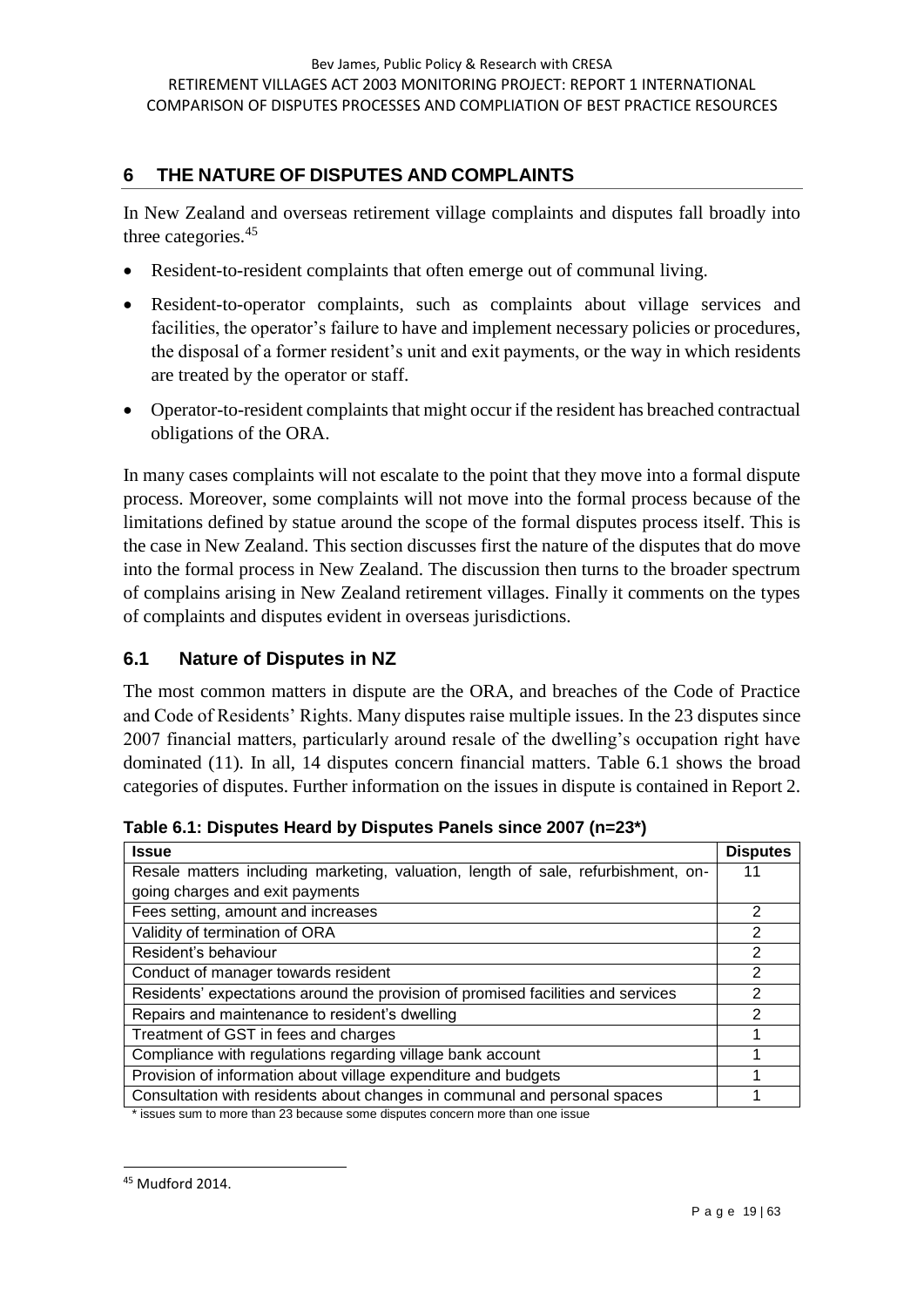#### **6.2 Common Complaints in NZ Retirement Villages**

Statutory supervisors report a range of complaints. Common complaints identified across the statutory supervisors are about:

- Maintenance and repairs to the individual dwelling.
- Maintenance and repairs of communal grounds and facilities.
- Standard, quality or changes in services and facilities.
- Amount of service fees and budget, and increases to service fees.
- Inadequate consultation over village development, changes in service fees, changes to community facilities.
- Resident-to-resident issues: nuisance behaviour, interference to 'quiet enjoyment' or intimidation by other residents.
- Contract breaches (unspecified).

Less common complaints received by statutory supervisors are concerned with:

- Replacement of fixtures and fittings in dwelling (e.g. carpet, curtains).
- Inadequate heating in dwelling.
- An increase in village entry age and the resulting change in older age profile of the village.
- Interactions/relationship between village manager or other staff and resident.
- Slow response to activation of personal alarm.
- Lack of accessible features in communal facilities.
- Termination fees.
- Calculation of deferred management fee.
- Appointment of new village manager.
- Access to resident's personal file.
- Technical accounting issue.
- The price paid for the licence to occupy the dwelling.
- What items are included in chattels and fixtures.
- The manner of presentation of the village's financial statement.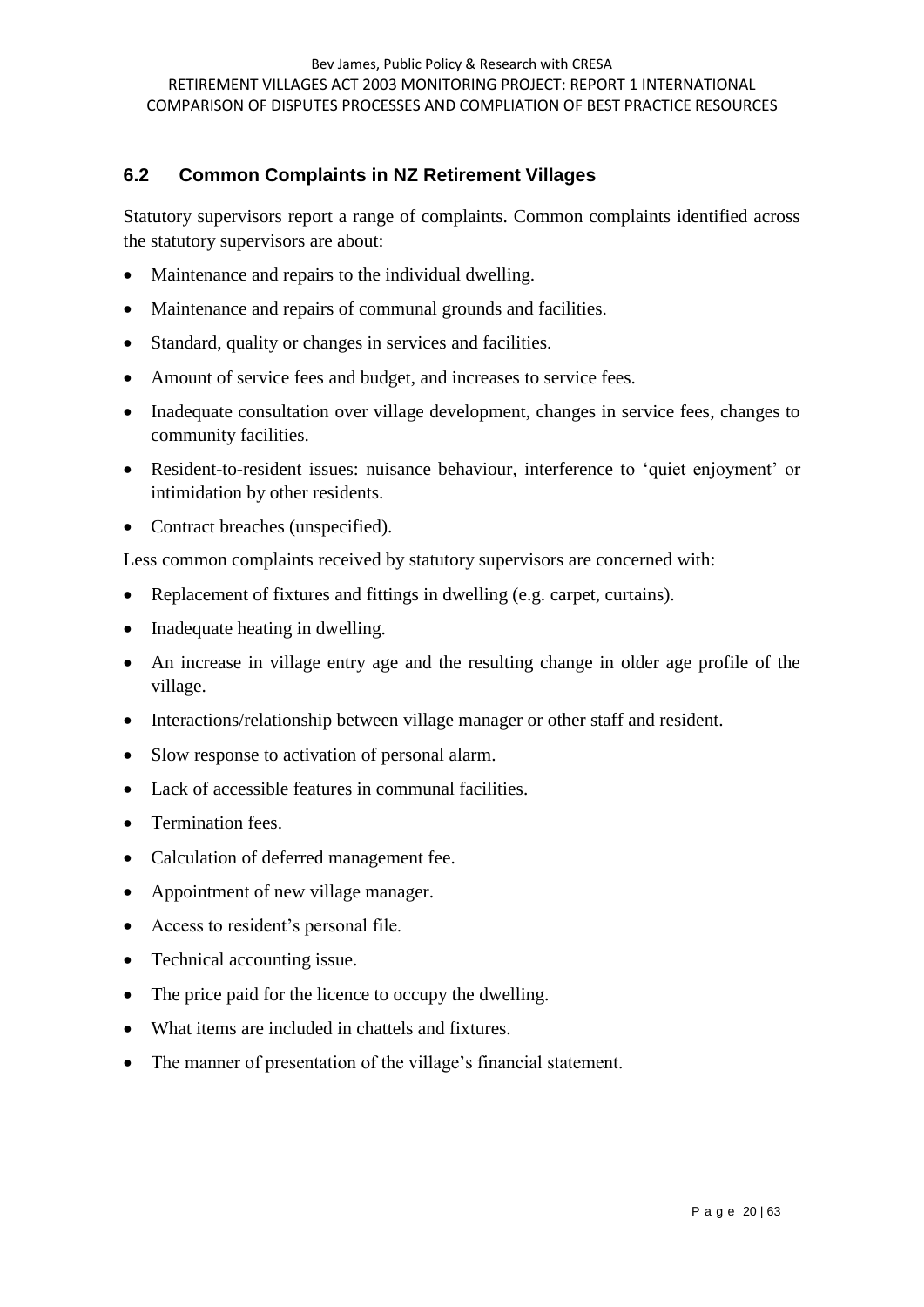Information from national organisations (the Commission for Financial Capability, Retirement Villages Association, Citizens Advice Bureaux, Consumer NZ, Age Concern, Grey Power and Seniorline) shows a very wide range of complaints. They not only cover the same matters as complaints received by statutory supervisors, but also raise different issues. Common complaints include:

- Termination of ORA and sale of unit: pricing; refurbishment charges; on-going service charges; DMF charges; length of time sale takes; not being kept informed about sale progress; earthquake damage. For a resident moving to aged residential care, issues and delays around termination can delay their entry to long term care.
- Specific issues related to the individual dwelling: delay in maintenance and repairs; power outage; slow response to activation of personal alarm; inadequate heating; condition of fixtures and fittings.
- Maintenance and repairs of communal spaces: upkeep of grounds and gardens; delay in undertaking repairs and maintenance.
- Service fees and charges: provision of information about what is included in fees and charges; amount of annual increase; formula for setting increase; timing of increase.
- Management of village: conduct of village management and operational practices; frequency of manager on site.
- Inadequate consultation on changes in village: development plans; changes in services; changes in charges/fees; new village manager; reduction in staff; maintenance practices; budget.

Less common complaints:

- Multiple ORAs in village.
- Change of tenure in village.
- Statutory supervisor: exemption of village; conduct of statutory supervisor.
- Charging of fees in relation to additional care services delivered in a license to occupy dwelling. This was identified as a very common complaint by Seniorline and one DHB contacted, but only one other organisation mentioned receiving a complaint on this matter.
- Resident-to-resident issues: nuisance behaviour (e.g smoking); feeling victimised or bullied by other residents.
- Bullying or intimidation of resident by staff.
- Village rules.
- The condition of dwelling prior to purchase.
- Adverse effects from flooding and remediation.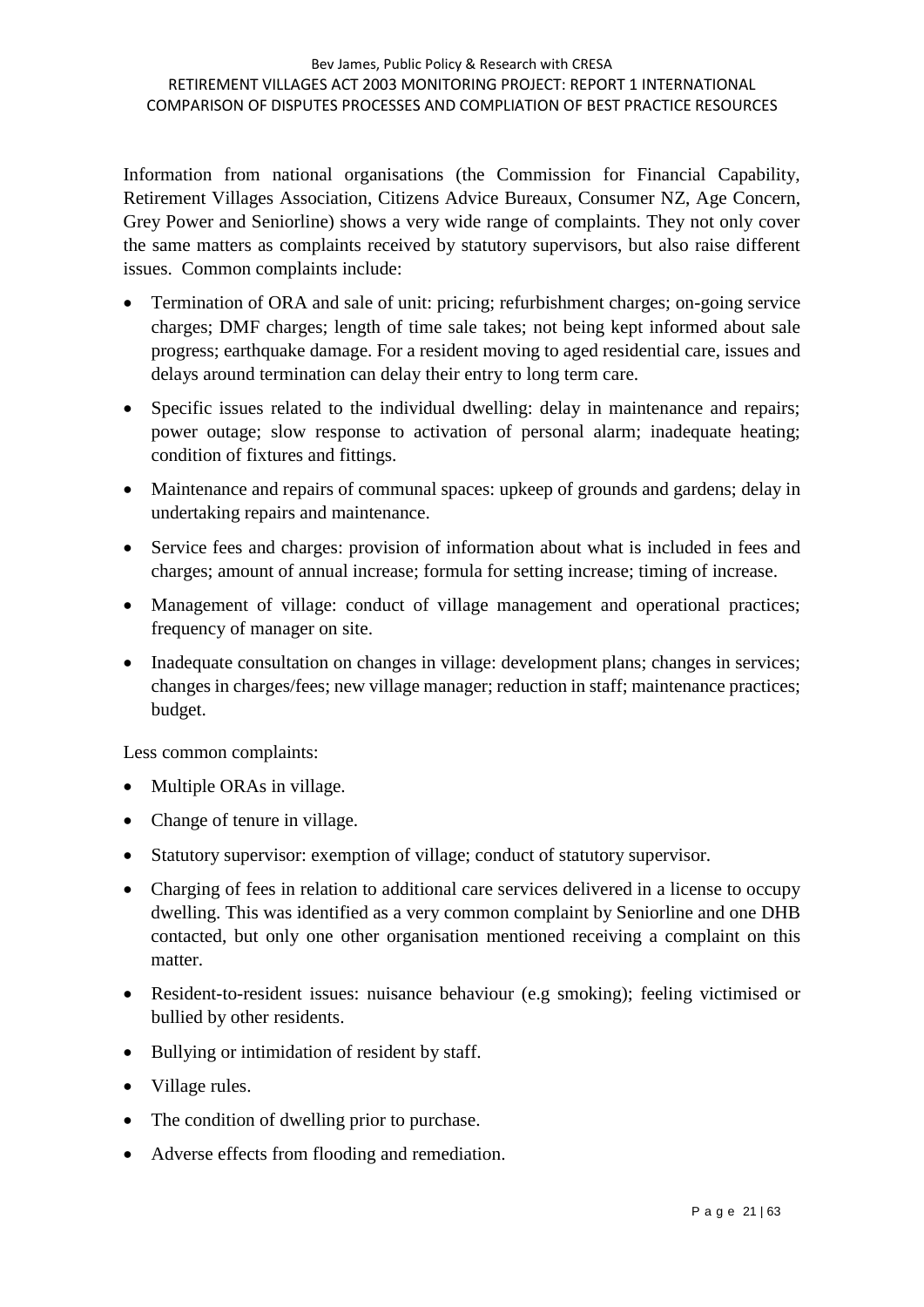- Damage to, theft or loss of resident's personal property.
- Unauthorised entry to dwelling.
- Confidentiality of resident's personal information.
- Lack of accessible features for physical and sensory disability in individual unit and communal areas.
- Dissatisfaction with meals in communal facilities.
- Inability of resident to access publically-funded home-based support services that they may be entitled to because of operator's requirement that residents use the operator's support services. This was identified as a common complaint by Seniorline, but not identified by any other national organisation.
- Closure of a village.
- Inability to access council rates rebate. (This is not something that the village can control).

#### **6.3 Complaints & Disputes Overseas**

In Australia there has been a succession of reports around the issues at the centre of complaints and disputes. Consumer protection organisations and residents identify similar issues. Financial matters, fees, re-sale, and changes in services predominate (Table 6.2):

- Keogh and Bradley's analysis of disputes heard in New South Wales up to 2002 found that 80 percent of disputes related to contracts. Disputes around financial matters predominated, including misunderstandings about on-going charges and increases in charges, as well as lack of consultation with residents over budgets, alleged misuse of funds for long-term maintenance, and misunderstanding over the resale payment.<sup>46</sup>
- A 2004 report on the legal needs of older people in New South Wales noted disputes arising about ongoing service charges, departure fees, refund of entry contribution, responsibility for maintenance and repairing damage to the dwelling, village rules, and reduction in village services.<sup>47</sup>
- Recent analysis by the New South Wales Civil and Administrative Tribunal summarised commonly disputed issues as: budgets and auditing requirements; capital maintenance vs capital replacement, and operator obstruction of residents' committees.<sup>48</sup>
- Issues before tribunals in Queensland, New South Wales and Victoria over the decade to 2010 focus on financial matters, with an increasing preponderance of disputes about ongoing charges. Particularly when:
	- o the resident is away or hospitalised for an extended period,

<sup>46</sup> Keogh and Bradley 2002.

<sup>47</sup> Ellison et al 2004.

<sup>48</sup> Koumoukelis and Kinny 2014.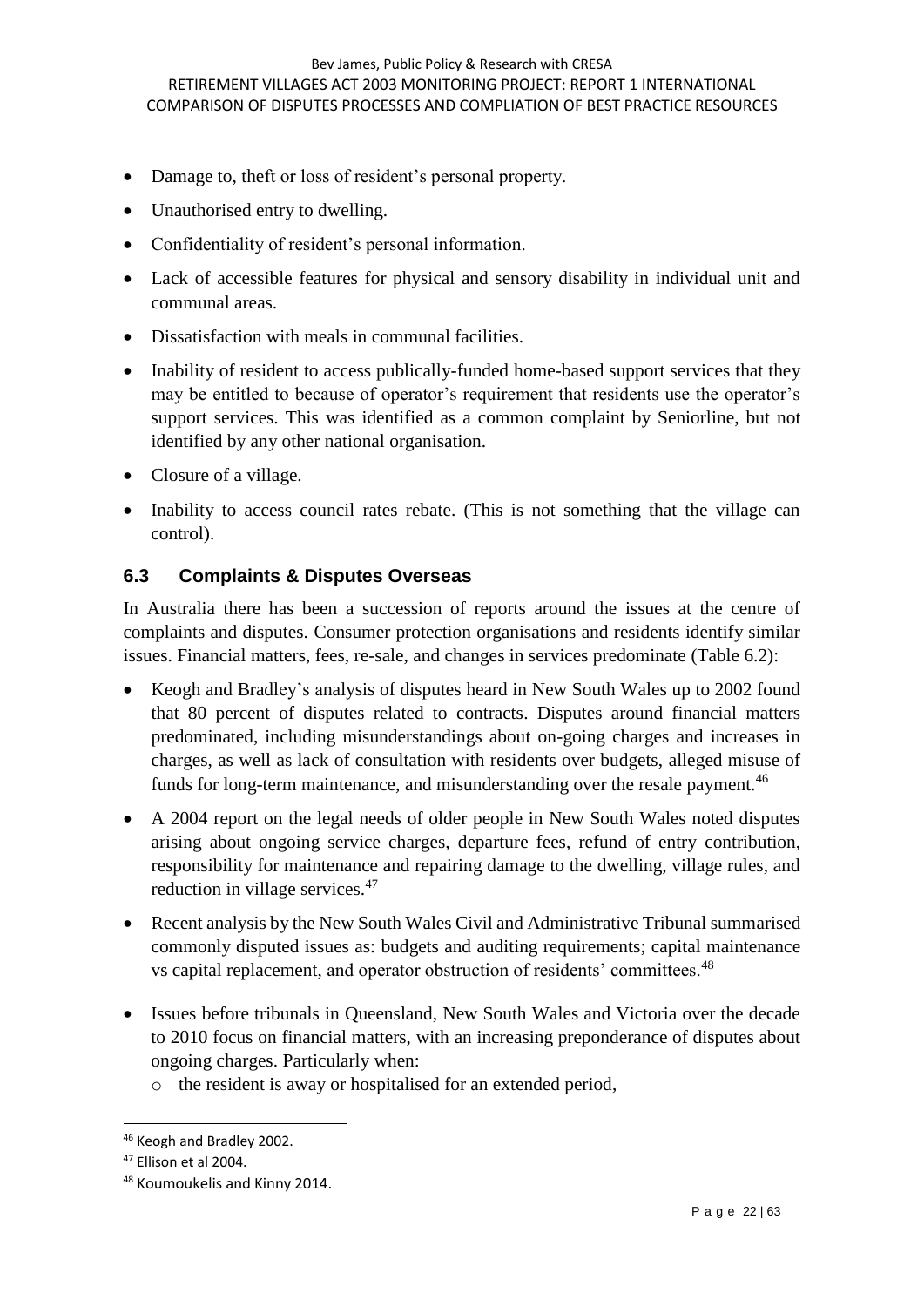- o the resident dies and the dwelling is vacant pending resale, or
- o changes in weekly fees.

**Table 6.2: Retirement Village Disputes & Complaints in Australia**<sup>49</sup>

| <b>Reporting Agency</b>                             | <b>Nature of Complaints</b>                                          |
|-----------------------------------------------------|----------------------------------------------------------------------|
|                                                     | Maintenance and repair issues<br>$\bullet$                           |
|                                                     | Entry, on-going and exit fees<br>$\bullet$                           |
|                                                     | Poor customer service<br>$\bullet$                                   |
| Consumer Affairs Victoria                           | Village procedure<br>$\bullet$                                       |
|                                                     | Poor conduct of operators<br>$\bullet$                               |
|                                                     | Misunderstandings about rights and responsibilities<br>$\bullet$     |
|                                                     | Unfair contract terms<br>$\bullet$                                   |
|                                                     | Management of the village<br>$\bullet$                               |
|                                                     | Maintenance of the village<br>$\bullet$                              |
| Western Australia Retirement                        | Fees and charges<br>٠                                                |
| <b>Villages Association</b>                         | Refurbishment of units or common areas<br>$\bullet$                  |
|                                                     | Provision or removal of promised services or facilities<br>$\bullet$ |
|                                                     | Neighbour problems<br>$\bullet$                                      |
|                                                     | Fees, rates and charges<br>$\bullet$                                 |
|                                                     | Meaning of contract terms<br>$\bullet$                               |
|                                                     | Disclosure and the provision of information<br>$\bullet$             |
|                                                     | <b>Construction of facilities</b><br>$\bullet$                       |
|                                                     | Maintenance<br>$\bullet$                                             |
|                                                     | Marketing of units<br>$\bullet$                                      |
| Western Australia Department of                     | Sale of units<br>$\bullet$                                           |
| Commerce                                            | <b>Budget expenditure</b><br>$\bullet$                               |
|                                                     | Dispute resolution processes<br>$\bullet$                            |
|                                                     | Rights and responsibilities of residents and operators<br>$\bullet$  |
|                                                     | Distinction between termination and variation of                     |
|                                                     | resident contracts                                                   |
|                                                     | Definition of 'optimal' services<br>$\bullet$                        |
|                                                     | Purpose and application of reserve funds<br>$\bullet$                |
| House of Representatives Standing                   | Fees and charges<br>$\bullet$                                        |
| Committee, Legal & Constitutional<br><b>Affairs</b> | Misleading advertising<br>$\bullet$                                  |

<sup>49</sup> Consumer Affairs Victoria 2013a; WARVA 2013; Department of Commerce 2014; Department of Commerce 2010:105; House of Representatives Standing Committee on Legal and Constitutional Affairs 2007.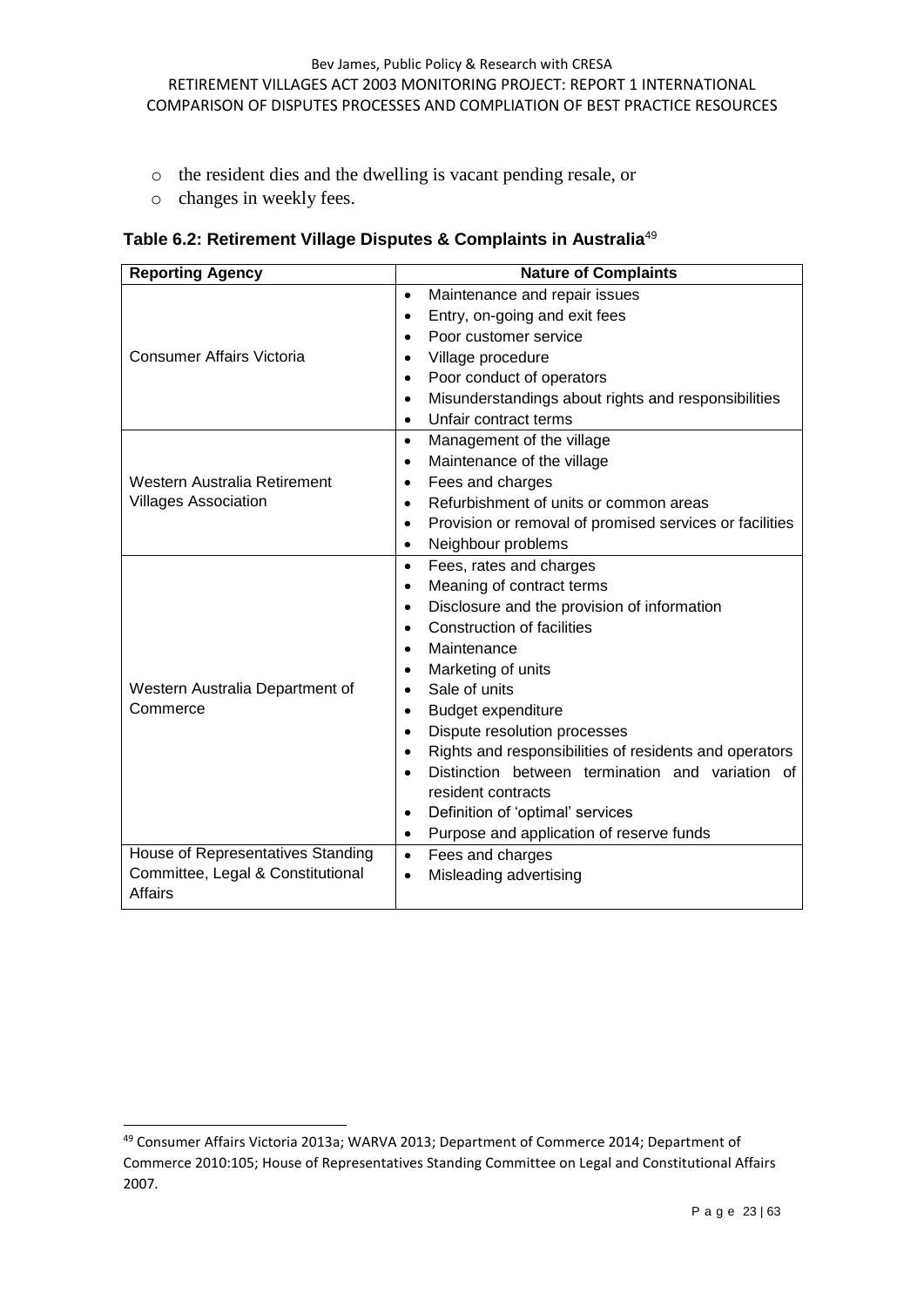#### Bev James, Public Policy & Research with CRESA RETIREMENT VILLAGES ACT 2003 MONITORING PROJECT: REPORT 1 INTERNATIONAL COMPARISON OF DISPUTES PROCESSES AND COMPLIATION OF BEST PRACTICE RESOURCES

In the United Kingdom, the Law Commission noted that housing problems are at the top, or near the top of the list of all complaints brought to Citizens Advice Bureaux and other advisory agencies.<sup>50</sup> Similarly, from April-June 2014, the Legal Aid Agency for England and Wales reported that 87.5 percent (14,000 of 16,000) of its cases under the social welfare category of civil legal aid related to housing.<sup>51</sup>

The UK Law Commission identified broad types of housing problems experienced by householders including:

- problems with the environment or common areas surrounding the dwelling;
- lack of repairs and maintenance;
- neighbour problems;
- housing provider / property manager failure to respond to service requests;
- problems with the clarity of the housing agreement; and
- problems arising from homelessness or vulnerability.

Problems experienced by housing providers include problems with residents not paying rents or fees, not complying with requirements about looking after the property and having unauthorised persons on the property.

The Leasehold Advisory Service (LEASE) reports that the two top issues customers raise with them when considering applying to the First-tier Tribunal (Property Chamber) are service charges and the 'right to manage' (a statutory provision allowing residents to participate in the management of the property). On its website LEASE provides an overview of the key points to consider for each issue, and links to the relevant law, as well as references to cases that may help leaseholders understand the framework in which the issue has been addressed by the courts and tribunals.<sup>52</sup>

In Scotland the most common types of disputes have been identified as repairs (private rental disputes), rent reviews (private rental disputes), and rent arrears (social housing disputes). $53$ 

<sup>50</sup> The Law Commission 2008.

<sup>&</sup>lt;sup>51</sup> Legal Aid Agency 2014.

<sup>52</sup> <http://www.lease-advice.org/lvtissues/>

<sup>&</sup>lt;sup>53</sup> The Scottish Government 2013.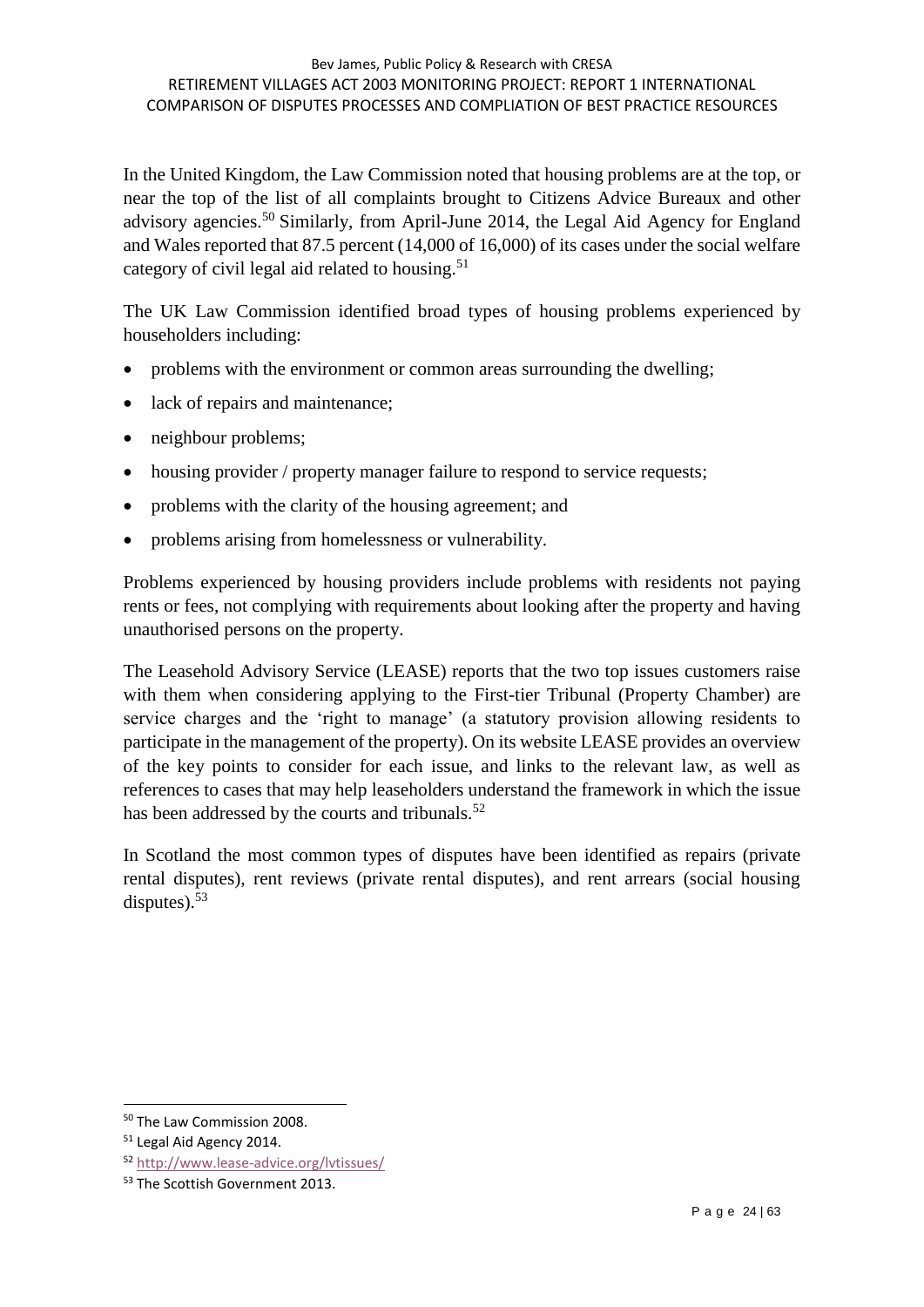### **6.4 A Comparative Summary**

While a very wide range of complaints are received in New Zealand, they are mainly around:

- Maintenance and repairs issues affecting individual dwellings or communal facilities.
- Service fees and charges.
- Termination of ORA and sale of unit.
- Issues around the provision and expected standard of facilities and services.
- Inadequate consultation with residents over new development.
- Inadequate consultation with residents over changes to fees, services or facilities.
- Resident-to-resident issues about behaviour.
- Lack of accessible features.

These are similar to housing complaints identified in Australia and the United Kingdom. Emerging trends in retirement village complaints and disputes have been identified in Australia with baby boomers entering retirement as well as advocating on behalf of their own parents. The potential for similar trends in New Zealand should be considered, as such factors may place pressure on existing disputes processes and require them to adapt, not only to a greater number of disputes but also to more demanding applicants. A range of emerging trends are discussed in Report 2.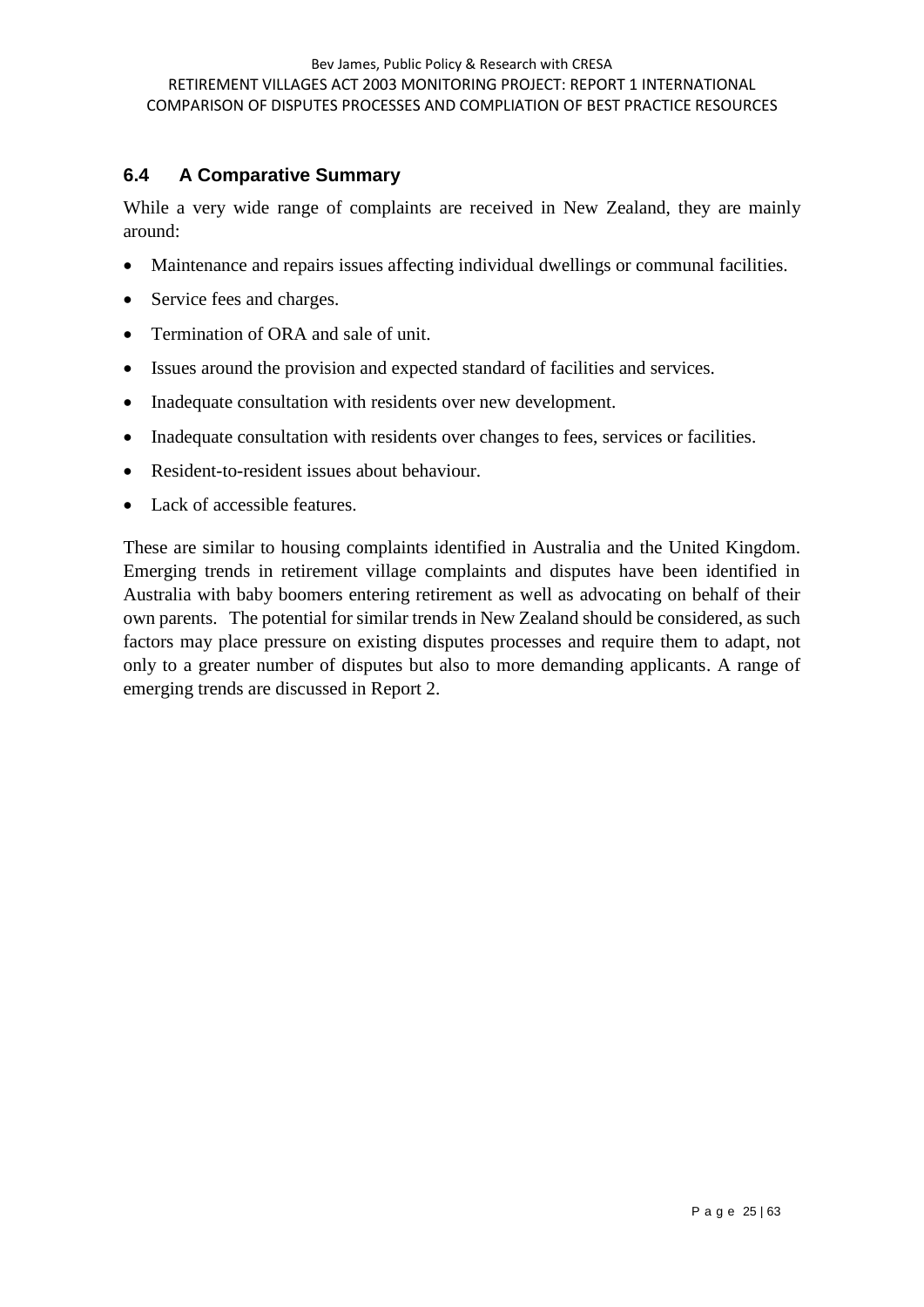# **7 THE EFFICACY OF DISPUTE RESOLUTION SYSTEMS**

There have been few attempts to evaluate dispute resolution systems for retirement villages here or overseas.

#### **7.1 New Zealand**

A number of commentators and groups have commented on the Act and there have been other Commission monitoring projects which make some assessment of the efficacy of dispute resolution systems.

Mudford has observed that sources of information about complaints and disputes are so fragmented, it is consequently challenging for residents to get information they need about: what they can complain about, who they can complain to, how complaints will be managed, the nature of the procedures, and how complaints will be resolved.<sup>54</sup> Age Concern and Grey Power have criticised disclosure statements as providing inadequate description of disputes processes.<sup>55</sup>

Craig also criticised the dispute panel process as too stressful, daunting and adversarial for residents. Craig argues a power imbalance exists between resident and operator, with the operator advantaged in terms of resources and understanding of the dispute process. She also notes the potential for the operator to pass on the costs of the process to both residents in the disputes and those outside of it. Craig concluded that the dispute process is flawed.

In her discussion of the village complaints facility, Craig noted a number of issues identified by the Retirement Commissioner, including lack of resident awareness of the complaints process, the process not being followed correctly, complainants not receiving information about how their complaint will be dealt with, delays in complaint resolution, and residents feeling intimidated or afraid of adverse reactions if they make a complaint.<sup>56</sup>

In its report on tribunal reform, the New Zealand Law Commission concluded that the operator appointment of the dispute panel and payment of the panel's costs does not sufficiently guarantee the necessary perception of the panel's independence. It also noted that the panel deals with vulnerable people and suggested a particular need to consider the perception of the panel's independence in that regard. Finally, the Law Commission commented that the legislation underpinning the panel should be reviewed, including the issue of panel independence.<sup>57</sup>

<sup>54</sup> Mudford 2014.

<sup>&</sup>lt;sup>55</sup> Age Concern New Zealand and Grey Power New Zealand Federation 2009.

<sup>56</sup> Craig 2007.

<sup>&</sup>lt;sup>57</sup> New Zealand Law Commission 2008:83, 130.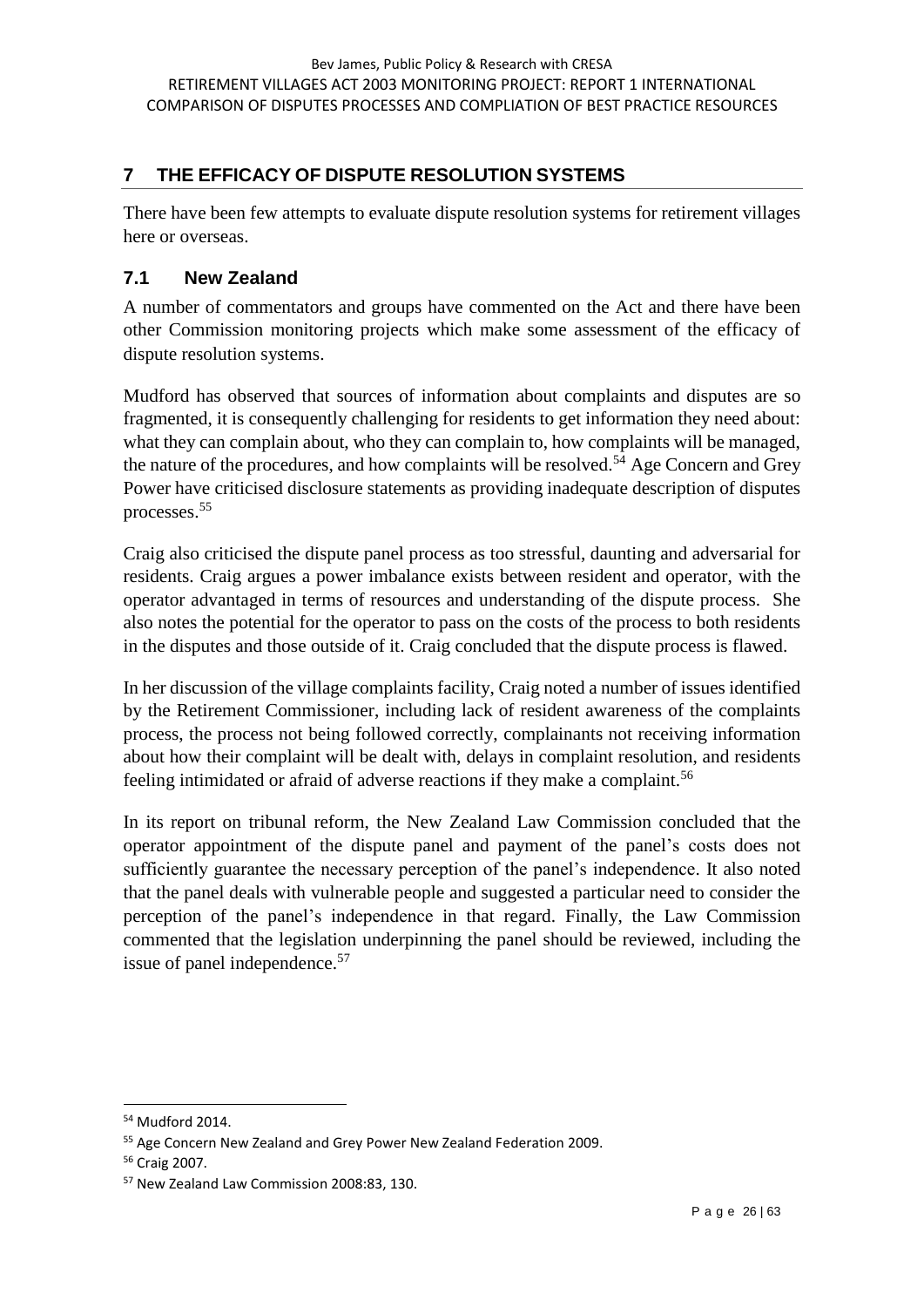The Retirement Commissioner's 2009 monitoring project on statutory supervisors noted that the dispute process has a number of problems. Although those problems were not specified, it was suggested that the role and level of involvement of the statutory supervisor in dealing with complaints and disputes is unclear.<sup>58</sup> Another observation was that the costs of dealing with complaints and disputes was an issue for statutory supervisors, and it was suggested that this may lead to complaints not being given due consideration by them. The report suggested guidance be given to statutory supervisors as to action they could take when complaints arise that may lead to a dispute.

The statutory supervisors report also noted some other issues not specifically about complaints and disputes, but which are pertinent to this project because they could have a bearing on good practice in managing disputes, and in enabling residents in some villages to access advice and support. Those issues are:

- Some statutory supervisors only accepted appointments from operators they considered were financially strong and had good governance. This suggests that those villages needing more support may be limited in their choice of statutory supervisor. Also, villages with financial and governance problems may be more vulnerable to complaints and disputes arising and need more help from the statutory supervisor to resolve them.
- Visits to provincial villages (other than for the AGM) can be cost prohibitive for statutory supervisors. This suggests that some villages that could benefit from the statutory supervisor's involvement in resolving complaints may have only limited access to their supervisor.

The Retirement Commissioner's 2010 monitoring of operators similarly noted that the role of statutory supervisors in resolving complaints and disputes needs to be clarified and formalised. One quarter of operators responding to the monitoring survey viewed the costs of the disputes process as high. Some operators felt there was less incentive on residents than operators to resolve issues. Residents interviewed for that project also noted they could potentially face high legal costs which could inhibit using the process. That report noted some operators considered mediation would benefit both operators and residents. Finally, the report identified that some operators considered the public nature of the disputes panel would generate publicity that could adversely impact on the whole village. <sup>59</sup>

The Retirement Commissioner's 2011 monitoring of residents' perspectives found a low awareness of the disputes process. Few residents had experience of a dispute in their village. Those participants who had a view on the disputes process, whether or not they had been involved in disputes, considered the process to be adversarial and confrontational, which presented a barrier to residents pursuing an issue. Costs were also noted as a deterrent to a resident taking a dispute. Some participants also considered that the types of dispute that residents could take to the disputes process was defined too narrowly.

<sup>58</sup> Retirement Commission 2009:9.

<sup>59</sup> Martin Jenkins 2010.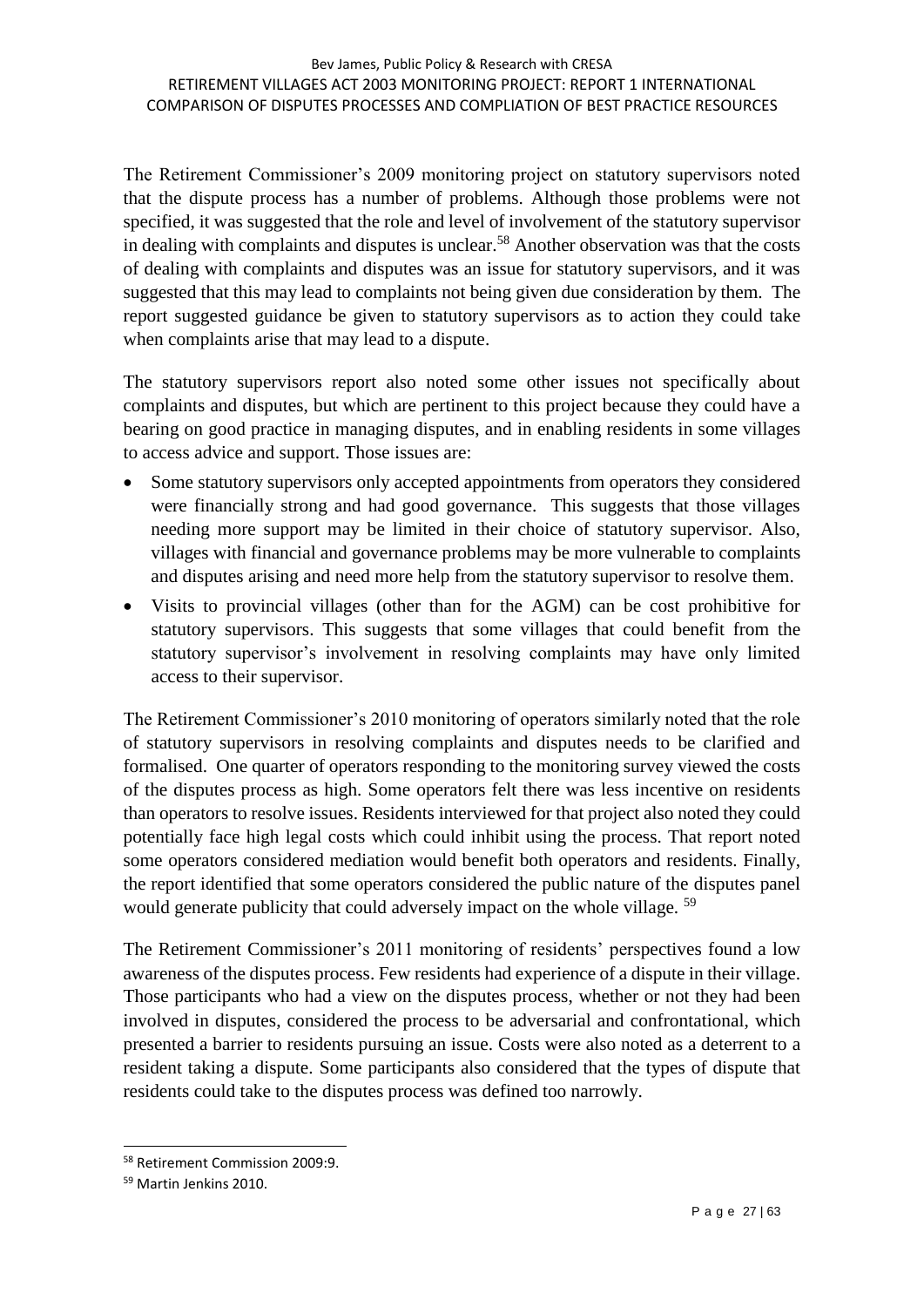In summary, a number of commentators and monitoring projects have suggested that the retirement villages disputes process in New Zealand is characterised by: <sup>60</sup>

- Low awareness of the disputes process among residents.
- Processes that are unsuitable for and disadvantage older people, particularly those who are vulnerable, have poor health or limited capacity.
- Cost barriers for both operators and residents.
- The panel is too narrow in the types of disputes it can hear.
- Lack of independence of the disputes panel with the operator able to select and pay the panel members.
- Lack of clarity around the role of the statutory supervisor in resolving complaints and disputes.
- Lack of advocacy support for residents.
- Little use of alternative dispute resolution options.

#### **7.2 Australia**

-

A number of parliamentary committees as well as commentators have commented on the efficacy of the Australian retirement village disputes resolution process.<sup>61</sup> Those have identified the following as issues:

- Cost barriers to residents on limited incomes who cannot afford legal services.
- Some residents have a limited understanding of their right to take a dispute. In some states it appears that both residents and operators are unaware of the processes available to resolve a dispute.
- Perceptions that the process is unfair to residents and biased in favour of the operator.
- Residents feeling intimidated, victimised or deterred from making complaints for fear of reprisals from operators or other residents.
- Lengthy delays in disputes resolution processes.
- Restrictions on the types of disputes that the tribunal or court can hear. For example, misleading and deceptive operator behaviour, harassment and intimidation, either by residents or operators, are not covered. Nor is there provision for resolving conflicts between residents.
- Restrictions on who can take disputes.

<sup>60</sup> Craig 2007; New Zealand Law Commission, 2008; Retirement Commission 2009; Martin Jenkins 2010; James and Saville-Smith 2011; Mudford 2014.

 $61$  Parliamentary Committees 2012; Parliament of South Australia 2013; House of Representatives Standing Committee on Legal and Constitutional Affairs 2007; COTA SA 2013; Ellison et al 2004; Porter 2008; Department of Commerce 2010.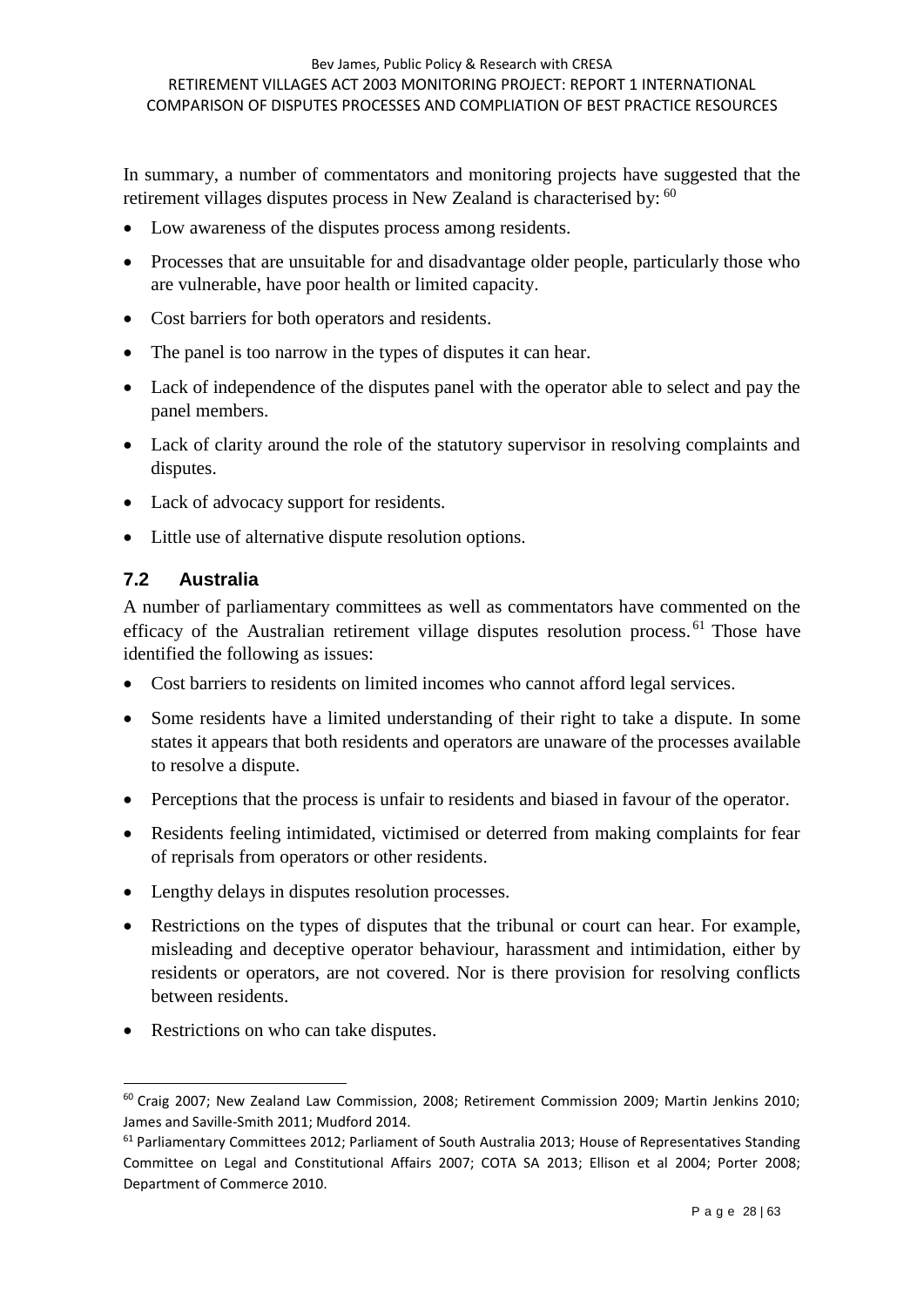- Lack of advocacy support for residents. The complex nature of many retirement village disputes can make self-representation very difficult for residents, particularly if they are frail and very old.<sup>62</sup>
- The enforceability of orders made by the tribunal is deficient.
- The need for more information for residents on what action can be taken if an operator does not comply with a tribunal order.
- Lack of alternative dispute resolution options.
- Examples where village avenues for resident representation and dealing with complaints and disputes had been closed through contract provisions.<sup>63</sup>
- The need for improved monitoring and enforcement of compliance with retirement village legislation, in order to prevent disputes arising.<sup>64</sup>

Those reviews tend to focus on residents' perspectives on disputes resolution, as the primary objective of Australian retirement village legislation is consumer protection. Residents' views of provisions around dispute resolution are predominantly negative. Industry peak bodies and leading operators have made submissions in which they see the processes as effective and working well. The issues of concern they raise are:

- The need for more information on the disputes procedures targeted to operators.
- Frivolous or unmeritorious complaints from residents.
- Delays in the process.
- Whether tribunal members are sufficiently knowledgeable about both the retirement villages legislation and disputes resolution.
- Residents being able to change their original claim during the proceedings (Queensland).
- Some acts do not allow for the tribunal to hear disputes between residents.

Operators also made suggestions about training for operators on complaints handling.

<sup>62</sup> Ellison et al 2004.

<sup>&</sup>lt;sup>63</sup> House of Representatives Standing Committee on Legal and Constitutional Affairs 2007.

<sup>&</sup>lt;sup>64</sup> Department of Commerce 2010.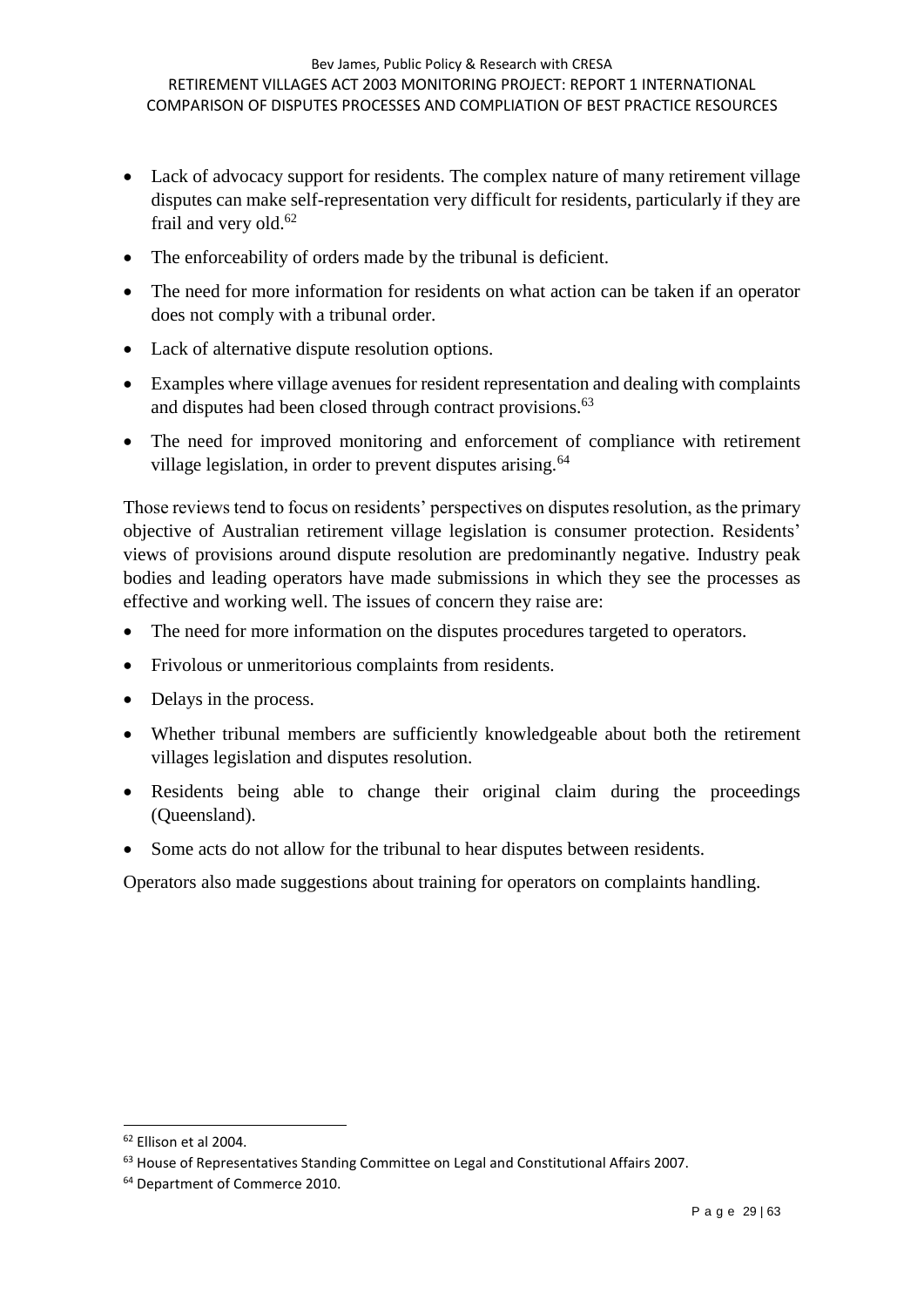#### **7.3 United Kingdom**

The UK Law Commission conducted a major review of housing dispute resolution in 2008. Although the review was not focused on retirement housing, it nevertheless provides insights into problems with housing dispute resolution processes. The main problems identified by the Commission's assessment are:<sup>65</sup>

- Poor access to assistance and advice (including legal advice), particularly for the most vulnerable.
- The system's effectiveness hampered by failure to address underlying housing problems.
- Significant delays in achieving a resolution.
- Costs, including costs of accessing assistance.
- A lack of coherence with a number of different agencies involved. This makes it difficult to find a clear path to resolution or a clear picture of available options.

The Scottish Government's 2013 report on improving the handling of housing disputes resolution processes identified the following issues: <sup>66</sup>

- Most disputes could or should have been resolved at a much earlier stage, before they escalate and require court action.
- There is little access to, awareness of, and uptake of alternative dispute resolution.
- There are delays in the dispute reaching court and delays in resolving cases.
- Some tenants feel intimidated by the process.
- In general, parties lack legal representation, which can place them at a disadvantage in an adversarial system.
- Outcomes offered by the court can be limited in range and not helpful in resolving housing problems long term.

Consumer Focus Scotland's submission on access to dispute resolution identified older people as among the groups least likely to easily access justice services. They are described as experiencing barriers to legal capability and as needing more signposting of sources of advice.<sup>67</sup>

<sup>&</sup>lt;sup>65</sup> The Law Commission 2008:9.

<sup>&</sup>lt;sup>66</sup> The Scottish Government 2013.

<sup>&</sup>lt;sup>67</sup> Civil Justice Advisory Group 2011.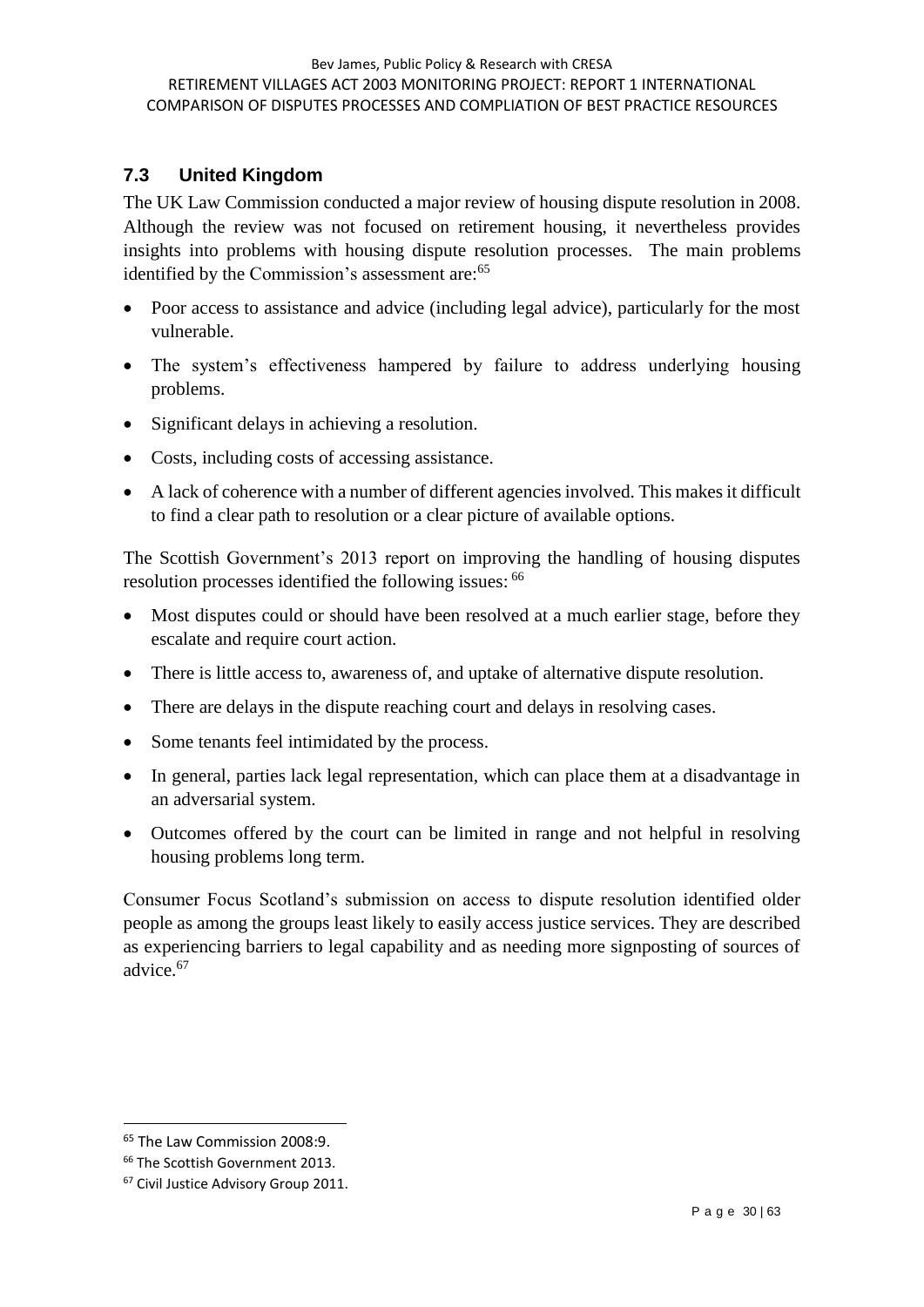## **7.4 A Comparative Summary**

The main issues identified in this brief review of New Zealand and Australian commentaries about retirement village formal disputes resolution process are outlined below:

- A recurring theme is that current dispute resolution structures and processes do not seem to be appropriate or responsive to the interests, needs and circumstances of older people, particularly those who are most vulnerable. There are perceptions that disputes processes are too adversarial for residents and this compromises the use of the process, its informality and the expectations of fairness.
- There appears to be low awareness among residents of disputes processes and inadequate information for residents about disputes processes.
- Operators may also benefit from better targeted information and training about complaints and disputes processes.
- There are barriers to residents using disputes processes, including informational and financial barriers.
- The scope of disputes that can be dealt with is too narrow.
- There may be a need for resident advocacy to assist residents using disputes processes.
- Alternative dispute resolution processes could be more widely and effectively used.
- The process needs to be able to effectively deal with frivolous or unmeritorious complaints from residents.
- The process needs to ensure decision-makers are sufficiently knowledgeable about both the Act and disputes resolution.
- The process must be able to deal with disputes in an efficient and timely manner.
- Many disputes revolve around financial matters. In part this appears to reflect the scope of what can be heard in disputes processes. However, it may also indicate shortcomings in how fundamental aspects of the contractual relationship between resident and operator are communicated and managed.

Specific issues raised about the New Zealand disputes process include:

- There are perceptions that the panel is not independent of the operator. This compromises the expectation that the process will treat parties fairly and transparently.
- An original objective of the process was that parties would represent themselves, however this does not appear to be usual practice.
- There appears to be little use of mediation.

Finally, the United Kingdom reviews raise the following issues of housing disputes processes that may be usefully considered in assessing the effectiveness of the New Zealand retirement village disputes process: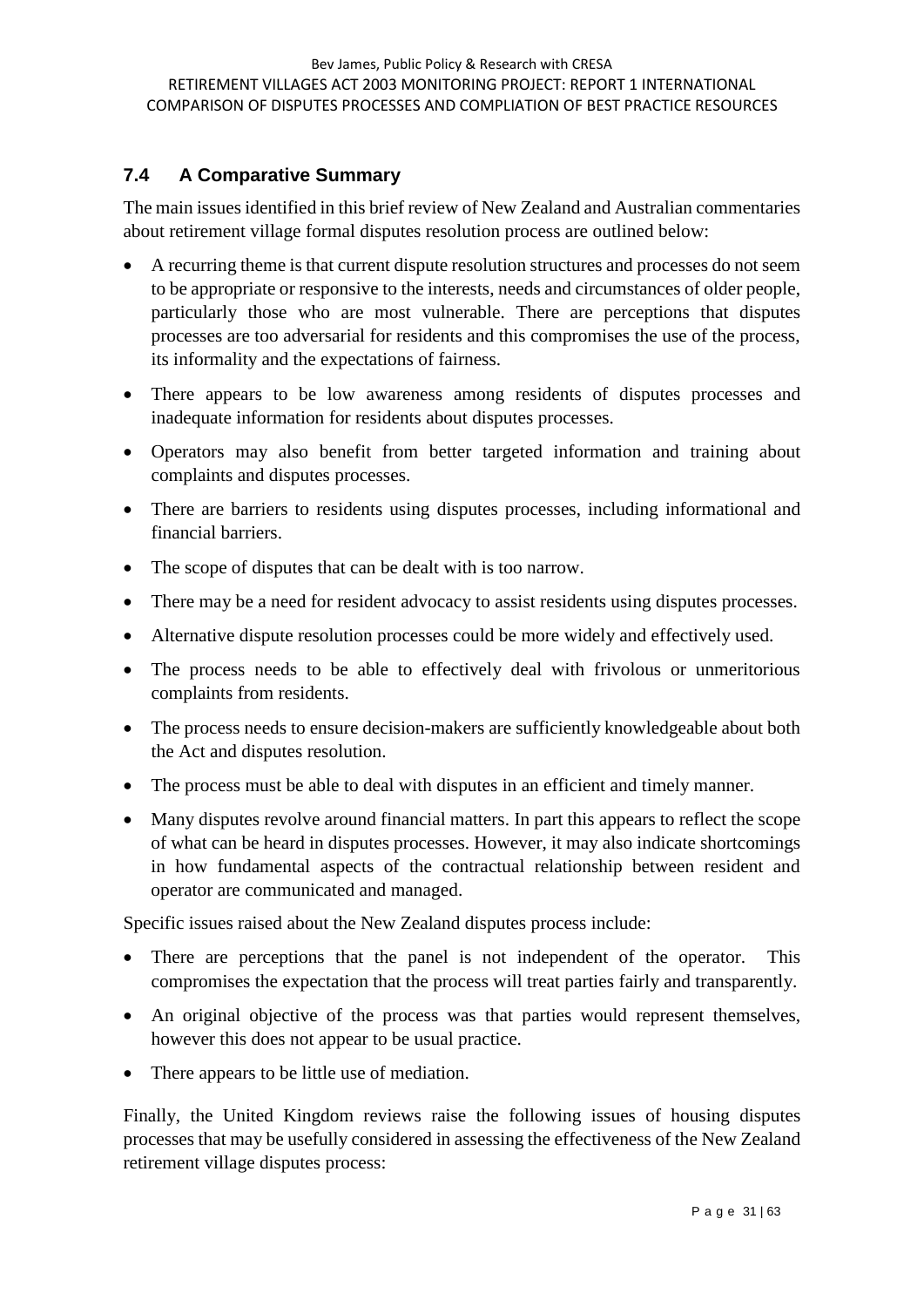- Provision of assistance and advice (including legal advice) to housing consumers, particularly for the most vulnerable.
- Ensuring a process that is less intimidatory and friendlier for housing consumers to use.
- The need to deal with disputes in a cost-effective, efficient and timely manner.
- Consideration of how disputes could be resolved at a much earlier stage, before they escalate and require court action.
- More opportunities to access alternative dispute resolution.
- The need for a coherent system with agency roles clearly defined and available resolution options clearly set out.
- The need to use learnings from disputes to address underlying housing issues, so that the same disputes do not recur. Associated with that, the need for stronger incentives to encourage housing providers to make improvements to their practices.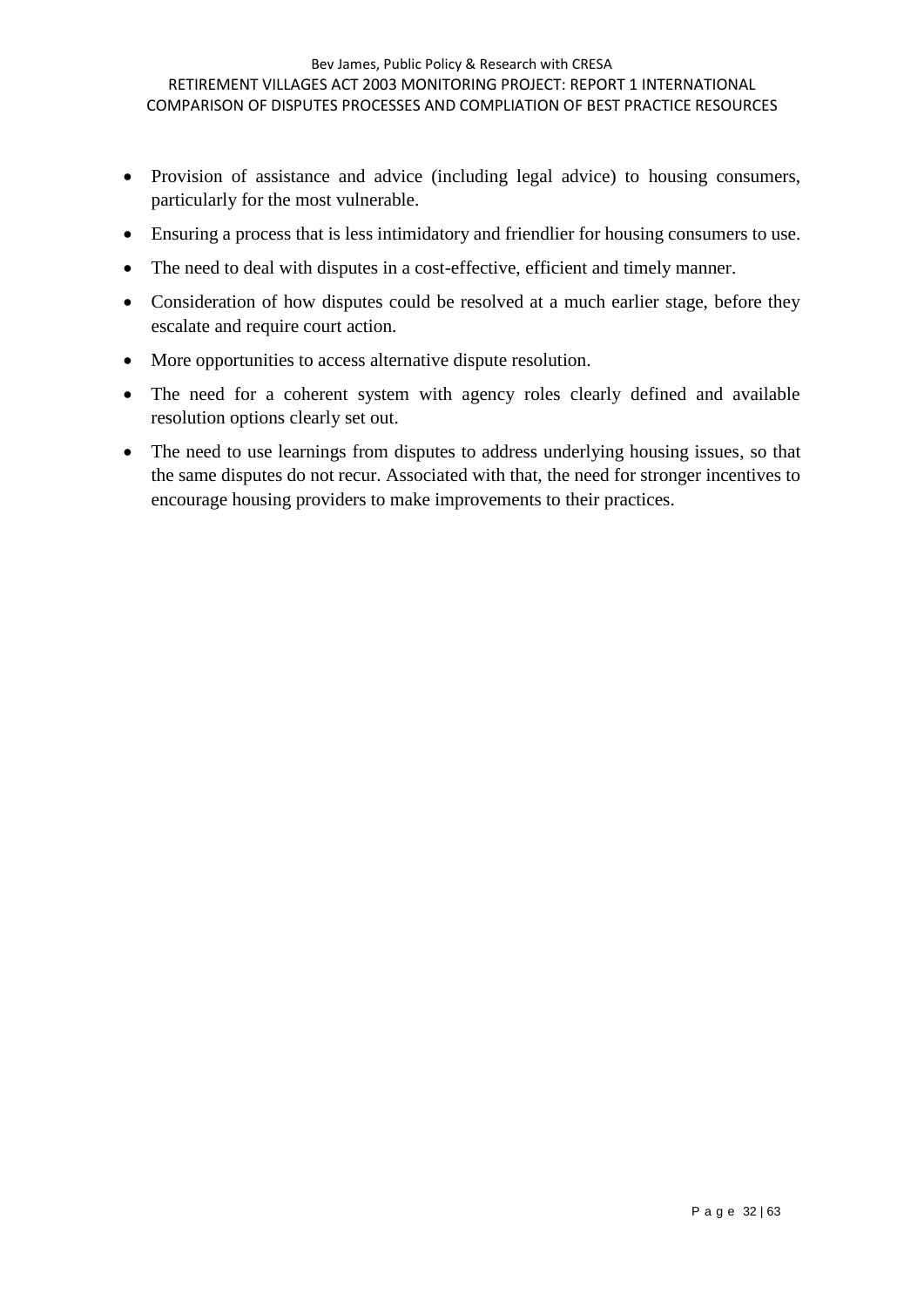### **8 BEST PRACTICE IN HOUSING DISPUTE RESOLUTION**

This section presents best practice guidance for housing dispute resolution, including principles that should underpin resolution processes, guidance for operators in establishing operating complaints and disputes resolution processes, guidance for residents in making complaints and examples of advocacy services for residents. The best practice examples from New Zealand and Australia specifically focus on retirement village disputes resolution. The examples from the United Kingdom focus on best practice in housing dispute resolution.

#### **8.1 New Zealand**

The statutorily defined disputes process for retirement villages is effectively a tribunal system. The New Zealand Law Commission has set out the desirable characteristics of disputes tribunals. Those are: <sup>68</sup>

- Accessibility, both in terms of costs and public awareness of opportunities to seek redress through tribunals.
- Adjudication by panels whose membership and expertise are appropriate to the subject matter. Panels must be independent and also appear independent.
- Procedural rules which secure the observance of natural justice, are simple and less formal than those of the ordinary courts, and are appropriate to the nature of cases often being more inquisitorial than adversarial.
- Sufficient powers to carry out their functions, which are proportionate to those functions.
- Appropriate avenues for appeal or review of tribunal decisions, in order to ensure oversight and error correction.
- Speedy and efficient determination of cases.

The Government Centre for Dispute Resolution (GCDR) in the Ministry of Business, Innovation and Employment presents similar principles for dispute resolution:<sup>69</sup>

- The independence and impartiality of the service.
- Integrity and fairness to all parties.
- There is public accountability and transparency to all parties.
- Customer focus, with the service meeting the needs and expectations of users.
- Efficiency the service is appropriate to the complexity of the issues, the nature and number of parties in dispute and is value for money.
- Effectiveness disputes are resolved to the satisfaction of parties and do not reoccur.

<sup>68</sup> New Zealand Law Commission, 2008:5.

<sup>&</sup>lt;sup>69</sup> Ministry of Business, Innovation and Employment 2013.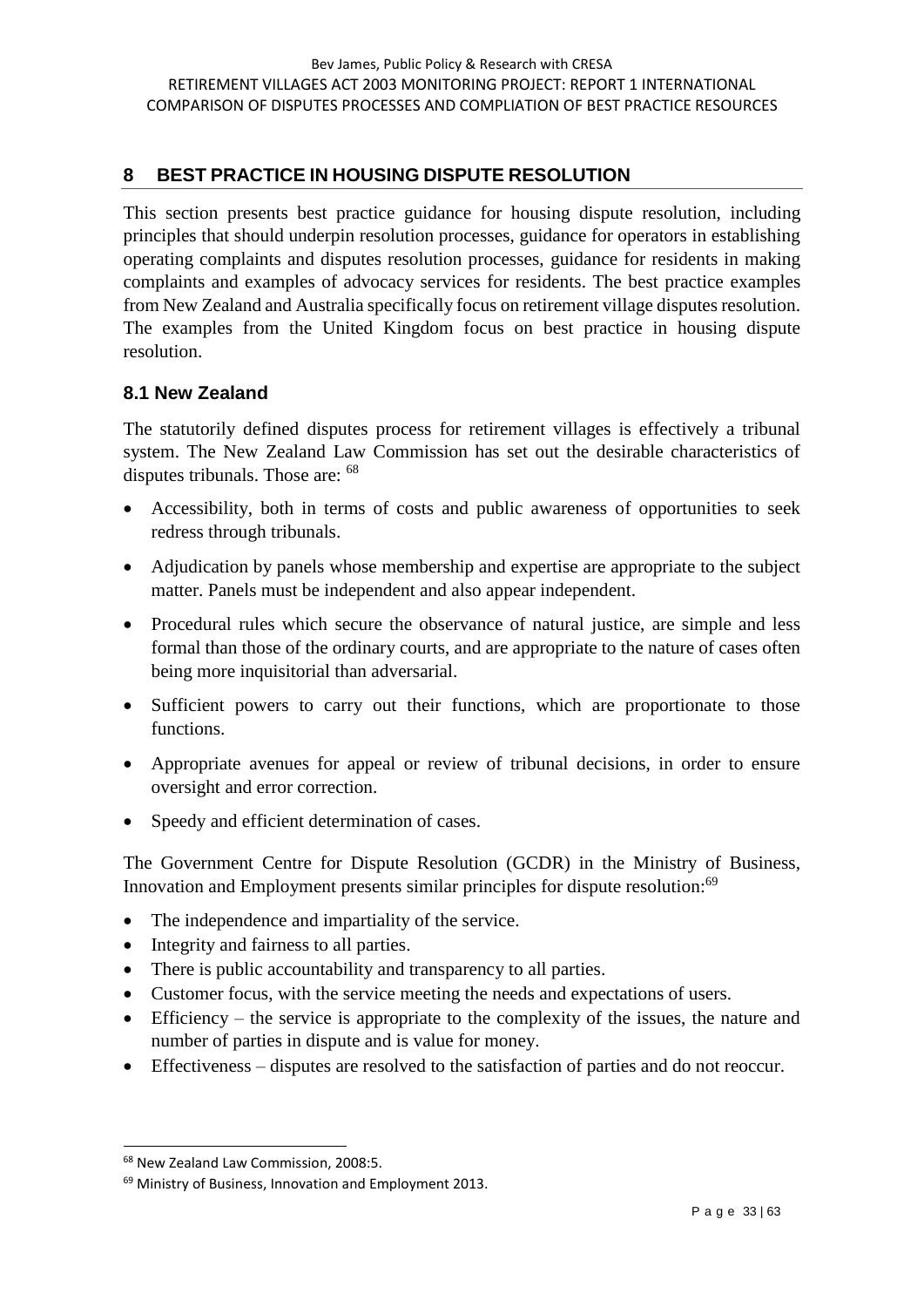Quality, including appropriate technical and professional expertise of the service provider.

Similarly, the Ombudsman's guidance on effective complaints handling suggests the principles of fairness, accessibility, responsiveness and efficiency.<sup>70</sup> Appendix 1 briefly describes four New Zealand references for establishing best practice in complaint and dispute resolution.

#### **8.2 Australia**

Australia has a more sophisticated approach to disputes that provides guidance on:

- Principles for housing dispute resolution.
- Best practice in complaint and disputes handling.
- Advocacy and advice services for residents.

#### **Principles for Dispute Resolution**

The former National Alternative Dispute Resolution Advisory Council (now part of the Australian Attorney General's Department) has set out seven principles for dispute resolution. Those principles are: $71$ 

- Parties have a responsibility to resolve disputes.
- Simple and cost-effective resolution, including alternative dispute resolution where appropriate and as early as possible.
- Parties are committed to the process.
- Access to information about dispute resolution processes.
- Parties should aim to reach agreement and if unable to resolve, should have access to courts or tribunals.
- Effective and affordable alternative dispute resolution is available.
- Dispute resolution terminology should be consistent to enhance community understanding.

In addition, Consumer Affairs Victoria notes the general principle of good communication between village managers and residents in reducing, handling and resolving complaints and disputes.<sup>72</sup>

The Commonwealth Ombudsman's Better Practice Guide to Complaints Handling puts forward five fundamental principles that emphasize fairness, accessibility, responsiveness, efficiency and integration of services.

<sup>70</sup> Office of the Ombudsman 2012.

<sup>71</sup> National Alternative Dispute Resolution Advisory Council 2011.

<sup>72</sup> Consumer Affairs Victoria 2012a.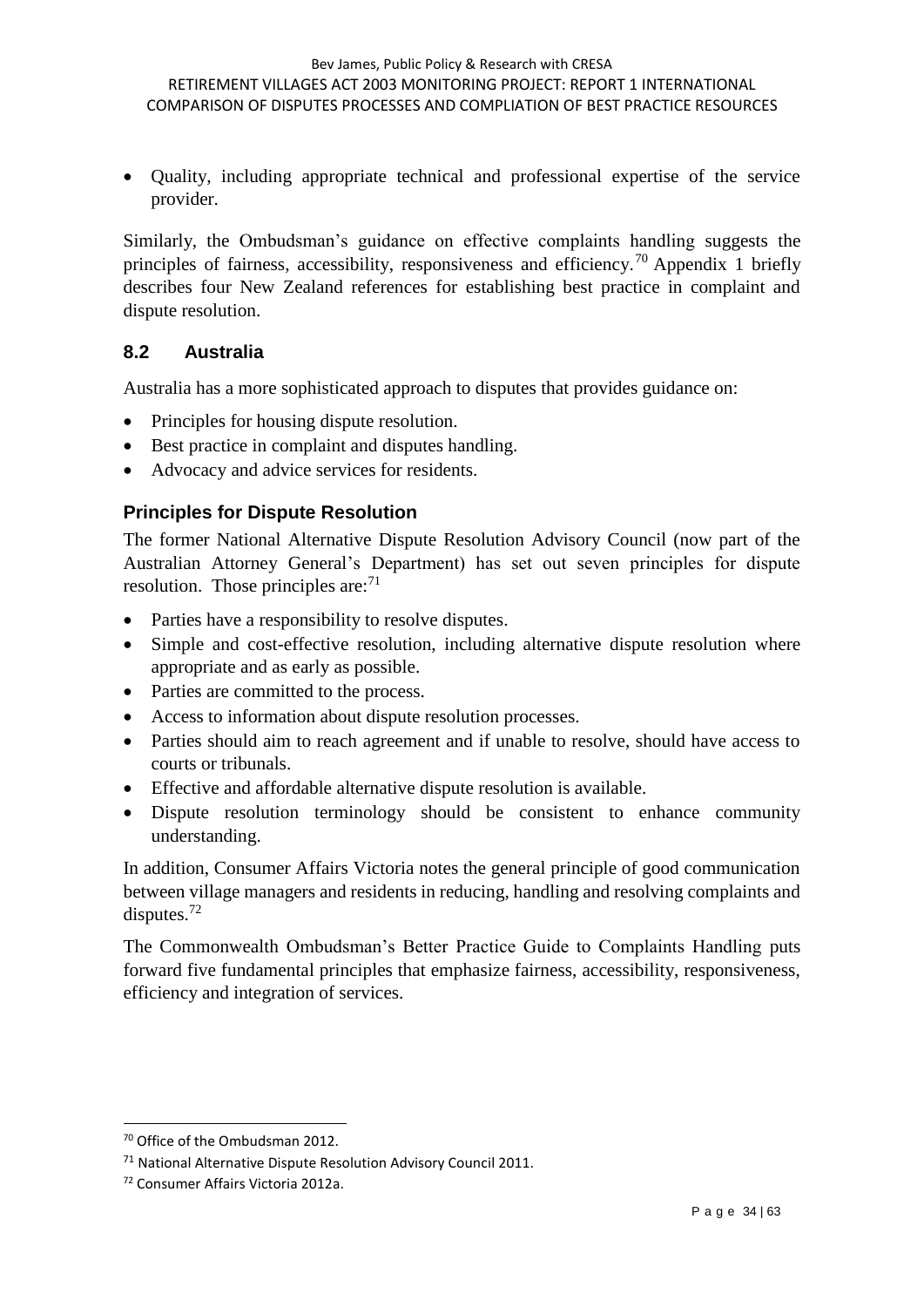## **Best Practice for Retirement Village Disputes Handling**

Australia has an array of useful best practice guidelines for retirement villages managing disputes. Examples of these are presented in Appendices 2 and 3. Appendix 2 lists examples of best practice documents in disputes handling for retirement village operators. Those documents have been chosen because they offer:

- Suggestions for setting up and managing a disputes process.
- Step-by-step actions in handing complaints or disputes.
- Recommendations for preventing or reducing disputes.
- Good communication practices.
- Templates, case studies or samples of effective practices.

Appendix 3 lists documents offering practical advice and guidance to residents involved in a complaint or dispute. Guidance for residents covers:

- The relevant disputes procedures in legislation.
- Where residents may seek advice.
- Step-by-step process for making a complaint.
- Templates for defining what the issue in dispute is about, setting out a complaint in writing, writing a dispute notice.
- Advice on how to prepare for a disputes hearing.
- Advice on how to handle a dispute with another resident or the operator.
- Case studies of residents' experiences at a disputes tribunal.

Appendices 2 and 3 exclude fact sheets and similar documents that provide general information on retirement villages and relevant legislation, operators' rights and responsibilities and residents' rights and responsibilities. Such documents often describe the legal requirements and procedures around handling complaints and disputes, but do not offer practical guidance on how to design and manage a dispute process or advice for parties using a dispute process.

In addition, Australia also has best practice guides for ancillary or related sectors including the Australian Standard on complaints handling, housing industry best practice and advice from the Commonwealth Ombudsman. Examples of those relevant to the retirement village sector are listed in Appendix 4.

#### **Advocacy and Advice Services for Residents**

Appendix 5 describes examples of advocacy and advice services specifically for older people with a dispute, including retirement village residents. These organisations provide a range of free services including advice and information about disputes resolution processes, advocacy, legal advice and educational services. They include:

- Aged Rights Advocacy Service (ARAS), South Australia.
- PAVIL Park and Village Information Link, Queensland.
- Dispute Settlement Centre of Victoria.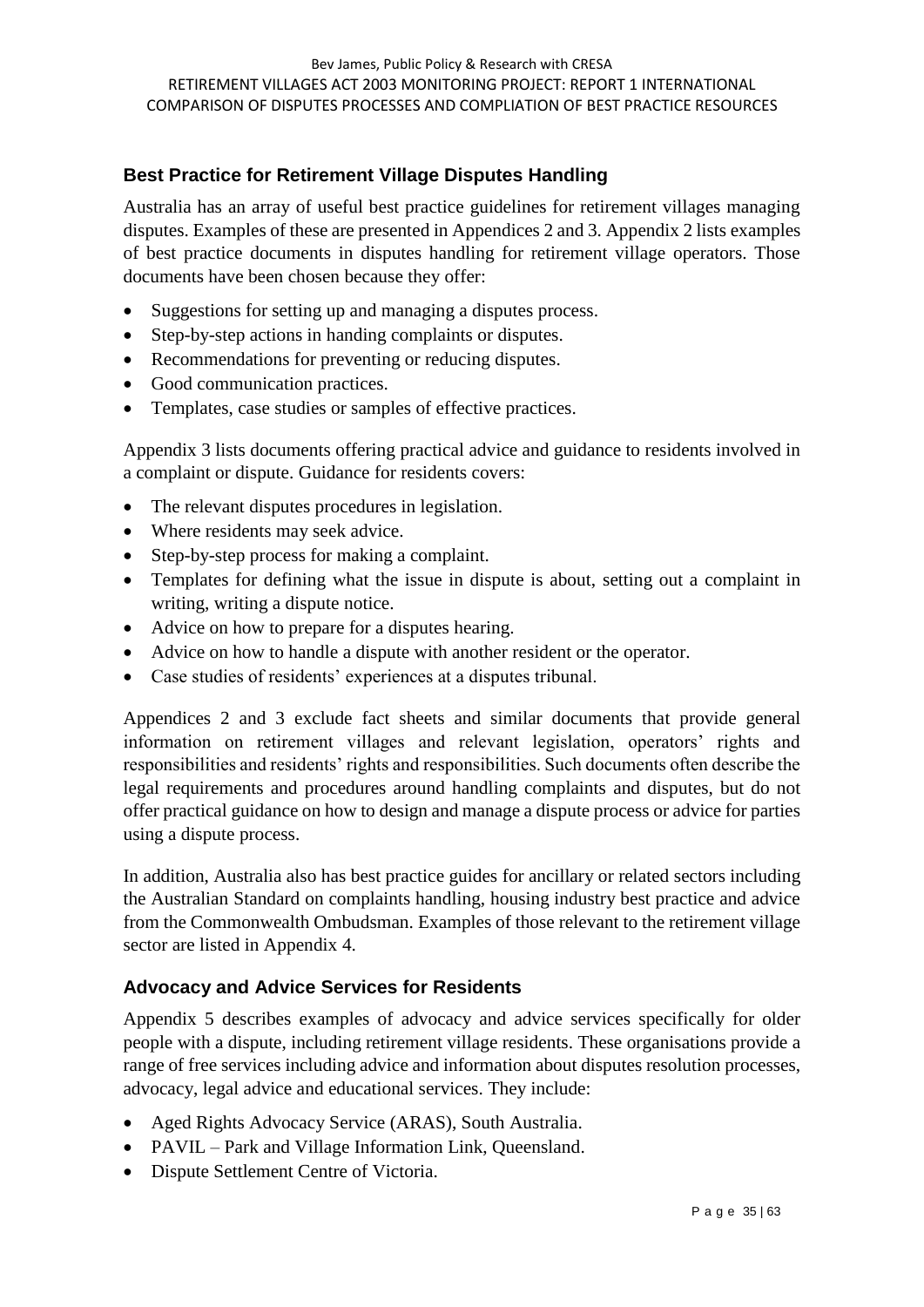• The Aged-care Rights Service (TARS), New South Wales.

#### **8.3 United Kingdom**

The UK Law Commission conducted a major review of law and procedure relating to the resolution of housing disputes in 2008. The underpinning assumption was that the current disputes resolution system would be improved through a broader and more sophisticated understanding of the nature of housing disputes and how they arise. That improved understanding would enable the best ways to respond to housing disputes to be determined, whether through judicial or alternative processes.

From their review, the Law Commission set out a framework for a more effective housing disputes resolution process. A number of housing reforms were introduced including the creation of the First Tier Tribunal - Property Chamber, which took over functions of the Leasehold Valuation Tribunals, and a new approach for dealing with complaints from social housing tenants about their landlords.

In 2013 the Scottish Government set out options for improving the effectiveness of housing dispute processes. In 2014 the Housing (Scotland) Act introduced a new private rental sector housing tribunal and private rental housing panels to resolve housing disputes.<sup>73</sup>

#### **Principles for Housing Dispute Resolution**

The UK Law Commission's report outlined broad principles and values for the development of an effective disputes resolution system. Those are:  $^{74}$ 

- All dispute resolution should be proportionate; i.e., the resources used in the system bear a "sensible relationship" to the dispute being solved.
- Prevention: Improved public awareness of housing rights and responsibilities to prevent housing problems arising.
- Early resolution: Greater use of advice, referral and assistance to those experiencing housing problems and disputes to get the issue resolved early.
- Active encouragement of other means of resolving disputes, outside of formal adjudication, such as mediation, use of ombudsmen and managerial techniques.
- Coherence, coordination and information sharing across different components of the disputes resolution system.
- Where a dispute must be adjudicated by a court or tribunal, the procedures should embrace the following values:
	- o Accuracy the system should produce the right answer.
	- o Impartiality and independence.
	- o Fairness.
	- o Equality of arms those in a weak bargaining position should not be unfairly treated as against those in a stronger bargaining position.

<sup>-</sup><sup>73</sup><http://www.scotland.gov.uk/Topics/Built-Environment/Housing/reform/housing-bill/contents>

<sup>74</sup> The Law Commission 2008.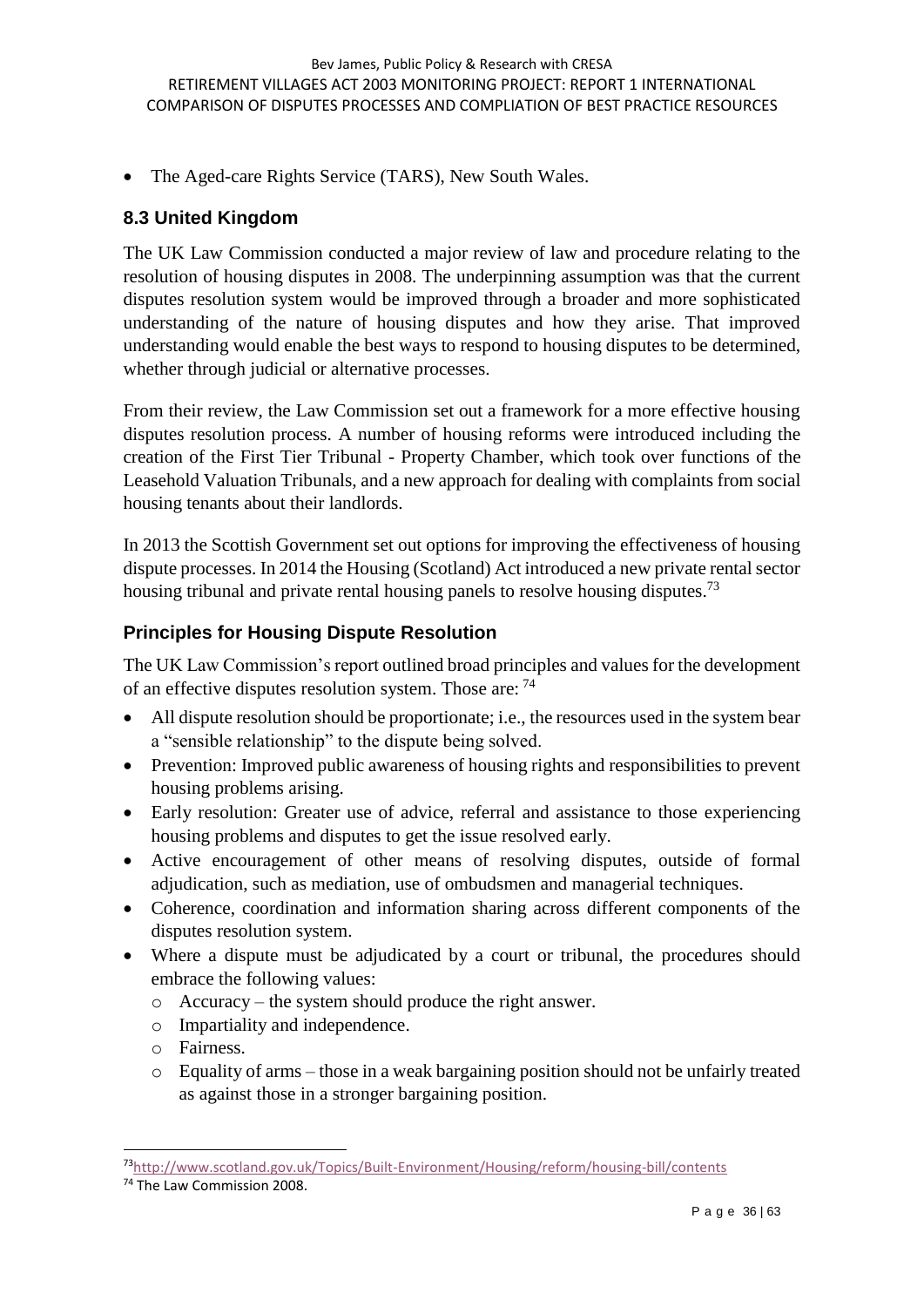- o Transparency both the process of reaching decisions and reasons for decisions should be clear.
- o Confidentiality, privacy and avoidance of unnecessary publicity.
- o Participation and access. The system must treat the person with the dispute respectfully and enable them to be heard.
- o Effectiveness the system should achieve resolution of the dispute.
- o Promptness.
- o Efficiency/cost people should not be deterred from using the system because of cost, and cost should be proportionate to the issue.
- o Impact the decision should contribute to improved decision-making and housing services.

#### **Best Practice for Housing Providers**

Several dispute resolution best practice guidelines have been developed for providers of housing for older people. These are summarised in Appendix 6:

- The Code of Practice of the Association of Retirement Housing Managers, the largest body representing private landlords and social housing landlords managing leasehold retirement properties.
- The National House Building Council's sheltered housing Code of Practice. In the UK, the term sheltered housing is often used for retirement housing; i.e. housing for people aged 55 years and over. Sheltered housing offers shared communal facilities and some basic support.
- The Leasehold Advisory Service (LEASE) leasehold retirement housing information resources. LEASE is funded by government to provide free legal advice to leaseholders, landlords, professional advisers, managers and others on the law affecting residential leasehold in England and Wales**.**
- The Housing Ombudsman Service guidelines and elearning resources on dispute resolution. This is an alternative disputes resolution service. All housing associations and councils must be members of the Housing Ombudsman Service. Some private landlords are voluntary members. The Housing Ombudsman publishes guides for both residents and housing providers.
- The HouseMark Complaints Accreditation Scheme, developed in conjunction with the Housing Ombudsman Service. This scheme offers resources and online tools for housing providers.
- The Chartered Institute for Housing is the professional body for the housing sector in the United Kingdom and Republic of Ireland. It publishes resources for housing providers and residents on resolving complaints and disputes.
- The Scottish Public Services Ombudsman provides a free, independent and impartial service for people wanting to complain about a public service, including complaints about registered social landlords.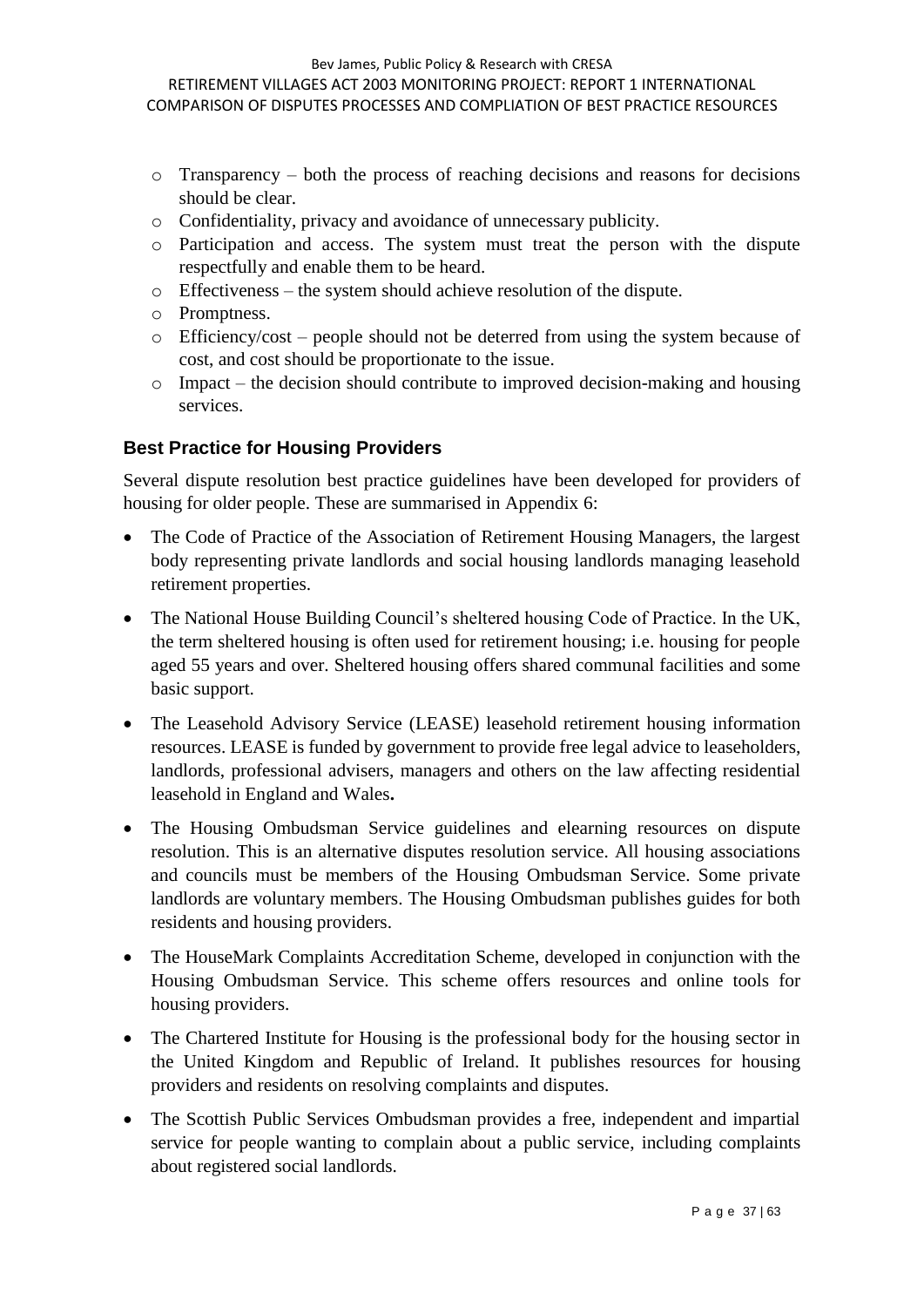## **8.4 Age-Friendliness – A Common Theme**

A common theme in the best practice guides is the importance of ensuring that complaint and dispute processes are responsive to the particular needs and circumstances of older people. Consumer Affairs Victoria points out that while older consumers are not necessarily vulnerable consumers, certain vulnerabilities are associated with ageing, such as ill health, frailty and cognitive impairment. Other vulnerabilities are associated with low income, which affects the willingness and capacity to purchase advice.<sup>75</sup>

The House of Representatives Standing Committee on Legal and Constitutional Affairs commented on age-related vulnerability in its 2009 inquiry into older people and the law. It particularly noted the predominance of older women residents in retirement villages, and the potential for intimidation and victimisation of residents by managers as contributing to the under-reporting of complaints. <sup>76</sup> Similarly, the NSW Retirement Village Residents Association reports residents not making complaints for fear of upsetting the operator. In some cases residents' religious or cultural beliefs make them very reluctant to complain.<sup>77</sup>

The Western Australia Department of Commerce observed that taking part in a dispute can be daunting and distressing for residents. In its view, many people live in retirement villages because they want security and stability, not conflict, yet dispute resolution processes do not appear to provide security, stability or certainty. The Department commented on the need for a model of dispute resolution that adequately addresses the needs of residents whose age and vulnerability place them in a very limited position in terms of representing themselves.

These commentaries underscore the importance of tailoring disputes resolution processes to the needs of older people, who may be particularly vulnerable, have impairments that make communication difficult, or be reluctant to complain. The Western Australia Department of Commerce suggested that, for a dispute resolution process to be effective for residents, it must be:

- accessible and approachable;
- take into account the specific needs of seniors;
- fair, and

1

well promoted to residents.<sup>78</sup>

<sup>75</sup> Consumer Affairs Victoria 2013a.

<sup>&</sup>lt;sup>76</sup> House of Representatives Standing Committee on Legal and Constitutional Affairs 2007.

<sup>77</sup> Retirement Village Residents Association Inc. NSW 2011.

<sup>78</sup> Department of Commerce 2010:107.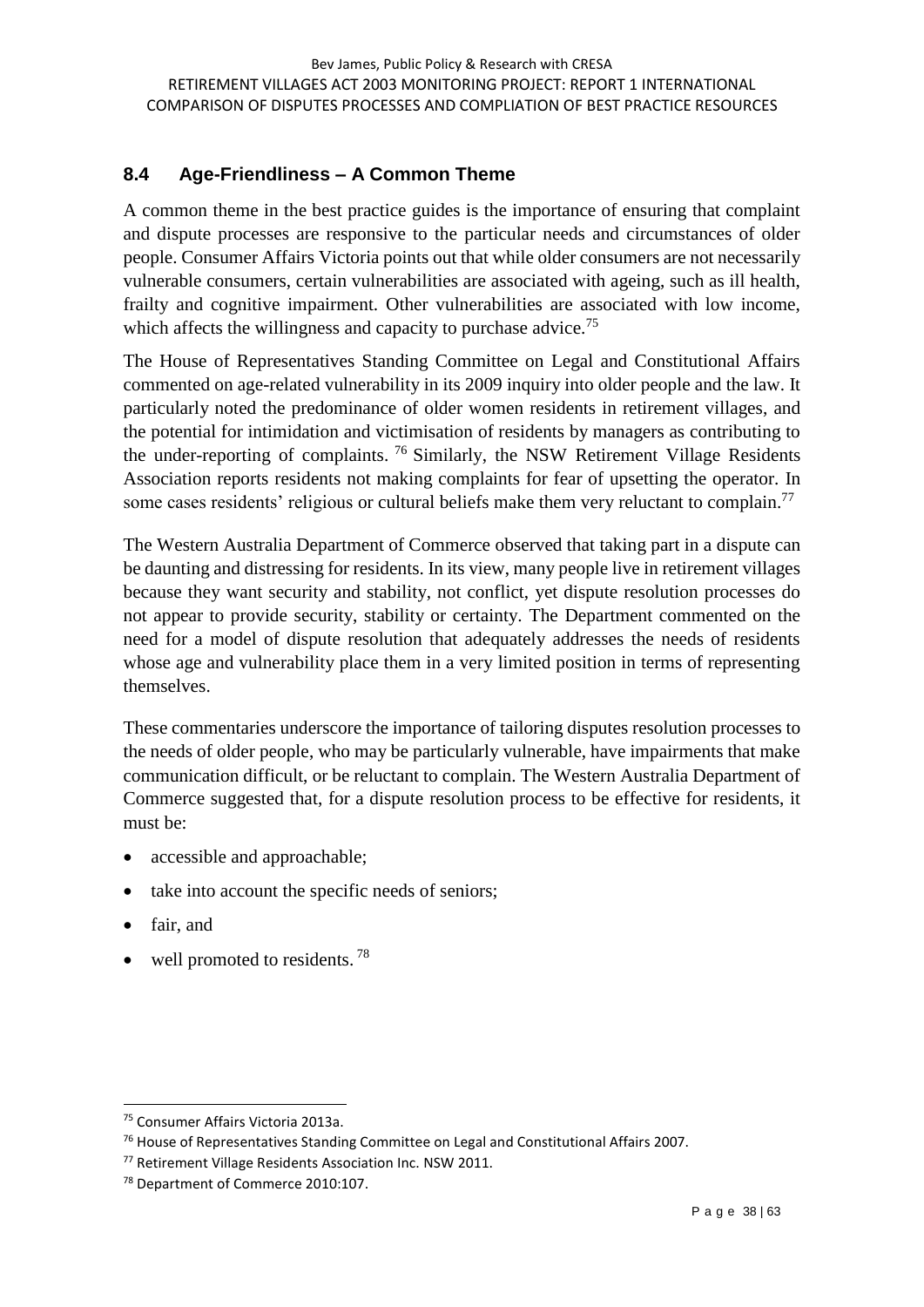#### **9 PREVENTING DISPUTES**

In Australia and the United Kingdom considerable effort is put into preventing the same complaints emerging again and again and stopping complaints developing into serious disputes. This involves:

- Identifying issues causing complaints or disputes and changing policies or practice to address this.
- Early intervention to get the issue resolved quickly and fairly.

Dispute prevention and early intervention are of benefit not only to residents, but also to operators as escalating complaints are expensive and can affect the operator's reputation. Appendix 7 presents information from Australia and the United Kingdom on housing disputes prevention.

#### **9.1 Australia**

A number of Australian reviews have noted that disputes often emerge out of poor policies, contracts or systems. The national 2009 inquiry into older people and the law conducted by the House of Representatives Standing Committee on Legal and Constitutional Affairs commented on three areas relating to the transparency and accountability of retirement village contracts that generate complaints or disputes – the complex nature of contracts, fees and charges and misleading advertising.  $^{79}$  In Victoria the Residents of Retirement Villages Inc. notes that disputes have been caused by contracts that are unclear about legal obligations of management and resident committees, the fee structure, financial obligations of operators and residents, and the distinctions between on-going costs and capital costs. <sup>80</sup>

In its 2010 review of Western Australian retirement village legislation the Department of Commerce found that confusion, ambiguity and misunderstandings led to disputes particularly in relation to the rights and responsibilities of residents and operators, the distinction between termination and variation of resident contracts, the definition of 'optional' services, and the purpose and application of reserve funds. The review commented: "Many of the matters that were conciliated were ones that required clarification of the legislation or the responsibilities of operators." <sup>81</sup>

Some states have introduced programmes and guidance aimed at preventing issues that continue to generate complaints. Based on its review, the Department of Commerce in Western Australia suggested that operators be encouraged to establish specific practices to reduce the likelihood of disputes arising. Such practices could involve the use of 'good faith' or 'fair dealing' agreements that include defining mutual objectives between residents and operators, setting out ways of improving communication and identification of likely

<sup>1</sup> <sup>79</sup> House of Representatives Standing Committee on Legal and Constitutional Affairs 2007.

<sup>80</sup> Residents of Retirement Villages Victoria Inc. 2012.

<sup>81</sup> Department of Commerce 2010:105.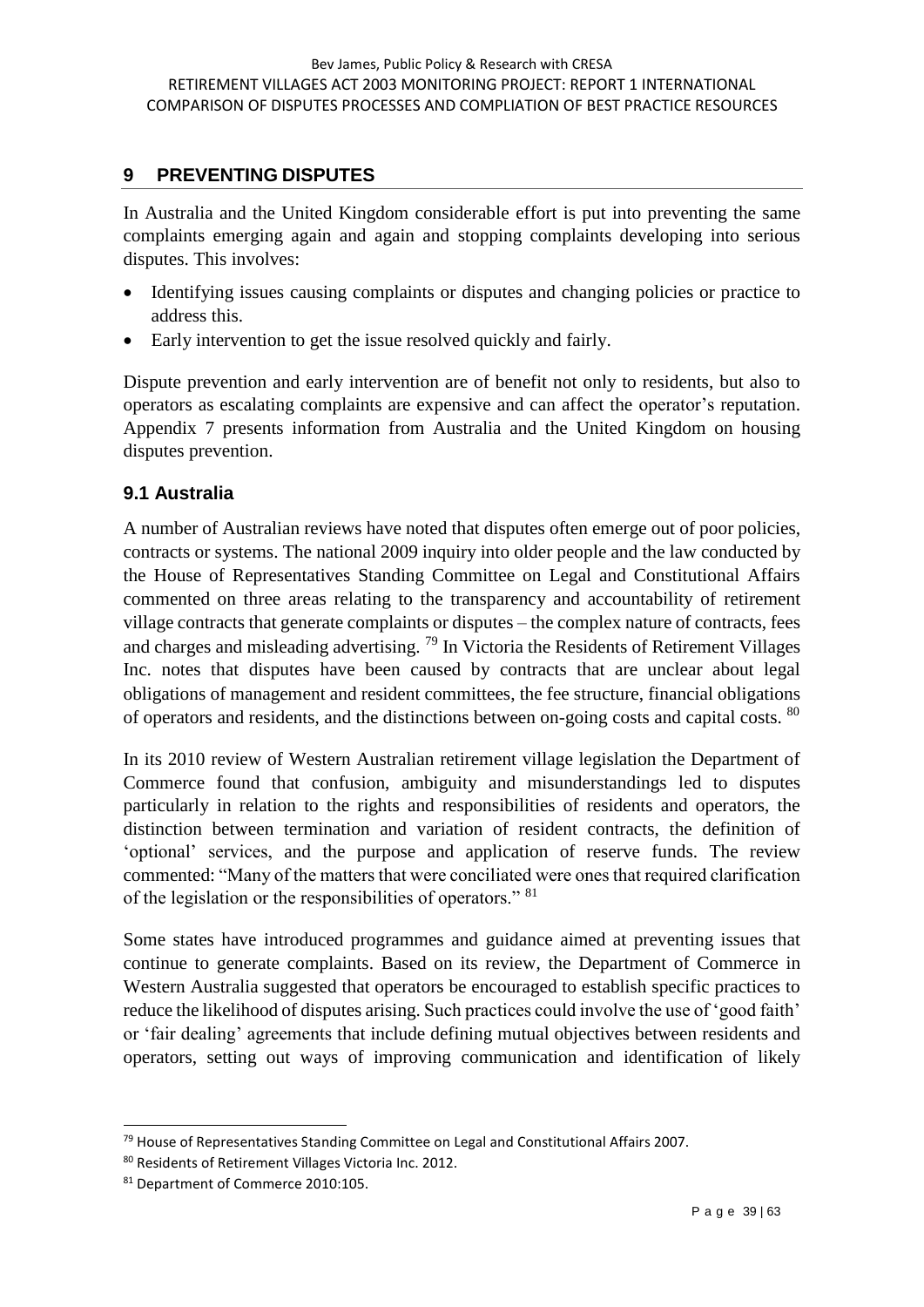problems. <sup>82</sup> The Department has introduced a proactive compliance programme where it encourages and assists operators to comply with the Retirement Villages Act requirements. Departmental officers also meet with village residents to discuss issues they have with the management of their village.<sup>83</sup>

Consumer Affairs Victoria has published good practice protocols focused on preventing complaints and disputes through better informing residents and improving transparency and clarity about policies, procedures and financial information. The protocols suggest actions that manager can take to address issues that commonly cause friction in villages such as: changes to services; maintenance charges and process; what is covered by service and capital charges; presentation of annual financial statement; marketing procedures for a unit when a resident leaves or dies; and refurbishment and reinstatement of units. The document also provides guidance so that if issues arise, they can be dealt with quickly before matters escalate. The Government and Consumer Affairs Victoria expect that managers will work to implement the protocols in their villages.<sup>84</sup>

The NSW Civil and Administrative Tribunal (NCAT) publishes retirement village case studies on its website that reflect tribunal decisions.<sup>85</sup> Although the case studies are not specifically for the purpose of encouraging continued service improvement, they could be used in that way as they provide information on the outcomes of different issues covered by the Tribunal, such as capital maintenance and repairs, recurrent charges, sale of a resident premises and termination of a residence contract.

Victoria and Western Australia have introduced reforms of their respective retirement village acts to reduce disputes associated with ineffective information provision or inadequate disclosure.<sup>86</sup>

## **9.2 United Kingdom**

The UK approach to effective housing dispute resolution includes four principles that focus on dispute prevention and early intervention. Three principles focus on enhancing the consumer sovereignty of housing consumers to prevent housing problems arising:

- Improving householders' awareness of their housing rights and responsibilities.
- Providing advice to improve consumers' decision-making about their housing choices.
- Advice, referral and assistance to those experiencing housing problems to get the issue resolved, before it escalates to a serious dispute that requires a tribunal process.

<sup>-</sup>82 Department of Commerce 2010:109.

<sup>83</sup> Department of Commerce 2014.

<sup>84</sup> Consumer Affairs Victoria 2012b.

<sup>85</sup> [http://www.ncat.nsw.gov.au/Pages/cc/Divisions/Retirement\\_villages/Case\\_studies.page.aspx](http://www.ncat.nsw.gov.au/Pages/cc/Divisions/Retirement_villages/Case_studies.page.aspx)

<sup>86</sup> Consumer Affairs Victoria 2014; www.commerce.wa.gov.au/consumer-protection/changes-retirementvillages-laws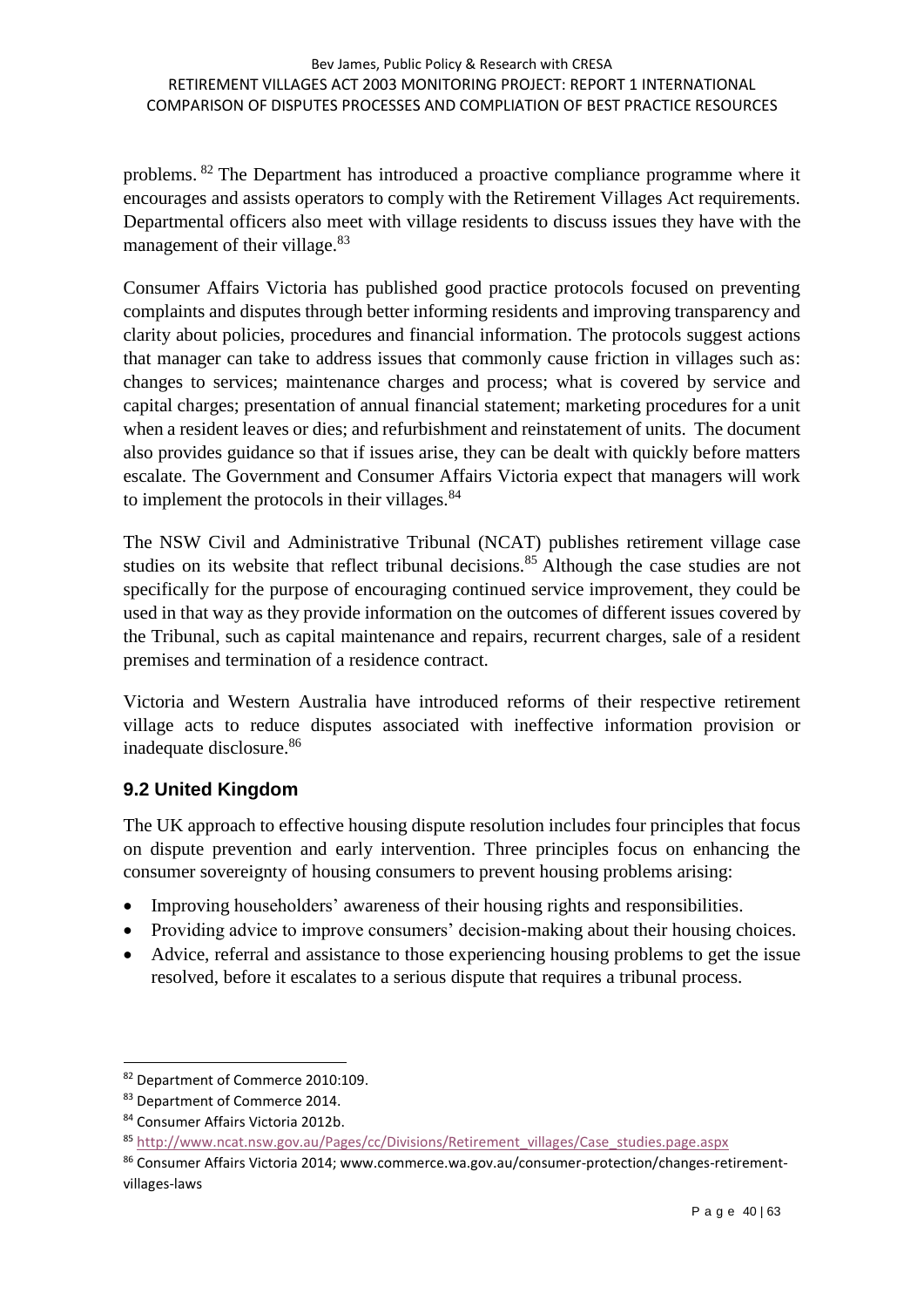Consumer Focus Scotland sums up these principles:

*"there is a need to ensure that people have sufficient baseline knowledge to be able to identify the legal aspects of decisions they make, ensure they are able to access appropriate information and support to make informed decisions about actions that have legal consequences, and be able to identify sources of help and resolution if a problem arises." <sup>87</sup>*

Several organisations, including the Association of Retirement Housing Managers, LEASE, Age UK, the Chartered Institute of Housing, the Housing Ombudsman Service and the Scottish Public Services Ombudsman, publish information specifically for householders explaining how they can make a housing complaint or use a disputes process. Some of those also provide advisory services to assist older people who have housing problems needing resolution.

The fourth principle is about 'Impact' – using learnings from complaints and disputes outcomes to improve housing service delivery so that similar problems do not arise in future. The Housing Ombudsman Service<sup>88</sup> gives a checklist for organisations to show that complaints are being used positively to improve the housing service:

- Complaints data is recorded and analysed.
- The outcomes of complaints are reviewed for their application to improving service delivery.
- Residents are informed about the learnings and improvements arising from complaints. This demonstrates that the provider is listening to residents.
- The provider is proactive in their response to complaints.
- The provider receives positive as well as negative feedback.

<sup>87</sup> Civil Justice Advisory Group 2011.

<sup>88</sup> See [http://www.housing-ombudsman.org.uk/learning-faqs/dispute-resolution-principles/learn-from](http://www.housing-ombudsman.org.uk/learning-faqs/dispute-resolution-principles/learn-from-outcomes/#.VSyXlfmUfSg)[outcomes/#.VSyXlfmUfSg](http://www.housing-ombudsman.org.uk/learning-faqs/dispute-resolution-principles/learn-from-outcomes/#.VSyXlfmUfSg)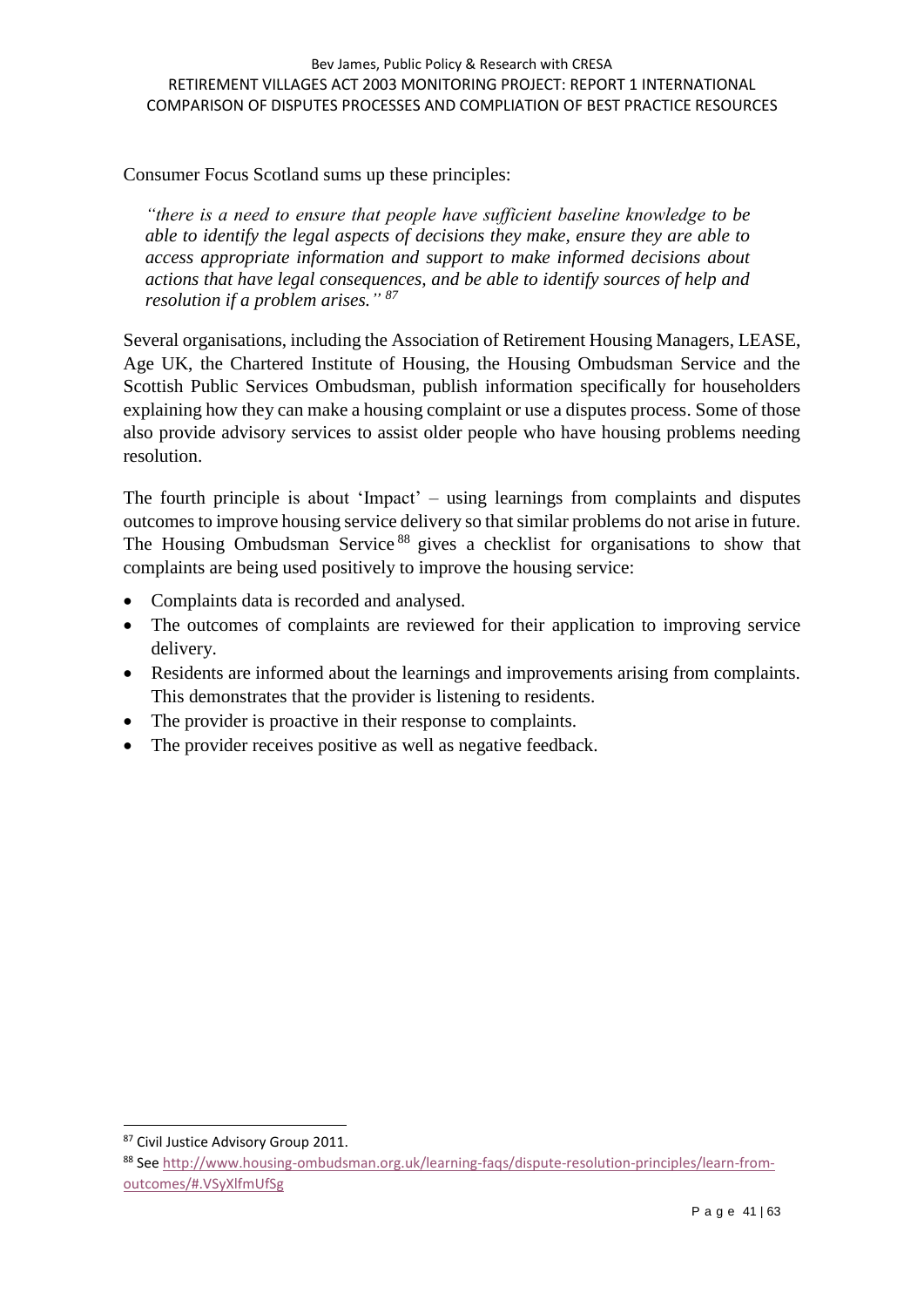#### **10 LEARNING FROM BEST PRACTICE**

This comparative review of dispute resolution systems for retirement villages and retirement housing shows that New Zealand, Australia and the United Kingdom have similar experiences. They also broadly agree on the principles for dispute resolution and the desirable characteristics of dispute resolution processes. Table 10.1 provides a comparative summary of those principles and characteristics.

|                       | <b>NZ Law Commission</b>                                                                                | $GCDR - NZ$                                                                                                         | <b>National Alternative</b><br><b>Dispute Resolution</b><br><b>Advisory Council -</b><br><b>Australia</b>                                                                                                                                                                                                                                                                                                                                                                                                                | <b>UK Law Commission</b>                                                                                                                                                                                                                  |
|-----------------------|---------------------------------------------------------------------------------------------------------|---------------------------------------------------------------------------------------------------------------------|--------------------------------------------------------------------------------------------------------------------------------------------------------------------------------------------------------------------------------------------------------------------------------------------------------------------------------------------------------------------------------------------------------------------------------------------------------------------------------------------------------------------------|-------------------------------------------------------------------------------------------------------------------------------------------------------------------------------------------------------------------------------------------|
| PREVENTION AND IMPACT |                                                                                                         | Decrease in the<br>number of disputes<br>and reoccurrence<br>rates.<br>Continuous<br>improvement and<br>innovation. |                                                                                                                                                                                                                                                                                                                                                                                                                                                                                                                          | Prevention: Improved<br>public awareness of<br>housing rights and<br>responsibilities to<br>prevent housing<br>problems arising.<br>Impact: the decision<br>should contribute to<br>improved decision-<br>making and housing<br>services. |
| <b>ACCESS</b>         | Accessibility, both in<br>terms of costs and<br>public awareness of<br>opportunities to seek<br>redress |                                                                                                                     | People have a<br>responsibility to take<br>genuine steps to<br>resolve or clarify<br>disputes and should<br>be supported to meet<br>that responsibility.<br>People in dispute<br>should have access<br>to, and seek out,<br>information that<br>enables them to<br>choose suitable<br>dispute resolution<br>processes and<br>informs them about<br>what to expect from<br>different processes<br>and service providers.<br>If unable to resolve<br>the dispute, people<br>should have access to<br>courts and tribunals. | Participation and<br>access: The system<br>must treat the person<br>with the dispute<br>respectfully and<br>enable them to be<br>heard.<br>Cost: people should<br>not be deterred from<br>using the system<br>because of cost.            |

|  |  |  | Table 10.1 Principles of an Effective Dispute Resolution System |  |
|--|--|--|-----------------------------------------------------------------|--|
|  |  |  |                                                                 |  |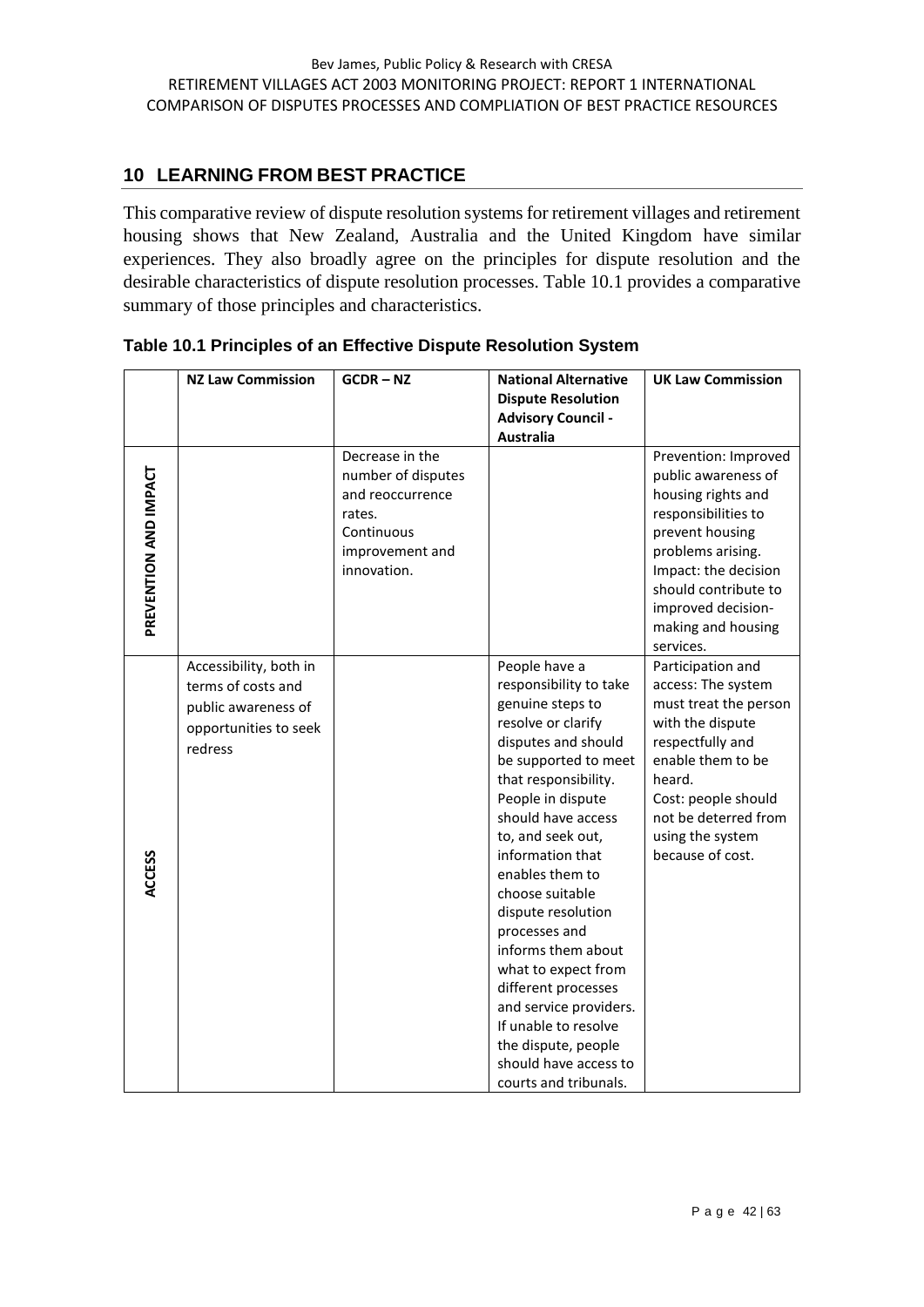#### Bev James, Public Policy & Research with CRESA RETIREMENT VILLAGES ACT 2003 MONITORING PROJECT: REPORT 1 INTERNATIONAL COMPARISON OF DISPUTES PROCESSES AND COMPLIATION OF BEST PRACTICE RESOURCES

| EARLY RESOLUTION                       |                                                                                                                                                                                                                                                                                                             |                                                                                                          | Steps to resolve<br>disputes including<br>using ADR should be<br>made as early as<br>possible and both<br>before and<br>throughout any court<br>or tribunal<br>proceedings.                                      | Early resolution:<br>Greater use of advice,<br>referral and<br>assistance to those<br>experiencing housing<br>problems and<br>disputes to get the<br>issue resolved early.<br>Active<br>encouragement of<br>other means of<br>resolving disputes,<br>outside of formal<br>adjudication, such as<br>mediation, use of<br>ombudsmen and<br>managerial<br>techniques. |
|----------------------------------------|-------------------------------------------------------------------------------------------------------------------------------------------------------------------------------------------------------------------------------------------------------------------------------------------------------------|----------------------------------------------------------------------------------------------------------|------------------------------------------------------------------------------------------------------------------------------------------------------------------------------------------------------------------|--------------------------------------------------------------------------------------------------------------------------------------------------------------------------------------------------------------------------------------------------------------------------------------------------------------------------------------------------------------------|
| <b>QUALITY AND</b><br><b>EXPERTISE</b> | Panel membership<br>and expertise are<br>appropriate to the<br>subject matter                                                                                                                                                                                                                               | Quality, including<br>appropriate technical<br>and professional<br>expertise of the<br>service provider. | Effective, affordable<br>and professional ADR<br>services which meet<br>acceptable standards<br>should be readily<br>available to people as<br>a means of resolving<br>their disputes.                           |                                                                                                                                                                                                                                                                                                                                                                    |
| INDEPENDENCE                           | Panels must be<br>independent and also<br>appear independent                                                                                                                                                                                                                                                | Independent,<br>impartial, neutral.                                                                      |                                                                                                                                                                                                                  | Impartiality and<br>independence.                                                                                                                                                                                                                                                                                                                                  |
| <b>FAIRNESS</b>                        | Procedural rules<br>which secure the<br>observance of natural<br>justice, are simple<br>and less formal than<br>those of the ordinary<br>courts, and are<br>appropriate to the<br>nature of cases often<br>being more<br>inquisitorial than<br>adversarial.<br>Appropriate avenues<br>for appeal or review. | Integrity and fairness<br>to all parties.<br>Procedural fairness.                                        | People in dispute<br>should aim to reach<br>an agreement<br>through dispute<br>resolution processes.<br>They should not be<br>required or pressured<br>to do so if they feel it<br>would be unfair or<br>unjust. | Fairness.<br>Equality of arms:<br>those in a weak<br>bargaining position<br>should not be unfairly<br>treated as against<br>those in a stronger<br>bargaining position.                                                                                                                                                                                            |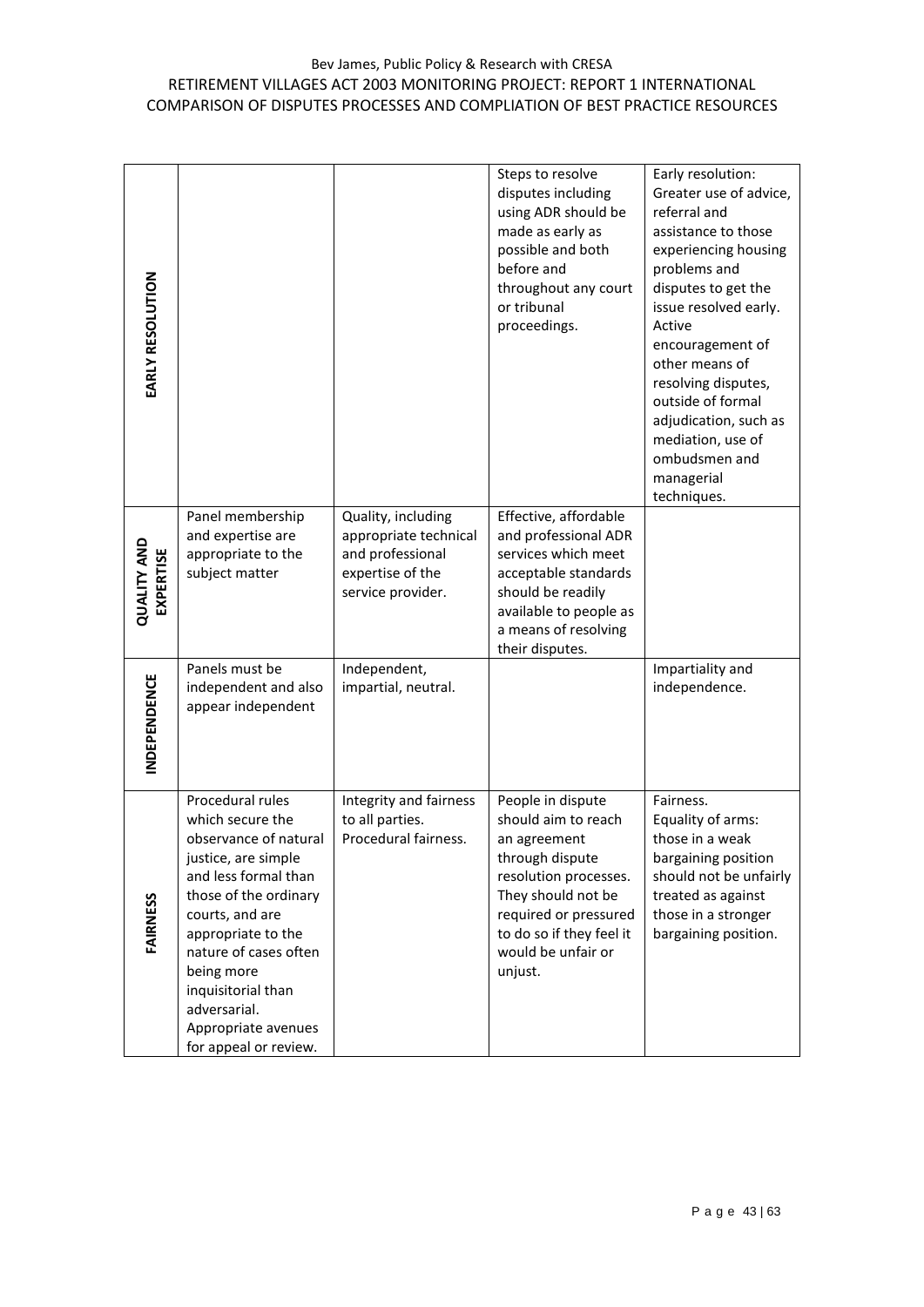#### Bev James, Public Policy & Research with CRESA RETIREMENT VILLAGES ACT 2003 MONITORING PROJECT: REPORT 1 INTERNATIONAL COMPARISON OF DISPUTES PROCESSES AND COMPLIATION OF BEST PRACTICE RESOURCES

| PROPORTIONATE<br>EFFICIENT AND | Speedy and efficient<br>determination.<br>Sufficient and<br>proportionate<br>powers. | Efficiency: the service<br>is appropriate to the<br>complexity of the<br>issues, the nature<br>and number of<br>parties in dispute and<br>is value for money | Disputes should be<br>resolved in the<br>simplest and most<br>cost-effective way.                                                                                                                                 | Proportionate: the<br>resources used in the<br>system bear a<br>"sensible<br>relationship" to the<br>dispute being solved.<br>Cost should be<br>proportionate to the<br>issue.<br>Promptness. |
|--------------------------------|--------------------------------------------------------------------------------------|--------------------------------------------------------------------------------------------------------------------------------------------------------------|-------------------------------------------------------------------------------------------------------------------------------------------------------------------------------------------------------------------|-----------------------------------------------------------------------------------------------------------------------------------------------------------------------------------------------|
| EFFECTIVE                      |                                                                                      | Effectiveness:<br>disputes are resolved<br>to the satisfaction of<br>parties and do not<br>reoccur.                                                          |                                                                                                                                                                                                                   | Effectiveness: the<br>system should<br>achieve resolution of<br>the dispute.<br>Accuracy: the system<br>should produce the<br>right answer.                                                   |
| TRANSPARENCY                   |                                                                                      | Public accountability<br>and transparency to<br>all parties.<br>Clearly articulated<br>quality standards.                                                    |                                                                                                                                                                                                                   | Transparency: both<br>the process of<br>reaching decisions<br>and reasons for<br>decisions should be<br>clear.                                                                                |
| <b>CUSTOMER FOCUS</b>          |                                                                                      | Customer focus, with<br>the service meeting<br>the needs and<br>expectations of users.<br>Users are involved in<br>service improvement.                      | People who attend a<br>dispute resolution<br>process should show<br>their commitment to<br>that process by<br>listening to other<br>views and by putting<br>forward and<br>considering options<br>for resolution. | Confidentiality,<br>privacy and<br>avoidance of<br>unnecessary<br>publicity.                                                                                                                  |
| SYSTEM COHERENCE               |                                                                                      | End to end services<br>are seamlessly<br>connected.                                                                                                          | Terms describing<br>dispute resolution<br>processes should be<br>used consistently to<br>enhance community<br>understanding of,<br>and confidence in<br>them.                                                     | Coherence,<br>coordination and<br>information sharing<br>across different<br>components of the<br>disputes resolution<br>system                                                               |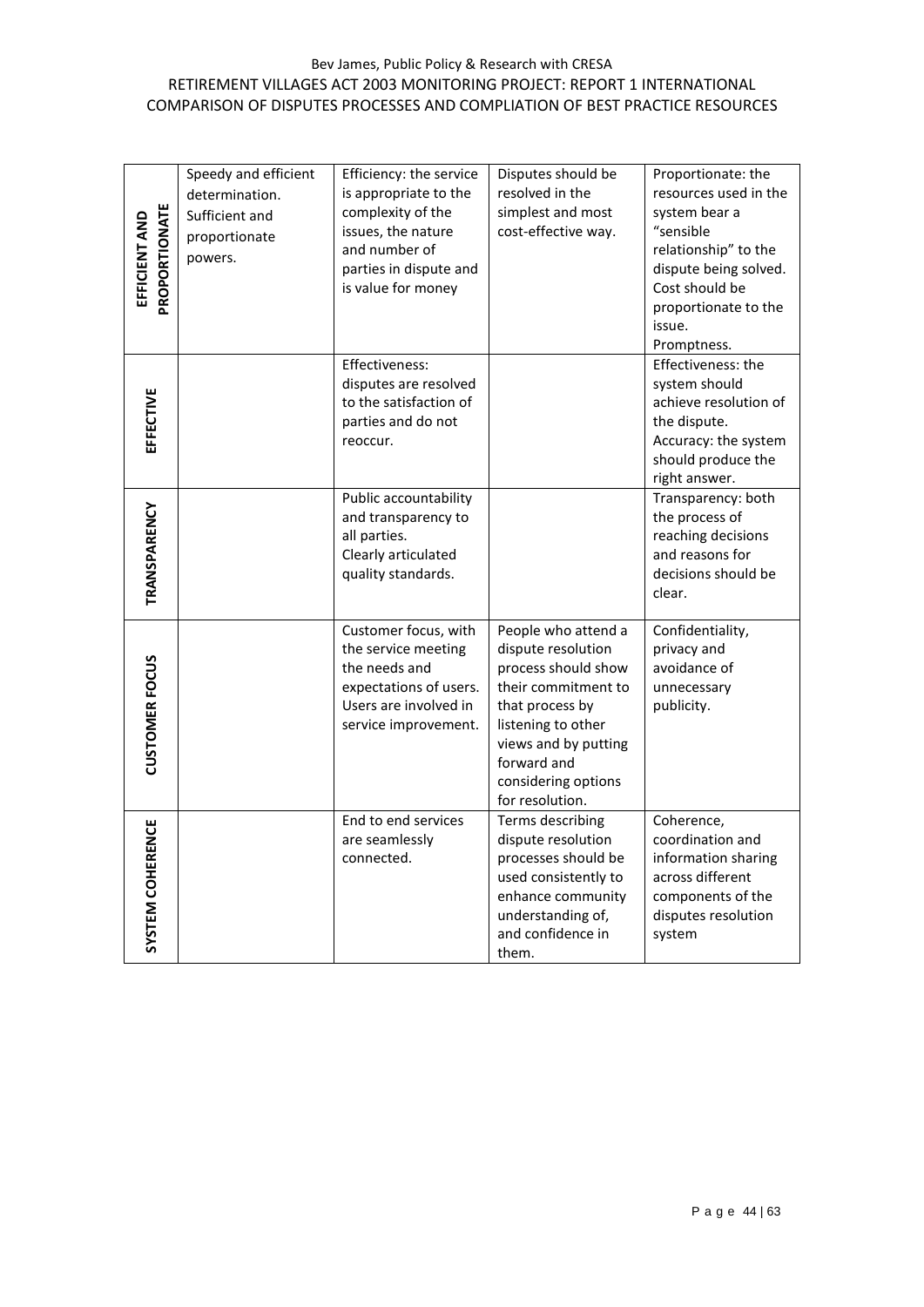#### **11 REFERENCES**

- AC Nielsen 2006 *Retirement Villages Survey 2006*. Report prepared for the Retirement Commission. Wellington, AC Nielsen.
- Age Concern New Zealand and Grey Power New Zealand Federation 2009 *Submission to the Department of Building and Housing on "What do you think should be included in a Retirement Villages Disclosure Statement"* Discussion paper, Wellington: Department of Building and Housing.
- Age UK 2014 *Buying Retirement Housing* Fact Sheet 2 April 2014.
- ARHM, LEASE and Age UK nd *Commonhold and Leasehold Reform Act 2002 Leasehold Retirement Housing Your Rights and Remedies*. <http://www.housingcare.org/downloads/kbase/415.pdf> (Accessed 14 January 2015).
- Association of Residents of Queensland Retirement Villages Inc 2011. Submission to the Productivity Commission [http://www.pc.gov.au/inquiries/completed/aged](http://www.pc.gov.au/inquiries/completed/aged-care/submissions/subdr550.pdf)[care/submissions/subdr550.pdf](http://www.pc.gov.au/inquiries/completed/aged-care/submissions/subdr550.pdf) (accessed 23 June 2015)
- Australian Bureau of Statistics 2013 *Where and How do Australia's Older People Live?* Online article article [http://www.abs.gov.au/ausstats/abs@.nsf/Lookup/2071.0main+features602012-](http://www.abs.gov.au/ausstats/abs@.nsf/Lookup/2071.0main+features602012-2013) [2013](http://www.abs.gov.au/ausstats/abs@.nsf/Lookup/2071.0main+features602012-2013) (accessed 14 January 2015).
- Civil Justice Advisory Group 2011 *Ensuring Effective Access to appropriate and Affordable Dispute Resolution* Consumer Focus Scotland.
- Consumer Affairs Victoria 2014 *Annual Report 2013-2014*. http://www.consumer.vic.gov.au/library/publications
- Consumer Affairs Victoria 2013a *Retirement Villages Amendment (Records and Notices) Regulations 2013 and Retirement Villages Amendment (Contractual Arrangements) Regulations 2013 Regulatory Impact Statement* [http://www.consumer.vic.gov.au/library/publications/resources-and](http://www.consumer.vic.gov.au/library/publications/resources-and-education/legislation/public-consultations-and-reviews/retirement-village-disclosure-and-contract-regulations-regulatory-impact-statement.pdf)[education/legislation/public-consultations-and-reviews/retirement-village](http://www.consumer.vic.gov.au/library/publications/resources-and-education/legislation/public-consultations-and-reviews/retirement-village-disclosure-and-contract-regulations-regulatory-impact-statement.pdf)[disclosure-and-contract-regulations-regulatory-impact-statement.pdf](http://www.consumer.vic.gov.au/library/publications/resources-and-education/legislation/public-consultations-and-reviews/retirement-village-disclosure-and-contract-regulations-regulatory-impact-statement.pdf) (accessed 14 January 2015).
- Consumer Affairs Victoria 2013b *Annual Report 2012-13* [http://www.consumer.vic.gov.au/library/publications/about-us/annual-report/2012-](http://www.consumer.vic.gov.au/library/publications/about-us/annual-report/2012-13-consumer-affairs-victoria.pdf) [13-consumer-affairs-victoria.pdf](http://www.consumer.vic.gov.au/library/publications/about-us/annual-report/2012-13-consumer-affairs-victoria.pdf) (accessed 14 January 2015).
- Consumer Affairs Victoria 2012a *Retirement Villages – Internal dispute resolution guidelines for retirement village owners and managers*
- Consumer Affairs Victoria 2012b *Retirement villages: good practice to address key issues* [http://www.consumer.vic.gov.au/library/Publications/Businesses/Retirement](http://www.consumer.vic.gov.au/library/Publications/Businesses/Retirement-village-operators/Good-practice-to-address-key-issues.pdf)[village-operators/Good-practice-to-address-key-issues.pdf](http://www.consumer.vic.gov.au/library/Publications/Businesses/Retirement-village-operators/Good-practice-to-address-key-issues.pdf)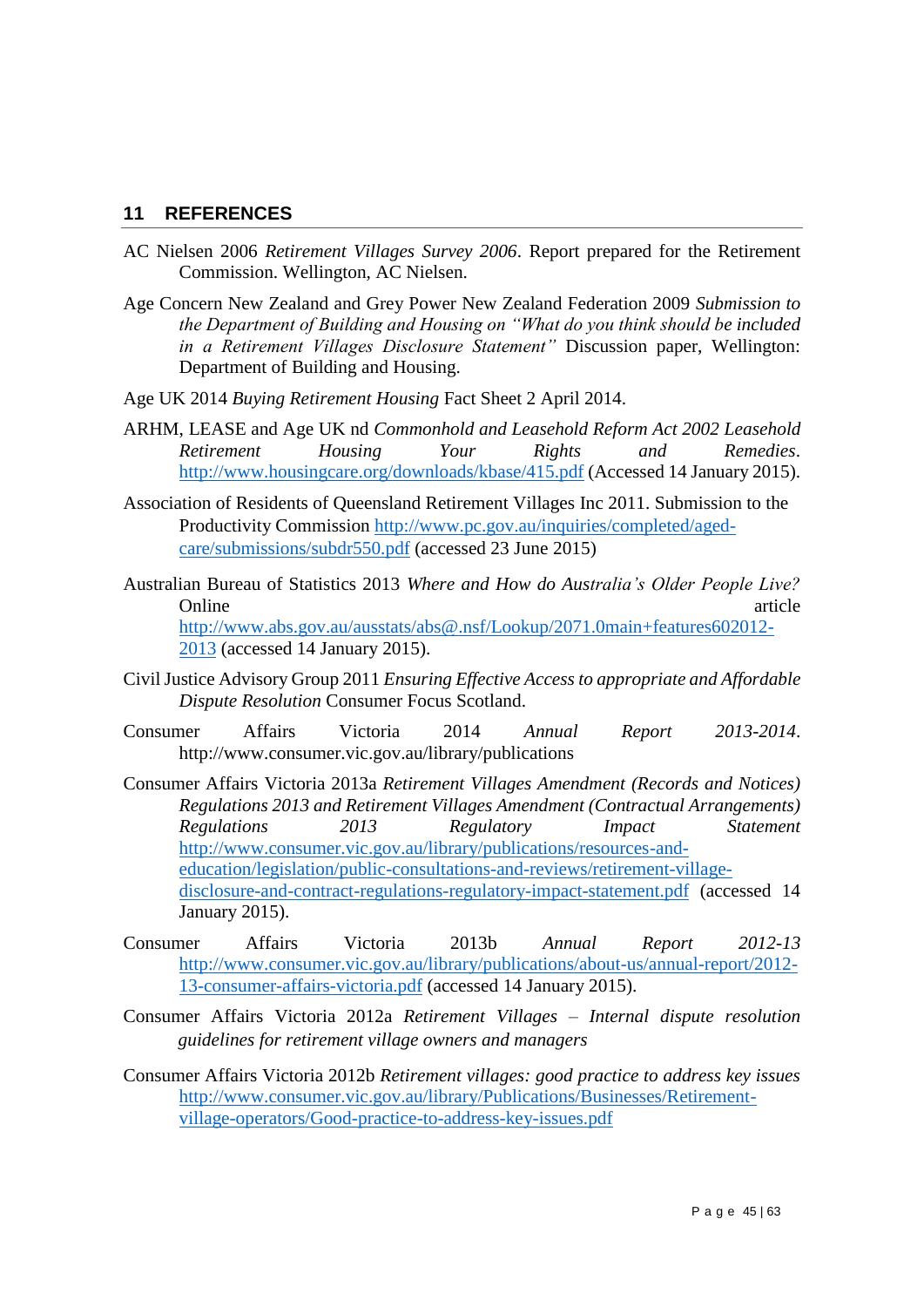- COTA SA 2013 *Review of the Retirement Villages Act 1987 Select Committee Inquiry* [https://www.cotasa.org.au/lib/pdf/policy/review\\_of\\_retirment\\_villages\\_act\\_may\\_2](https://www.cotasa.org.au/lib/pdf/policy/review_of_retirment_villages_act_may_2013.pdf) [013.pdf](https://www.cotasa.org.au/lib/pdf/policy/review_of_retirment_villages_act_may_2013.pdf) (accessed 14 January 2015).
- Craig, M. 2007 *Dispute Resolution and the Retirement Villages Act 2003: A fair and independent process?* Thesis submitted in fulfilment of the requirements for the Degree of Master of Laws, University of Waikato, Hamilton.
- Department for Health and Ageing 2013 *Retirement Villages Information for Administering Authorities* Government of South Australia [http://www.sa.gov.au/\\_\\_data/assets/pdf\\_file/0006/39615/Retirement-villages](http://www.sa.gov.au/__data/assets/pdf_file/0006/39615/Retirement-villages-information-for-administering-authorities.pdf)[information-for-administering-authorities.pdf](http://www.sa.gov.au/__data/assets/pdf_file/0006/39615/Retirement-villages-information-for-administering-authorities.pdf) (accessed 5 February 2015).
- Department of Commerce 2014 *Annual Report 2013-14* Government of Western Australia [http://www.commerce.wa.gov.au/sites/default/files/atoms/files/annualreport2013-](http://www.commerce.wa.gov.au/sites/default/files/atoms/files/annualreport2013-14full.pdf) [14full.pdf](http://www.commerce.wa.gov.au/sites/default/files/atoms/files/annualreport2013-14full.pdf) (accessed 10 February 2015).
- Department of Commerce 2010 *Statutory Review of Retirement Village Legislation: Final Report* Government of Western Australia [http://www.commerce.wa.gov.au/sites/default/files/atoms/files/statutoryreviewofre](http://www.commerce.wa.gov.au/sites/default/files/atoms/files/statutoryreviewofretirementvillageslegislationfinalrep.pdf) [tirementvillageslegislationfinalrep.pdf](http://www.commerce.wa.gov.au/sites/default/files/atoms/files/statutoryreviewofretirementvillageslegislationfinalrep.pdf) (accessed 22 January 2015).
- Department of Justice 2014 *Annual Report* 2013-2014 ww.justice.tas.gov.au/annual\_report/justice/annual\_report (accessed 10 February 2015).
- Elderly Accommodation Counsel 2013 *Guide to Retirement Villages in the UK* <http://www.housingcare.org/downloads/kbase/3227.pdf> (accessed 16 January 2015).
- Ellison, S., Schetzer, L., Mullins, J., Perry, J. and K. Wong 2004 *Access to Justice and legal needs: The legal needs of older people in NSW* Vol 1 Law and Justice Foundation of New South Wales [http://www.lawfoundation.net.au/ljf/site/articleids/6ffeb98d3c8d21f1ca25707e002](http://www.lawfoundation.net.au/ljf/site/articleids/6ffeb98d3c8d21f1ca25707e0024d3eb/$file/older_law_report.pdf) [4d3eb/\\$file/older\\_law\\_report.pdf](http://www.lawfoundation.net.au/ljf/site/articleids/6ffeb98d3c8d21f1ca25707e0024d3eb/$file/older_law_report.pdf) (accessed 22 January 2015).
- Grant Thornton 2011 *Retirement Living Industry Trends and Prospects* [http://www.grantthornton.com.au/files/retirement\\_living\\_report\\_1012.pdf](http://www.grantthornton.com.au/files/retirement_living_report_1012.pdf) (accessed 14 January 2015).
- House of Representatives Standing Committee on Legal and Constitutional Affairs 2007 *Older People and the Law* Commonwealth of Australia Canberra [http://www.aph.gov.au/parliamentary\\_business/committees/house\\_of\\_representati](http://www.aph.gov.au/parliamentary_business/committees/house_of_representatives_committees?url=/laca/olderpeople/report.htm) [ves\\_committees?url=/laca/olderpeople/report.htm](http://www.aph.gov.au/parliamentary_business/committees/house_of_representatives_committees?url=/laca/olderpeople/report.htm) (accessed 14 January 2015).
- INsight 2014 *Britain's Retirement Village Industry* [http://www.insitemagazine.co.nz/issues/march-2014/britain-s-retirement-village](http://www.insitemagazine.co.nz/issues/march-2014/britain-s-retirement-village-industry/#.VKxmotKUcfY)[industry/#.VKxmotKUcfY](http://www.insitemagazine.co.nz/issues/march-2014/britain-s-retirement-village-industry/#.VKxmotKUcfY) (accessed 16 January 2015).
- James, B., and K. Saville-Smith, 2011, *Retirement Villages Act 2003 Monitoring Project Residents' Perspectives.* Prepared for the Commission for Financial Literacy and Retirement Income.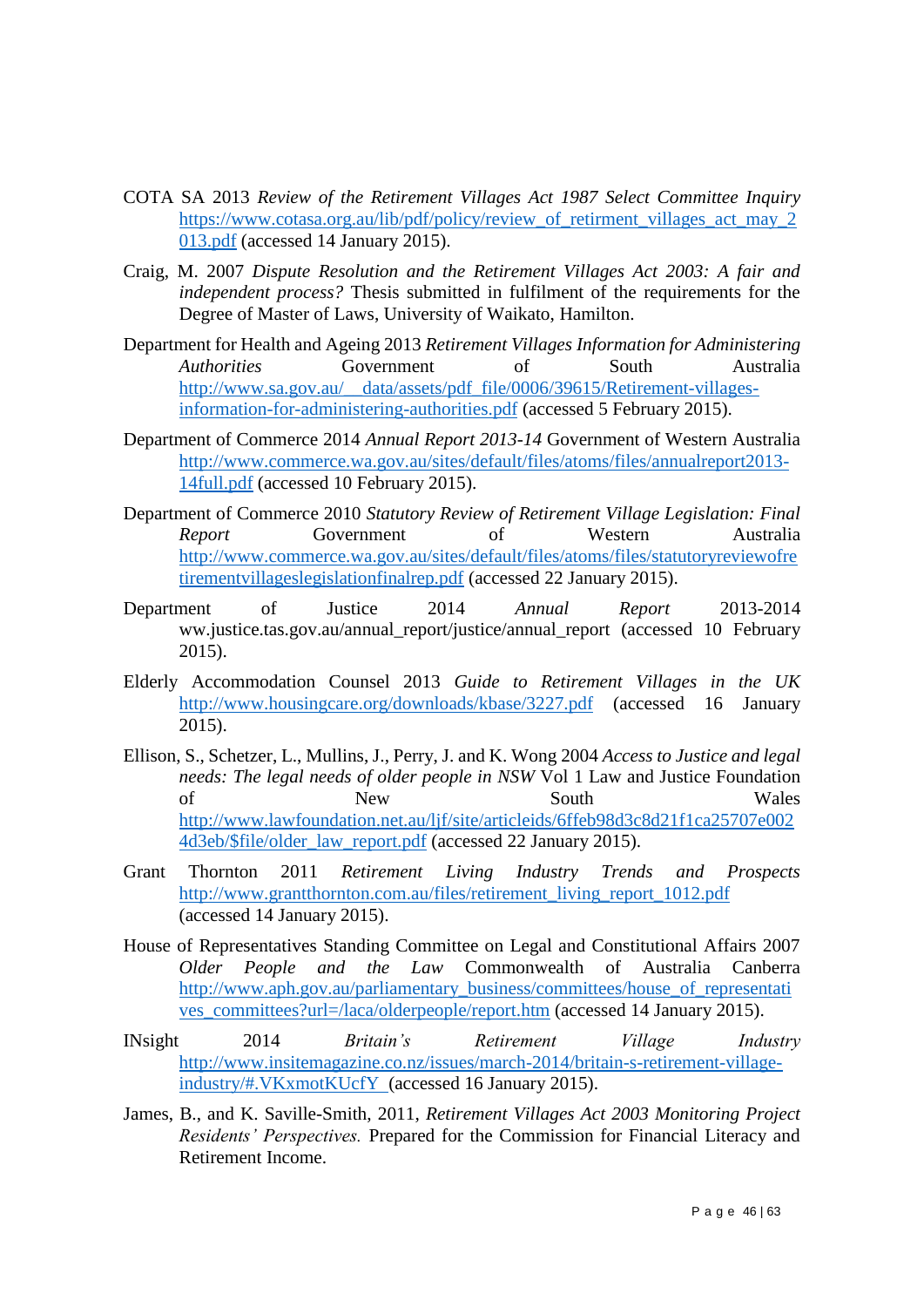- Jones Lang LaSalle 2014 *New Zealand Retirement Village Database White Paper*. [http://www.jll.co.nz/new-zealand/en](http://www.jll.co.nz/new-zealand/en-gb/Research/JLL_NZRVD_2014_whitepaper.pdf)[gb/Research/JLL\\_NZRVD\\_2014\\_whitepaper.pdf](http://www.jll.co.nz/new-zealand/en-gb/Research/JLL_NZRVD_2014_whitepaper.pdf) (accessed 16 January 2015).
- Keogh, J. and P. Bradley 2002 *The Potential for Contract Disputes in Retirement Village Living* Paper presented at the Pacific Rim Real Estate Society 8<sup>th</sup> Annual Conference, Christchurch, January 21-24 2002.
- King, M. 2013 Retirement Villages: beyond the brochure *Personal Finance* [http://www.iol.co.za/business/personal-finance/retirement/retirement-villages](http://www.iol.co.za/business/personal-finance/retirement/retirement-villages-beyond-the-brochure-1.1460739#.VLwuAtKUcfY)[beyond-the-brochure-1.1460739#.VLwuAtKUcfY](http://www.iol.co.za/business/personal-finance/retirement/retirement-villages-beyond-the-brochure-1.1460739#.VLwuAtKUcfY) (accessed 19 January 2015).
- Koumoukelis, A. and J. Kinny 2014 *Who Pays for What? Clear Guidelines from NCAT to Retirement Village Operators*, Sydney, Gadens Ltd. [http://www.gadens.com/publications/Pages/Who-pays-for-what--Clear-guidelines](http://www.gadens.com/publications/Pages/Who-pays-for-what--Clear-guidelines-from-NCAT-to-Retirement-Village-Operators.aspx)[from-NCAT-to-Retirement-Village-Operators.aspx](http://www.gadens.com/publications/Pages/Who-pays-for-what--Clear-guidelines-from-NCAT-to-Retirement-Village-Operators.aspx) (accessed 3 February 2015)
- Legal Aid Agency 2014 *Legal Aid Statistics in England and Wales April-June 2014*  Ministry of Justice Statistics Bulletin [https://www.gov.uk/government/uploads/system/uploads/attachment\\_data/file/358](https://www.gov.uk/government/uploads/system/uploads/attachment_data/file/358092/legal-aid-statistics-apr-jun-2014.pdf) [092/legal-aid-statistics-apr-jun-2014.pdf](https://www.gov.uk/government/uploads/system/uploads/attachment_data/file/358092/legal-aid-statistics-apr-jun-2014.pdf) (accessed 3 February 2015).
- Martin Jenkins 2010 *Monitoring Project on the Operators of Retirement Villages Final Report* Prepared for the Commission for Financial Literacy and Retirement Income. [http://www.cffc.org.nz/assets/Documents/RV-Monitoring-Operators-Report-](http://www.cffc.org.nz/assets/Documents/RV-Monitoring-Operators-Report-2010.pdf)[2010.pdf](http://www.cffc.org.nz/assets/Documents/RV-Monitoring-Operators-Report-2010.pdf)
- McCullagh, R. 2014 Care in Australian Retirement Villages *Elder Law Review* vol 8.
- Ministry of Business, Innovation and Employment, 2013, *Dispute Resolution: Best Practice Report 1 of 2 to Joint Ministers* Wellington, Ministry of Business, Innovation and Employment.
- Mudford, P. 2014 "Dispute Resolution in Retirement Villages" pp365-389 in K. Diesfeld and I. McIntosh (eds) *Elder Law in New Zealand* New Zealand: Thomson Reuters.
- National Alternative Dispute Resolution Advisory Council 2011 *National Principles for Resolving Disputes*, [www.ag.gov.au](http://www.ag.gov.au/)
- New Zealand Law Commission 2008 *Tribunal Reform* Law Commission Study Paper No. 20.
- Office of the Ombudsman 2012. *Effective Complaint Handling*, [www.ombudsman.parliament.nz](http://www.ombudsman.parliament.nz/)
- Pannell, J. and I. Blood 2012 *Supported Housing for Older People in the UK An Evidence Review* Joseph Rowntree Foundation. [www.jrf.org.uk](http://www.jrf.org.uk/) (accessed 16 January 2015).
- Parliament of South Australia 2013 *Report of a Select Committee on Review of the Retirement Villages Act 1987* 27 November 2013. [http://www.parliament.sa.gov.au/Committees/Pages/Committees.aspx?CTId=3&C](http://www.parliament.sa.gov.au/Committees/Pages/Committees.aspx?CTId=3&CId=277) [Id=277](http://www.parliament.sa.gov.au/Committees/Pages/Committees.aspx?CTId=3&CId=277) (Accessed 14 January 2013).
- Parliamentary Committees 2012 *Review of the Retirement Villages Act 1999 Report No. 13 Transport, Housing and Local Government Committee* November 2012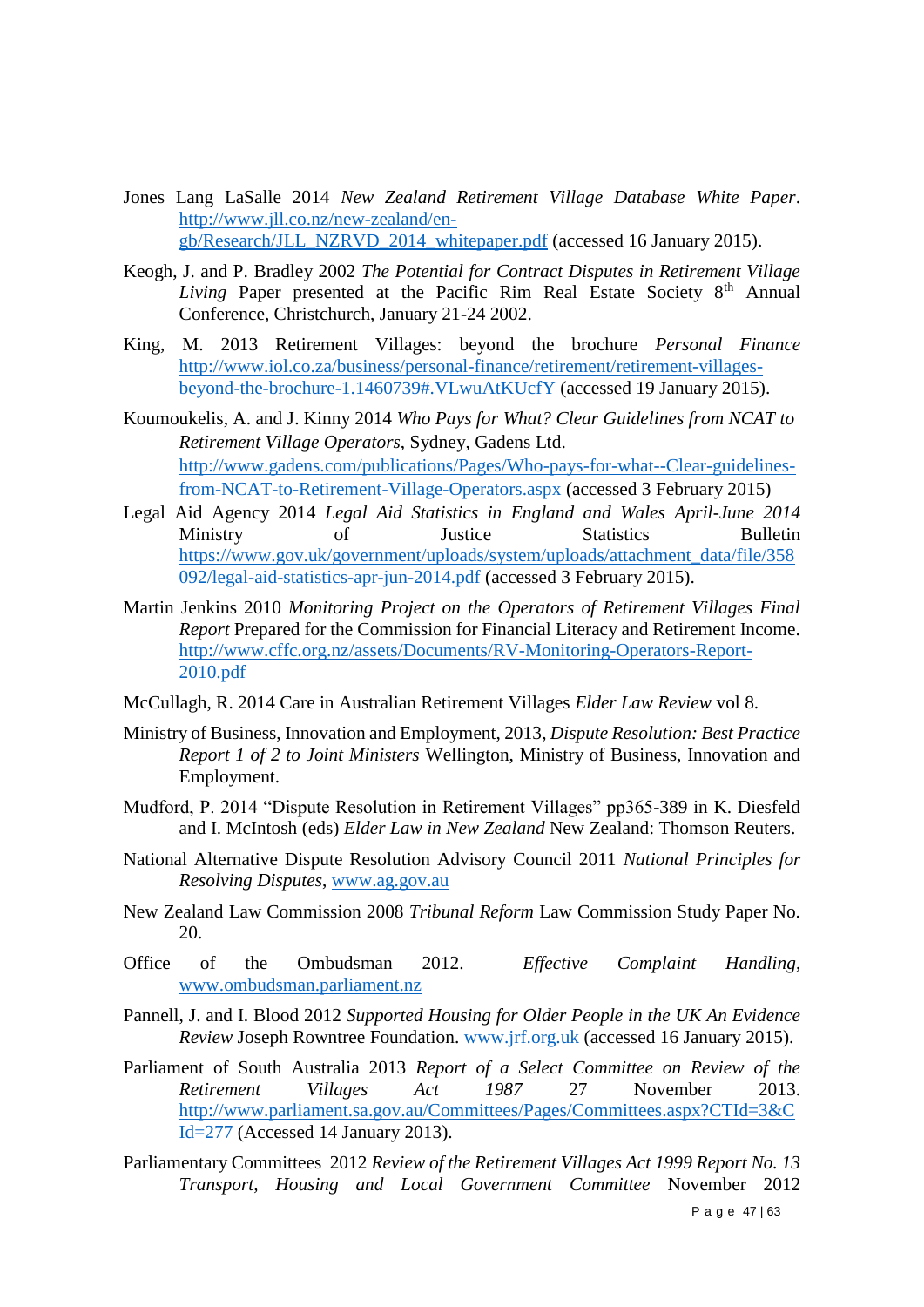[http://www.parliament.qld.gov.au/Documents/TableOffice/TabledPapers/2012/541](http://www.parliament.qld.gov.au/Documents/TableOffice/TabledPapers/2012/5412T1780.pdf) [2T1780.pdf](http://www.parliament.qld.gov.au/Documents/TableOffice/TabledPapers/2012/5412T1780.pdf) (Accessed 14 January 2015).

- Porter, M. 2008 *A Review of Retirement Villages in the ACT: A Discussion Paper.* The Legislative Assembly for the Australian Capital Territory. <http://www.maryporter.net/files/maryporter.net/RVDiscussionPaper080829.pdf> (accessed 22 January 2015).
- Power, M. and T. Read 2012 'Changes to Victorian Retirement Villages Act Australian Consumer Law and Fair Trading Act 2012 (Vic) commences' *Minter Ellison Alert* 11 July 2012. [http://www.minterellison.com/publications/changes-to-victorian](http://www.minterellison.com/publications/changes-to-victorian-retirement-villages-act/)[retirement-villages-act/](http://www.minterellison.com/publications/changes-to-victorian-retirement-villages-act/)
- Residents of Retirement Villages Victoria Inc. 2012 *Action Plan 2012/2014* <http://residentsofretirementvillagesvic.org.au/rrvv-action-plan/> (accessed 14 January 2015).
- Retirement Village Residents Association Inc. NSW 2011 *A Guide to the Consumer, Trader and Tenancy Tribunal*
- Retirement Commission 2009 *Statutory Supervisors Monitoring Report* [http://www.cffc.org.nz/assets/Documents/RV-Monitoring-Statutory-Supervisors-](http://www.cffc.org.nz/assets/Documents/RV-Monitoring-Statutory-Supervisors-2009.pdf)[2009.pdf](http://www.cffc.org.nz/assets/Documents/RV-Monitoring-Statutory-Supervisors-2009.pdf)
- Segedin, A. 2013 *Retirement Villages Refresher - Getting it Right for Residents and Operators* Auckland District Law Society Inc.
- State Administrative Tribunal 2014 Annual Report 2013-2014 [http://www.sat.justice.wa.gov.au/\\_files/SAT%20AReport%202013-2014.pdf](http://www.sat.justice.wa.gov.au/_files/SAT%20AReport%202013-2014.pdf) (accessed 10 February 2015).
- The Law Commission. 2008 *Housing: Proportionate Dispute Resolution* Law Com No.309 London, The Law Commission.
- The Scottish Government 2013 *Better Dispute Resolution in Housing: Consultation on Introduction of a New Housing Panel for Scotland*. Edinburgh, The Scottish Government.
- TARS (The Aged-care Rights Service Inc.) *Annual Report 2012-2013* [http://tarstemp.com/wp-content/uploads/2014/08/Annual-Report\\_2012-13\\_web](http://tarstemp.com/wp-content/uploads/2014/08/Annual-Report_2012-13_web-copy.pdf)[copy.pdf](http://tarstemp.com/wp-content/uploads/2014/08/Annual-Report_2012-13_web-copy.pdf) (accessed 5 February 2015).
- WARVRA (Western Australia Retirement Village Residents Association Inc.) 2014 *What is a Retirement Village* [http://warvra.org.au/wp-content/uploads/2014/05/Session-1-](http://warvra.org.au/wp-content/uploads/2014/05/Session-1-What-is-a-Retirement-Village-website-version.pdf) [What-is-a-Retirement-Village-website-version.pdf](http://warvra.org.au/wp-content/uploads/2014/05/Session-1-What-is-a-Retirement-Village-website-version.pdf) (accessed 30 January 2015).
- WARVRA (Western Australia Retirement Village Residents Association Inc.) 2013 *Disputes and Complaints Information Paper No. 5* [http://warvra.org.au/wp](http://warvra.org.au/wp-content/uploads/2014/03/INFORMATION-PAPER-5-Disputes-and-Complaints-19-Jul-13.pdf)[content/uploads/2014/03/INFORMATION-PAPER-5-Disputes-and-Complaints-](http://warvra.org.au/wp-content/uploads/2014/03/INFORMATION-PAPER-5-Disputes-and-Complaints-19-Jul-13.pdf)[19-Jul-13.pdf](http://warvra.org.au/wp-content/uploads/2014/03/INFORMATION-PAPER-5-Disputes-and-Complaints-19-Jul-13.pdf) (accessed 27 January 2015).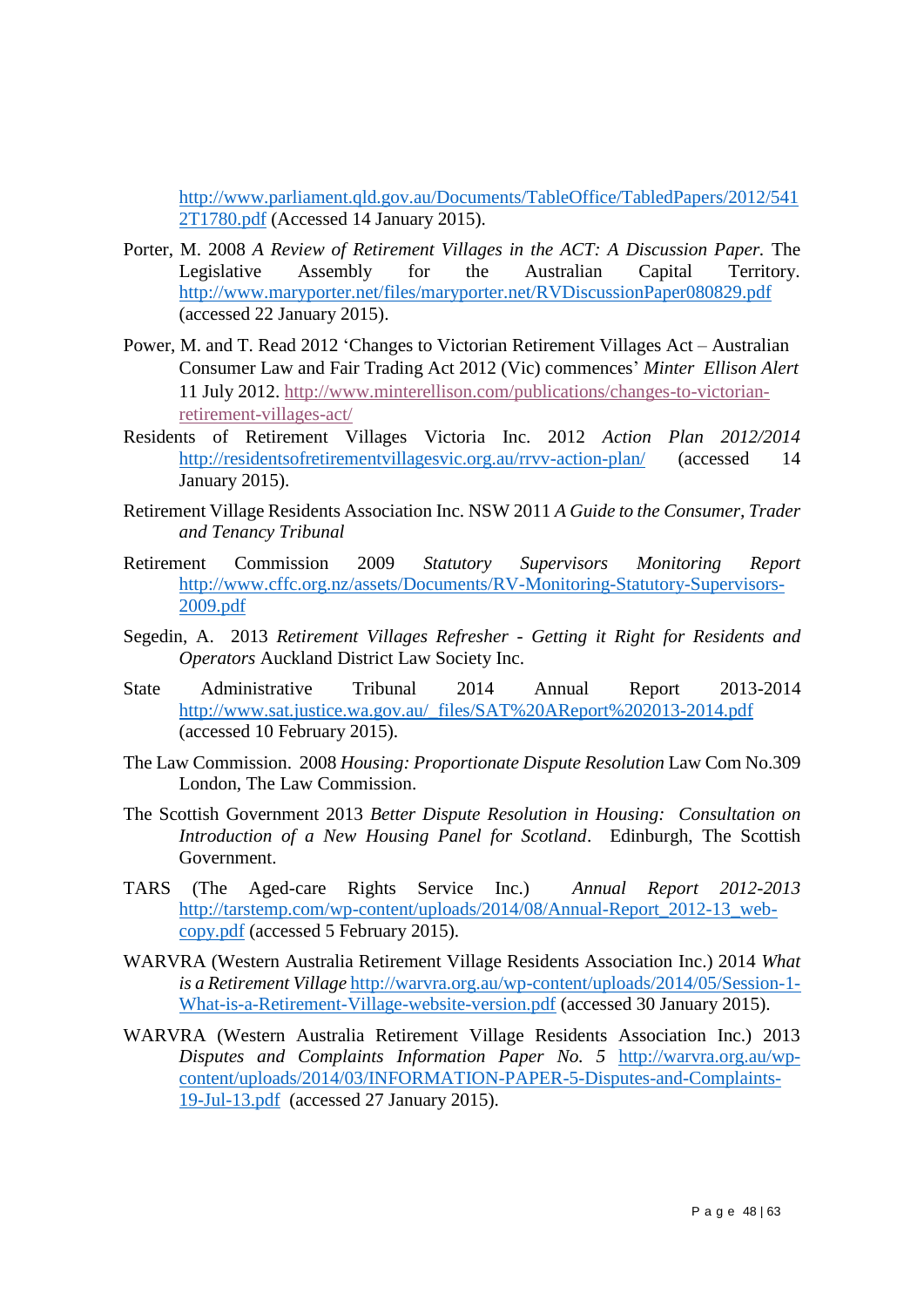#### **APPENDIX 1: NEW ZEALAND BEST PRACTICE IN COMPLAINTS AND DISPUTE HANDLING**

| <b>Title</b>                                                                                                                      | <b>Summary</b>                                                                                                                                                                                                                                                       |
|-----------------------------------------------------------------------------------------------------------------------------------|----------------------------------------------------------------------------------------------------------------------------------------------------------------------------------------------------------------------------------------------------------------------|
| Ministry of Business, Innovation and<br>Employment, 2013<br>Dispute Resolution: Best Practice Report 1 of 2<br>to Joint Ministers | Report 1 presents ADR principles.                                                                                                                                                                                                                                    |
| Ministry of Business, Innovation and<br>Employment, 2014<br>Dispute Resolution: Best Practice Report 2 of 2<br>to Joint Ministers | Report 2 includes ADR design principles based<br>on the ADR principles.                                                                                                                                                                                              |
| 2014 Aust/NZ standard.<br>Guidelines for Complaint Management in<br>Organizations AS/NZS 10002:2014                               | Covers planning, design, operation,<br>maintenance and improvement.                                                                                                                                                                                                  |
| http://shop.standards.co.nz/catalog/10002:2014<br>%28AS%7CNZS%29/scope                                                            | Full description of the standard must be<br>purchased from Standards NZ.                                                                                                                                                                                             |
| Office of the Ombudsman 2012<br><b>Effective Complaints Handling</b>                                                              | This guide sets out three steps in an effective<br>complaints process: enabling complaints,<br>responding to complaints, accountability and<br>learning. It provides a step by step guide to<br>handling a complaint, to the conclusion of<br>recording the outcome. |
|                                                                                                                                   | It explains how complaints can be reviewed<br>and used to improve customer service.                                                                                                                                                                                  |
|                                                                                                                                   | There is a checklist for an effective complaints<br>process, which covers: customer focus;<br>visibility; accessibility; responsiveness;<br>objectivity and fairness; confidentiality;<br>remedy; review; accountability; continuous<br>improvement.                 |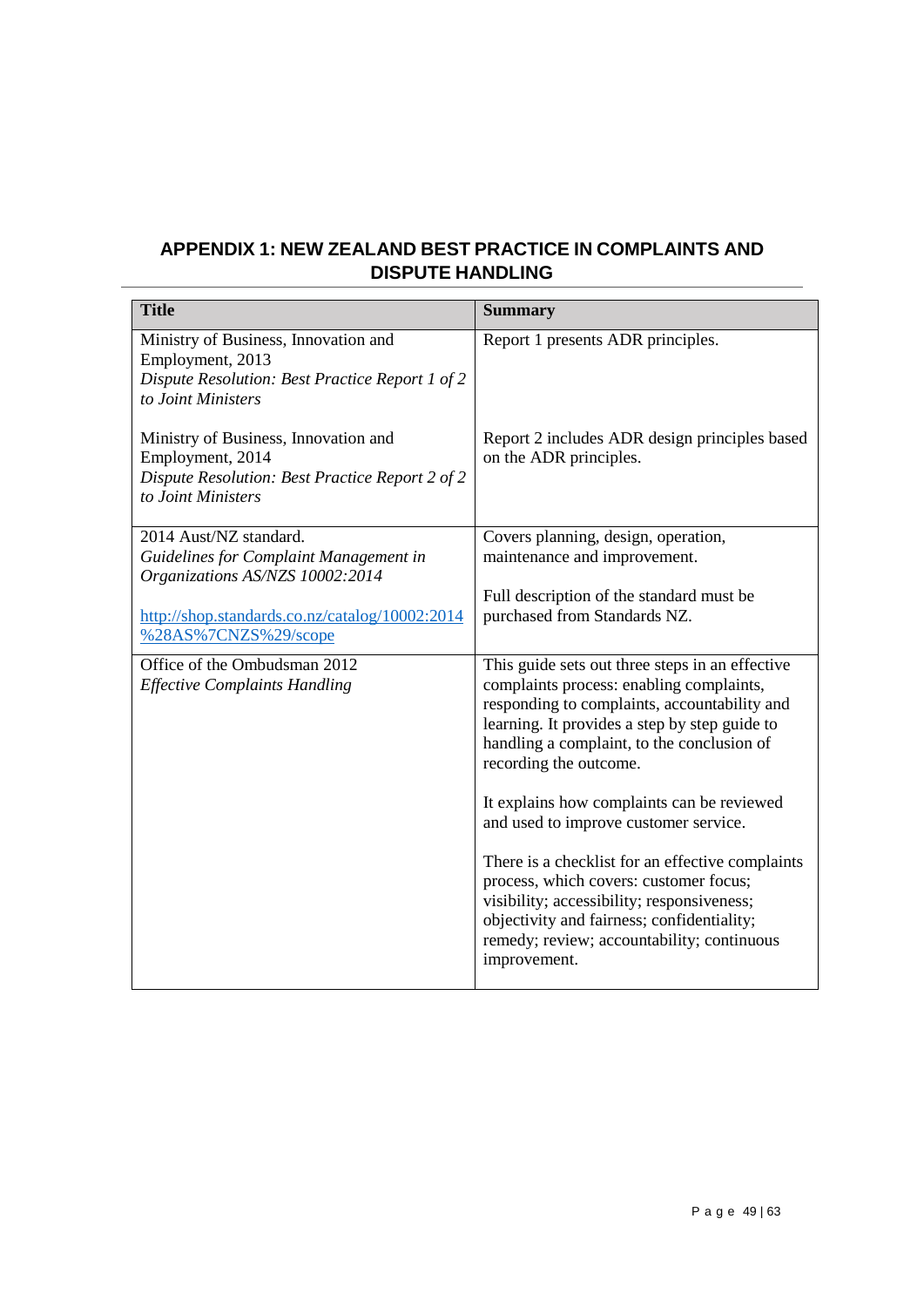#### **APPENDIX 2: AUSTRALIAN DISPUTE RESOLUTION GUIDELINES FOR VILLAGE OPERATORS**

| <b>Title</b>                                                                                                                                                                                                                                                                                                                                                                                                   | <b>Summary</b>                                                                                                                                                                                      |
|----------------------------------------------------------------------------------------------------------------------------------------------------------------------------------------------------------------------------------------------------------------------------------------------------------------------------------------------------------------------------------------------------------------|-----------------------------------------------------------------------------------------------------------------------------------------------------------------------------------------------------|
| Department of Commerce, Western Australia<br><b>Dispute Resolution Guidelines for Retirement</b><br><b>Village Managers</b><br>https://www.commerce.wa.gov.au/sites/default                                                                                                                                                                                                                                    | Gives information on the relevant legislation<br>and formal dispute resolution process.                                                                                                             |
|                                                                                                                                                                                                                                                                                                                                                                                                                | Explains the agencies where a dispute can be<br>dealt with.                                                                                                                                         |
| /files/atoms/files/rv_guidelines_managers_disp<br>ute_resolution.pdf                                                                                                                                                                                                                                                                                                                                           | Gives advice on how to deal with disputes<br>between residents.                                                                                                                                     |
|                                                                                                                                                                                                                                                                                                                                                                                                                | Gives advice on how to informally deal with a<br>resident's complaint.                                                                                                                              |
| Office for the Ageing, South Australia<br>Retirement Villages - Better Practice<br>Guidelines No. 4 Dispute Resolution<br>http://www.sa.gov.au/_data/assets/pdf_file/00<br>06/126789/RV-Guidelines-04-Dispute-<br>resolution.pdf                                                                                                                                                                               | Gives information on the relevant legislation,<br>formal dispute resolution process and<br>requirements for villages to have a disputes<br>resolution process.                                      |
|                                                                                                                                                                                                                                                                                                                                                                                                                | Gives general guidelines for communication<br>with residents.                                                                                                                                       |
|                                                                                                                                                                                                                                                                                                                                                                                                                | Suggests key steps for a village dispute<br>resolution process.                                                                                                                                     |
|                                                                                                                                                                                                                                                                                                                                                                                                                | Gives an example of a village dispute<br>resolution process.                                                                                                                                        |
| Consumer Affairs Victoria 2012 Retirement<br>Villages - Internal dispute resolution<br>guidelines for retirement village owners and                                                                                                                                                                                                                                                                            | Summarises legal requirements for the<br>village's internal dispute resolution scheme and<br>the manager's obligations.                                                                             |
| managers<br>http://www.consumer.vic.gov.au/library/public<br>ations/businesses/retirement-village-<br>operators/internal-dispute-resolution-<br>guidelines-for-retirement-village-owners-and-<br>managers.pdf<br>website information:<br>http://www.consumer.vic.gov.au/housing-and-<br>accommodation/retirement-villages/living-in-a-<br>retirement-village/resolving-disputes-in-your-<br>retirement-village | Recommends good practice in managing the<br>scheme.                                                                                                                                                 |
|                                                                                                                                                                                                                                                                                                                                                                                                                | Includes tips for handling complaints,<br>including complaints between residents.                                                                                                                   |
|                                                                                                                                                                                                                                                                                                                                                                                                                | Explains what the mandatory internal dispute<br>resolution document, which sets out the<br>village's procedures for handling complaints<br>and mediating disputes between residents, must<br>cover. |
|                                                                                                                                                                                                                                                                                                                                                                                                                | Explains how to keep residents informed about<br>the scheme.                                                                                                                                        |
|                                                                                                                                                                                                                                                                                                                                                                                                                | Presents a sample dispute resolution process.                                                                                                                                                       |
|                                                                                                                                                                                                                                                                                                                                                                                                                | Explains where unresolved complaints and<br>disputes can be referred for resolution.                                                                                                                |
|                                                                                                                                                                                                                                                                                                                                                                                                                | Provides contact details for advice and<br>services.                                                                                                                                                |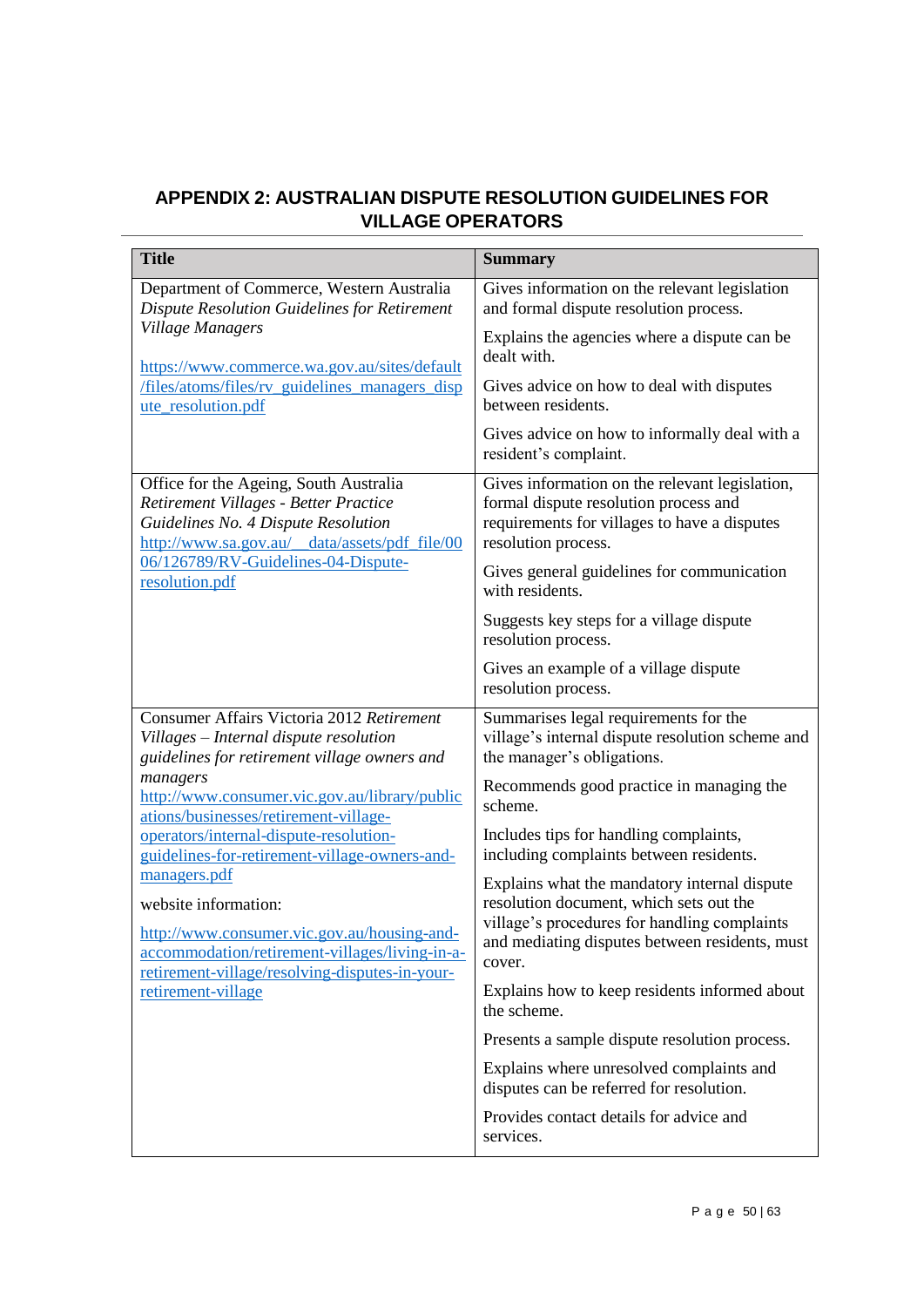| Industry accreditation scheme with standards     |
|--------------------------------------------------|
| including best practice performance criteria for |
|                                                  |
| Standard 6.1 Dispute resolution / feedback       |
|                                                  |
|                                                  |
|                                                  |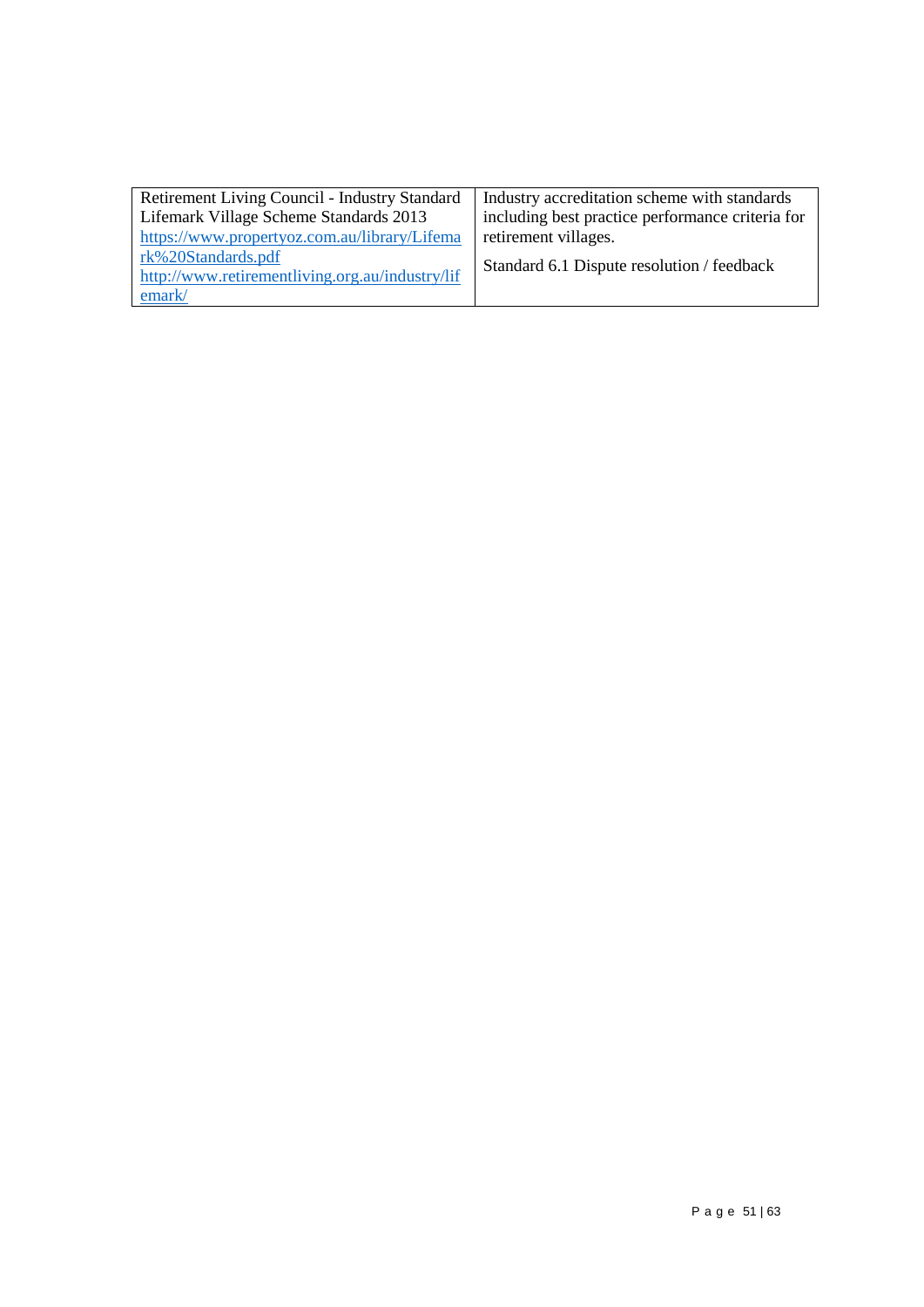#### **APPENDIX 3: AUSTRALIAN DISPUTE RESOLUTION INFORMATION FOR VILLAGE RESIDENTS**

| <b>Title</b>                                                                                                          | <b>Summary</b>                                                                                                                                                                  |
|-----------------------------------------------------------------------------------------------------------------------|---------------------------------------------------------------------------------------------------------------------------------------------------------------------------------|
| Western Australian Retirement Villages<br>Residents Association Inc.                                                  | Provides a step-by-step process for a resident<br>wanting to take action on a matter.                                                                                           |
| Information Paper No. 5 Disputes and<br>Complaints                                                                    | Gives information on the relevant legislation.                                                                                                                                  |
| http://warvra.org.au/wp-<br>content/uploads/2014/03/INFORMATION-<br>PAPER-5-Disputes-and-Complaints-19-Jul-<br>13.pdf | Explains the disputes procedures that the<br>retirement village should have in place, and<br>information about disputes that should be<br>contained in the resident's contract. |
|                                                                                                                       | Suggests where to seek advice.                                                                                                                                                  |
|                                                                                                                       | Explains the agencies where a dispute can be<br>dealt with and how to lodge a formal<br>complaint.                                                                              |
|                                                                                                                       | Gives a sample template for a dispute letter /<br>notice of dispute.                                                                                                            |
| Department of Commerce, Western Australia<br><b>Dispute Resolution Guidelines for Retirement</b>                      | Gives information on the relevant legislation<br>and formal dispute resolution process.                                                                                         |
| <b>Village Residents</b><br>https://www.commerce.wa.gov.au/sites/default                                              | Suggests where to seek advice.                                                                                                                                                  |
| /files/atoms/files/rv_guidelines_residents_disp<br>ute_resolution.pdf                                                 | Explains the agencies where a dispute can be<br>dealt with.                                                                                                                     |
|                                                                                                                       | Gives advice on how to handle a dispute with a<br>fellow resident.                                                                                                              |
|                                                                                                                       | Gives advice on how to handle a dispute with<br>village management.                                                                                                             |
| Office for the Ageing, South Australia<br>Dealing with disputes                                                       | Gives information on the relevant legislation<br>and formal dispute resolution process.                                                                                         |
| https://www.sa.gov.au/_data/assets/pdf_file/0                                                                         | Suggests where to seek advice.                                                                                                                                                  |
| 007/38968/Dealing-with-Disputes-Dec-<br>2013.pdf                                                                      | Describes differences between formal dispute<br>resolution process, informal processes, and<br>mediation.                                                                       |
|                                                                                                                       | Provides information about the Tribunal where<br>a dispute can be dealt with.                                                                                                   |
|                                                                                                                       | Explains how to apply to the Tribunal for a<br>hearing.                                                                                                                         |
|                                                                                                                       | Explains how to prepare for a hearing as a<br>respondent.                                                                                                                       |
|                                                                                                                       | Explains about legal representation, access to<br>an interpreter, withdrawal of an application and<br>group applications.                                                       |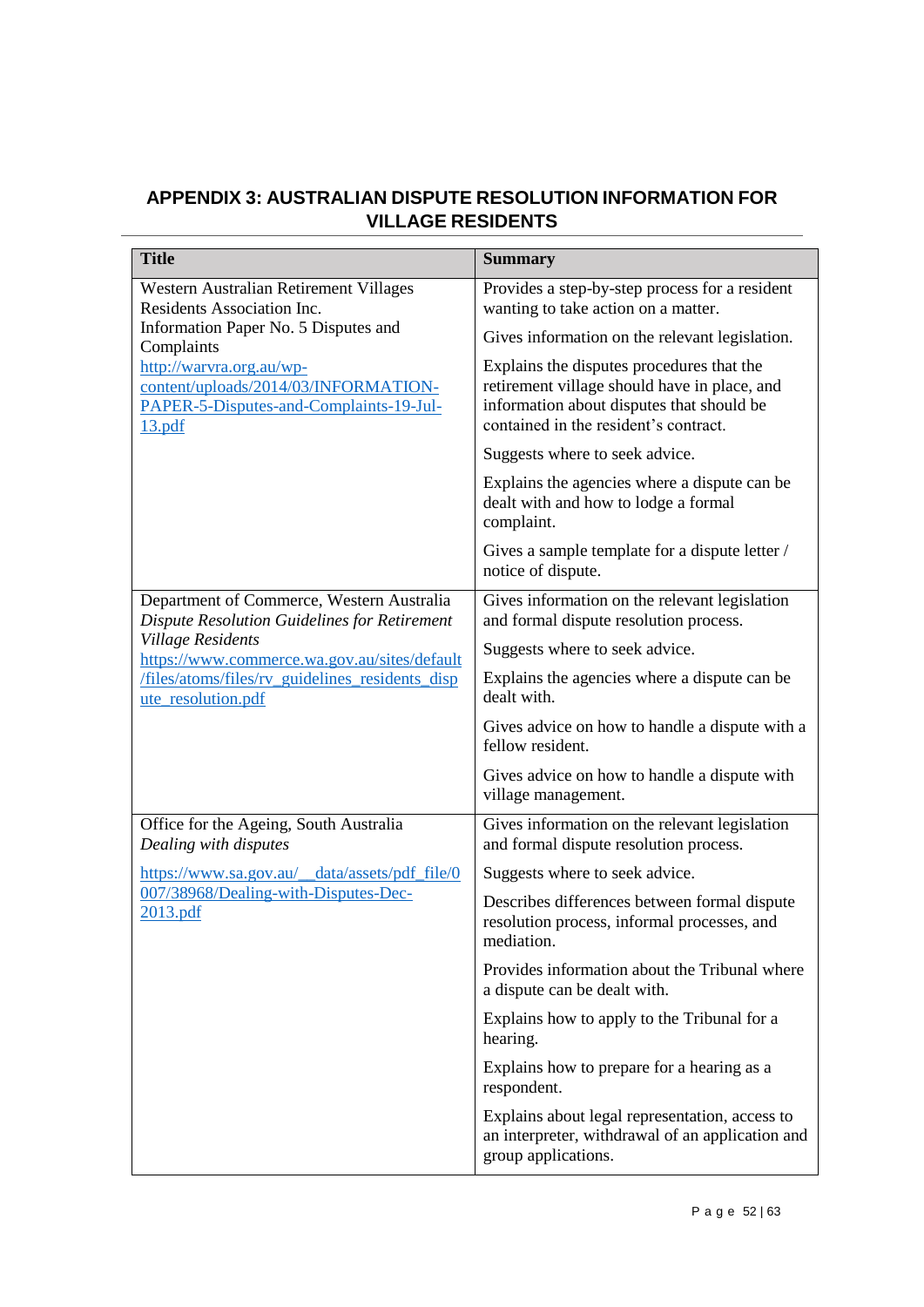| Retirement Village Residents Association Inc.<br><b>NSW 2011</b><br>A Guide to the Consumer, Trader and Tenancy<br>Tribunal <sup>89</sup><br>http://www.rvra.org.au/Documents/CTTTGuid<br>e110510.pdf | The purpose of the guide is to help residents in<br>their involvement with the Tribunal, whether as<br>an Applicant or Respondent.    |
|-------------------------------------------------------------------------------------------------------------------------------------------------------------------------------------------------------|---------------------------------------------------------------------------------------------------------------------------------------|
|                                                                                                                                                                                                       | Explains the legislation and formal disputes<br>resolution process.                                                                   |
|                                                                                                                                                                                                       | Gives information on advisory and service<br>agencies, including those that may help in<br>preparing material for a Tribunal hearing. |
|                                                                                                                                                                                                       | Provides a step-by-step form to help the<br>resident define the issue between the resident<br>and the operator.                       |
|                                                                                                                                                                                                       | Summarises the procedures and documentation<br>required to prepare an Application.                                                    |
|                                                                                                                                                                                                       | Presents case studies of residents' experiences<br>at the Tribunal.                                                                   |

<sup>89</sup> Although the Consumer Trader and Tenancy Tribunal was incorporated into the NSW Civil and Administrative Tribunal in 2014, this document is included because of the range of topics it includes in its guidance. The Residents Association is currently revising the information about the Tribunal on its website.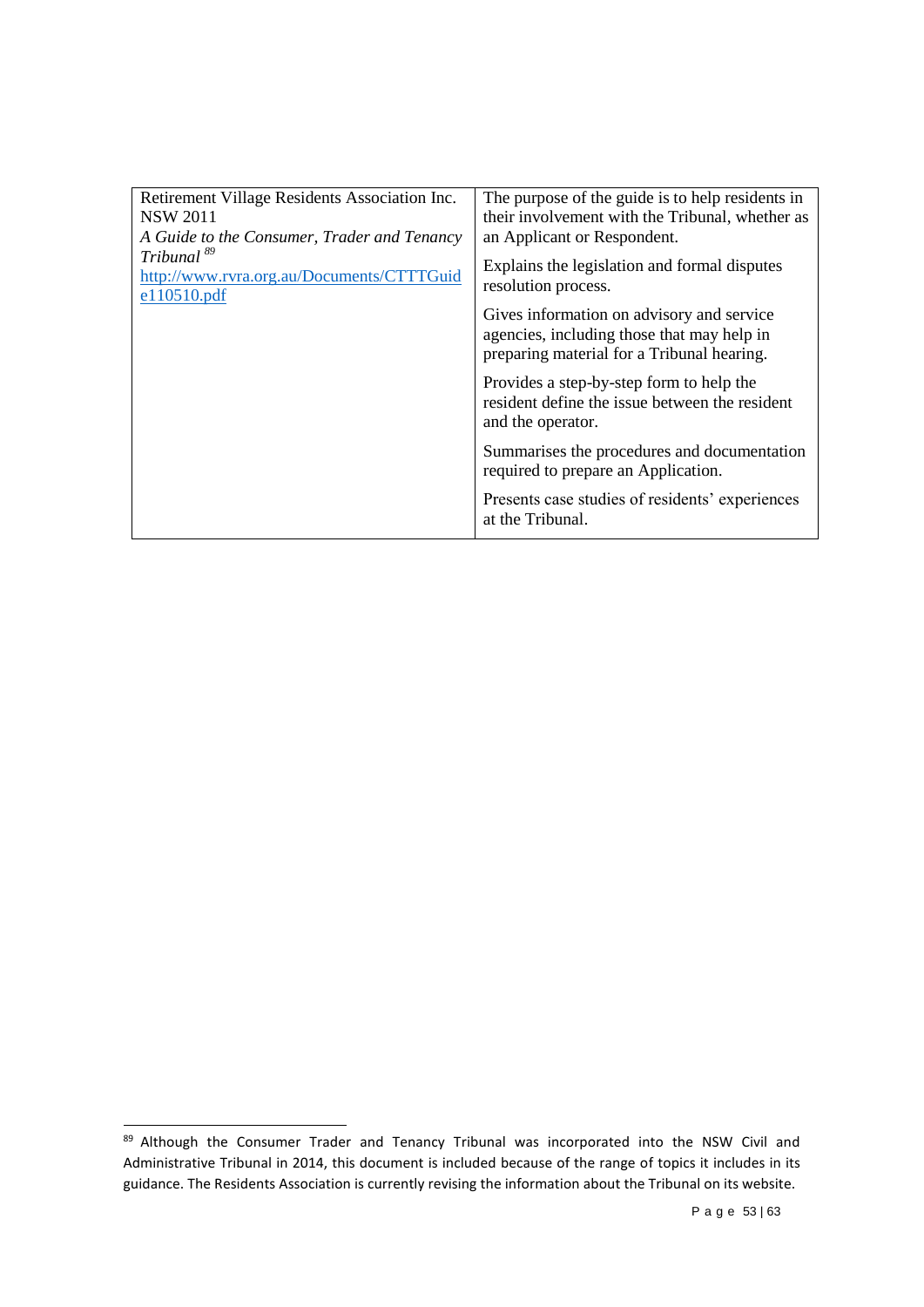#### **APPENDIX 4: AUSTRALIAN BEST PRACTICE IN COMPLAINTS AND DISPUTE HANDLING**

| <b>Title</b>                                                                                                                  | <b>Summary</b>                                                                                                                                                                                                                                                                                                                                                                                                                                                              |
|-------------------------------------------------------------------------------------------------------------------------------|-----------------------------------------------------------------------------------------------------------------------------------------------------------------------------------------------------------------------------------------------------------------------------------------------------------------------------------------------------------------------------------------------------------------------------------------------------------------------------|
| <b>Australian Standard on Complaints Handling</b>                                                                             | Provides guidance on complaints management.                                                                                                                                                                                                                                                                                                                                                                                                                                 |
| (AS ISO 10002-2006)<br>http://www.saiglobal.com/pdftemp/previews/os<br>$h/as/as10000/10000/10002-2006.pdf$                    | Covers the planning, design, operation,<br>maintenance and improvement of complaints<br>handling.                                                                                                                                                                                                                                                                                                                                                                           |
| Superceded by 2014 joint Australia/NZ<br>standard.<br>http://shop.standards.co.nz/catalog/10002:2014<br>%28AS%7CNZS%29/scope? | The guidance aims to: provide an open and<br>responsive process; enable complaints to be<br>managed in a systematic, consistent and<br>responsive manner; enable the organisation to<br>identify trends and eliminate causes of<br>complaints and improve operational<br>effectiveness; support staff to improve<br>complaints management skills; provide a basis<br>of review and process improvement; reduce the<br>likelihood of complaints developing into<br>disputes. |
| National Community Housing Standards<br>Manual 2010                                                                           | Sets out best practice in service delivery for the<br>community housing sector.                                                                                                                                                                                                                                                                                                                                                                                             |
| http://chfa.com.au/sites/default/files/node/185/<br>doc_nchs_manual_may2010.pdf                                               | Standard 3.6 complaints and appeals of<br>decisions are addressed promptly and fairly.                                                                                                                                                                                                                                                                                                                                                                                      |
|                                                                                                                               | Summarises good practice including explaining<br>the procedures, record keeping, how people<br>will be informed. Processes are respectful, do<br>not penalise and take into account culture and<br>language issues. Complaints and appeals are<br>resolved promptly and simply.                                                                                                                                                                                             |
|                                                                                                                               | Processes to support good practice include staff<br>training in complaints handling and monitoring<br>effectiveness of the process.                                                                                                                                                                                                                                                                                                                                         |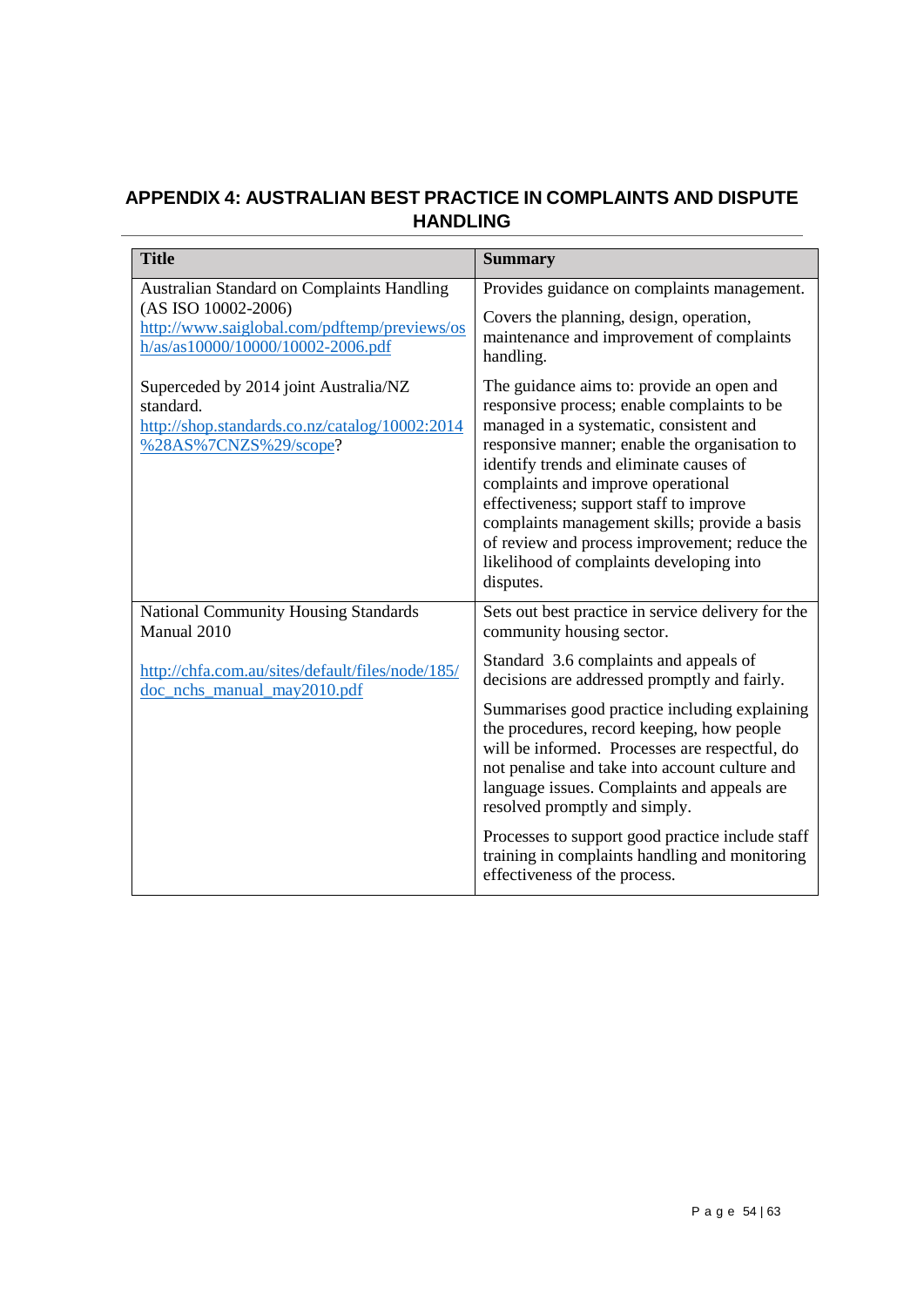| Commonwealth Ombudsman 2009<br><b>Better Practice Guide to Complaint Handling</b><br>http://www.ombudsman.gov.au/docs/better-<br>practice-guides/onlineBetterPracticeGuide.pdf               | Culture: staff understanding of the complaints<br>process, training and resources.                                                                                                                                                                                                                                                                                                                |
|----------------------------------------------------------------------------------------------------------------------------------------------------------------------------------------------|---------------------------------------------------------------------------------------------------------------------------------------------------------------------------------------------------------------------------------------------------------------------------------------------------------------------------------------------------------------------------------------------------|
|                                                                                                                                                                                              | Principles: fairness, accessibility,<br>responsiveness, efficiency, internal integration,<br>integration with other agencies.                                                                                                                                                                                                                                                                     |
|                                                                                                                                                                                              | People: appropriate attribute, skills and<br>training.                                                                                                                                                                                                                                                                                                                                            |
|                                                                                                                                                                                              | Processes are clearly documented and easy to<br>understand and apply.                                                                                                                                                                                                                                                                                                                             |
|                                                                                                                                                                                              | Analysis: regular reporting and monitoring for<br>service improvement, process is reviewed to<br>improve its effectiveness.                                                                                                                                                                                                                                                                       |
|                                                                                                                                                                                              | Supplemented by fact sheets for different<br>aspects of complaints.                                                                                                                                                                                                                                                                                                                               |
| Ombudsman Western Australia 2010<br><b>Guidelines on Complaint Handling</b><br>http://www.ombudsman.wa.gov.au/Publication<br>s/Documents/guidelines/Binder-Complaint-<br><b>Handling.pdf</b> | Covers: effective handling of complaints;<br>making your complaint handling system<br>accessible; complaint handling system<br>checklist; principles of effective complaint<br>handling; guidance for complaint handling<br>officers; dealing with unreasonable compliant<br>handling conduct; investigation of complaints;<br>procedural fairness; remedies and redress; good<br>record keeping. |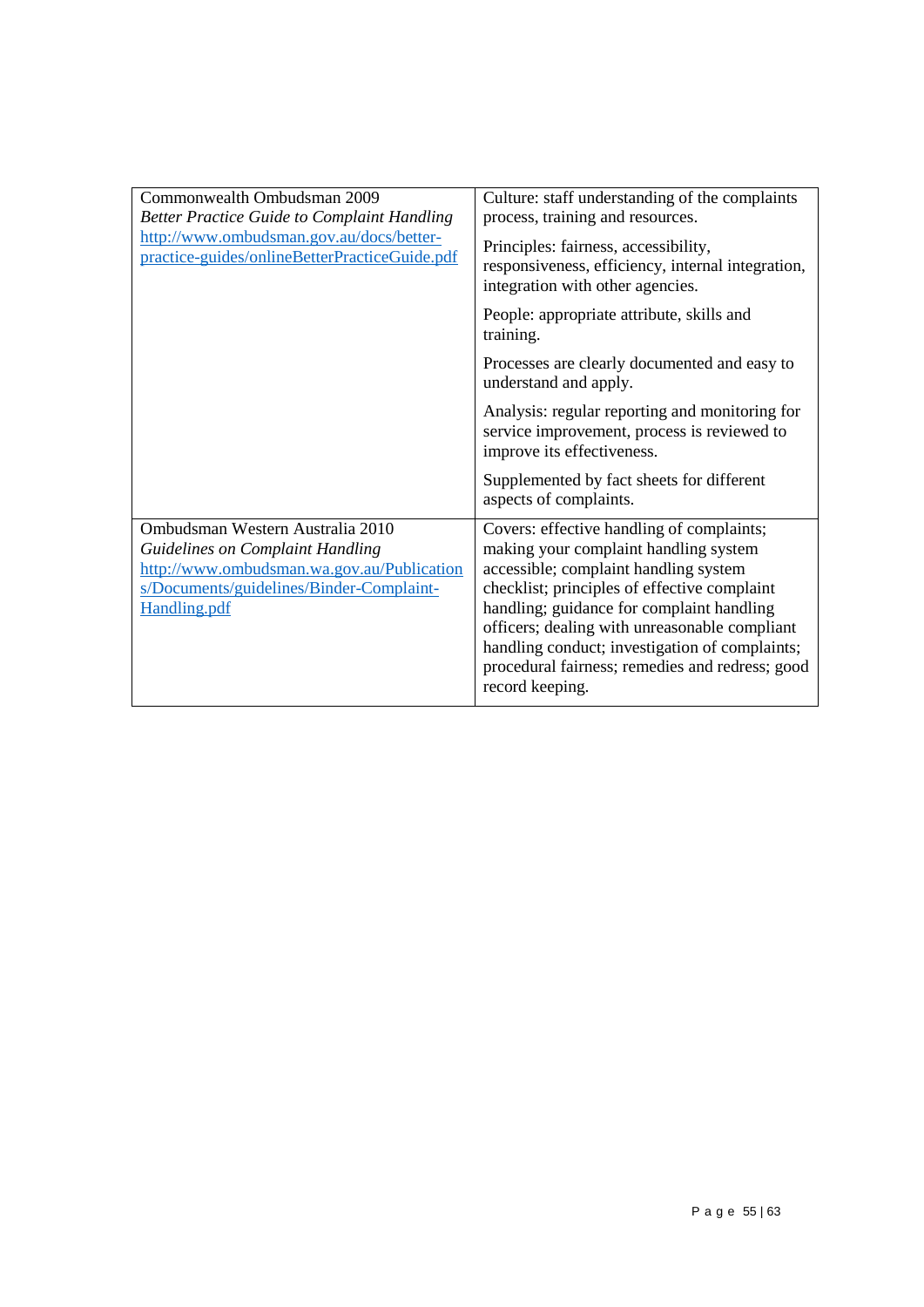# **APPENDIX 5: AUSTRALIAN ADVOCACY AND ADVICE SERVICES**

| Organisation                                                                                                                                                            | <b>Description</b>                                                                                                                                                                                                                                                                                                                                                                                                                                                                                                                                                                                                                     |
|-------------------------------------------------------------------------------------------------------------------------------------------------------------------------|----------------------------------------------------------------------------------------------------------------------------------------------------------------------------------------------------------------------------------------------------------------------------------------------------------------------------------------------------------------------------------------------------------------------------------------------------------------------------------------------------------------------------------------------------------------------------------------------------------------------------------------|
| Aged Rights Advocacy Service<br>(ARAS)<br>South Australia<br>http://www.sa.agedrights.asn.au/                                                                           | The service launched an advocacy service for retirement<br>village residents in 2014. The service provides information<br>about rights and entitlements in relation to residency in a<br>village, and advocacy support or representation when an<br>individual or group of residents needs to contact an<br>administering authority or attend a disputes tribunal.                                                                                                                                                                                                                                                                     |
| PAVIL - Park and Village<br>Information Link, Queensland<br>https://caxton.org.au/park_village<br>information.html<br>Sample publication<br>Frequently Asked Questions. | PAVIL is a free state-wide service and is part of Caxton<br>Legal Centre Inc. PAVIL's aim is to improve access to legal<br>advice for manufactured home and retirement village<br>residents who require specialist advice and information to<br>assist them to understand and exercise their rights under the<br>contracts and legislation governing their living<br>arrangements.                                                                                                                                                                                                                                                     |
| Living in a Retirement Village<br>https://caxton.org.au/pdfs/RV%20<br>living%20in.pdf                                                                                   | Legal assistance focuses on self-resolution at the earliest<br>stage of a dispute, however if necessary, PAVIL may<br>negotiate with a park or village operator on behalf of a<br>client, provide guidance and assistance through the dispute<br>resolution process and assist with court representation in<br>exceptional circumstances.                                                                                                                                                                                                                                                                                              |
| Dispute Settlement Centre of<br>Victoria<br>http://www.disputes.vic.gov.au/dis<br>pute-advice                                                                           | Part of the Victoria Department of Justice and Regulation,<br>the Centre offers free advice to help people deal with their<br>dispute.<br>The website includes a section on services for older people.                                                                                                                                                                                                                                                                                                                                                                                                                                 |
| The Aged-care Rights Service<br>(TARS), New South Wales<br>http://tars.com.au/                                                                                          | TARS is a community legal aid centre that protects the<br>rights of older people. It provides telephone advice,<br>advocacy, legal advice and educational services. This<br>includes the specialist retirement village residents' legal<br>advice service, which provides legal advice to residents<br>(including former and prospective) on disputes and visits<br>villages to conduct educational seminars with residents on<br>their rights and responsibilities. TARS is working on a<br>retirement village standard contract and has reviewed the<br>RV section of the Solicitors Practice Manual (See 2012-13<br>Annual Report). |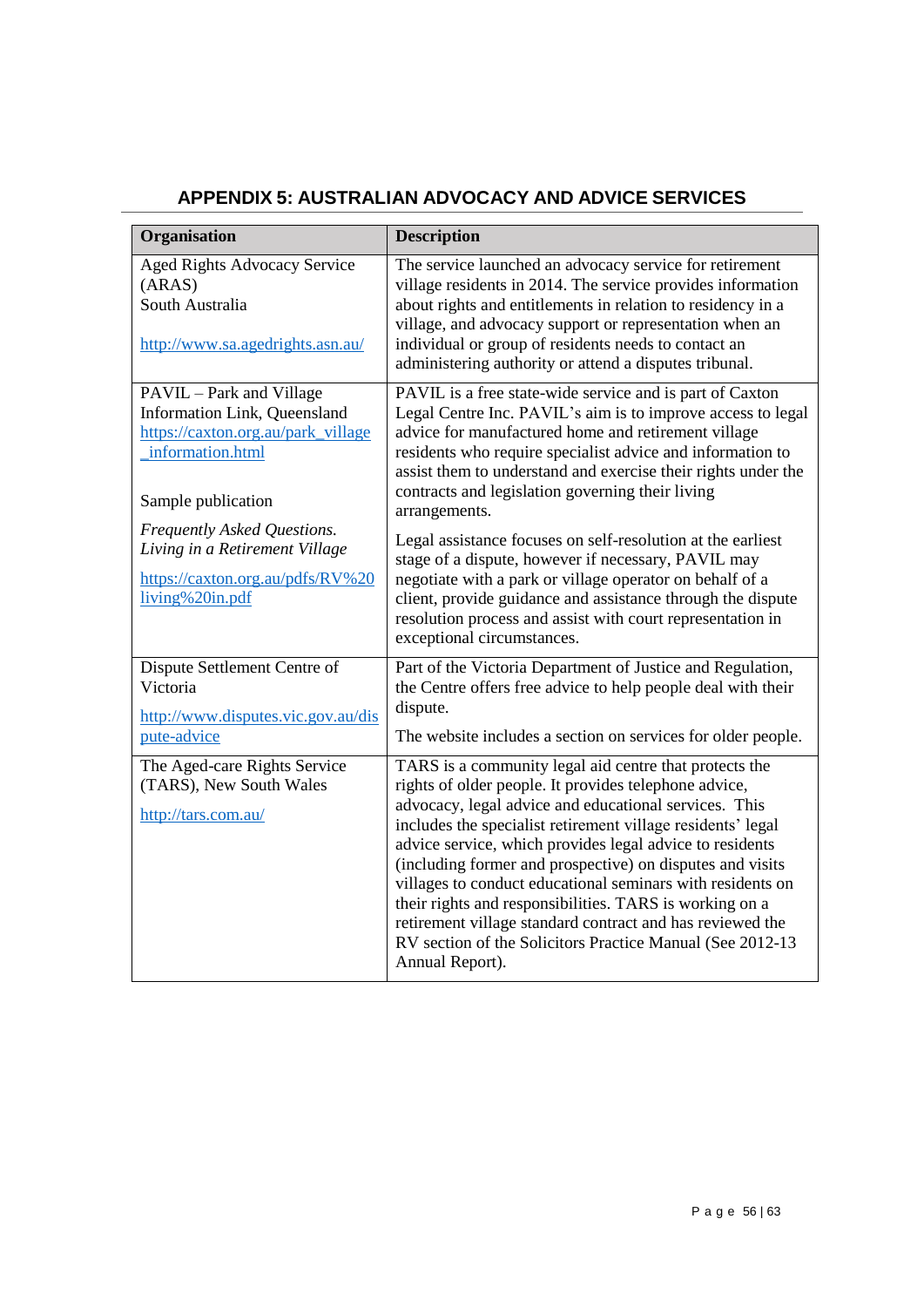#### **APPENDIX 6: UK BEST PRACTICE IN HOUSING COMPLAINTS AND DISPUTES HANDLING**

| <b>Title</b>                                                                                                                                                                                                                                                     | <b>Summary</b>                                                                                                                                                                                                                                                                                                                                                              |
|------------------------------------------------------------------------------------------------------------------------------------------------------------------------------------------------------------------------------------------------------------------|-----------------------------------------------------------------------------------------------------------------------------------------------------------------------------------------------------------------------------------------------------------------------------------------------------------------------------------------------------------------------------|
| <b>Association of Retirement Housing Managers</b><br>Code of Practice                                                                                                                                                                                            | The Code is currently under review.<br>There are three similar codes of practice for<br>England Scotland and Wales. The Code<br>covers the complaints procedure: provision<br>of information about complaints procedure<br>to residents, staff training, target response<br>times, mediation and conciliation.                                                              |
| ARHM, LEASE and Age UK<br>Commonhold and Leasehold Reform Act 2002<br>Leasehold Retirement Housing Your Rights and<br>Remedies<br>http://www.housingcare.org/downloads/kbase/415.<br>pdf                                                                         | This publication defines leasehold,<br>retirement scheme and retirement housing;<br>explains landlord complaints procedures,<br>mediation services, the independent housing<br>ombudsman and statutory remedies.                                                                                                                                                            |
| Chartered Institute of Housing<br>A Guide to Making Complaints for Sheltered<br><b>Housing Residents</b><br>http://www.housingcare.org/downloads/kbase/312<br>4.pdf                                                                                              | Targeted to residents, this guide helps them<br>to decide whether to make a complaint, how<br>to make a complaint to their housing<br>provider or other agency such as the<br>Housing Ombudsman, how to make their<br>complaint effectively and where to go for<br>advice and information.                                                                                  |
| Chartered Institute of Housing<br>How to develop your complaints process<br>http://www.cih.org/publication-<br>free/display/vpathDCR/templatedata/cih/publicati<br>on-<br>free/data/How_to_develop_your_complaints_proc<br>ess                                   | Targeted to housing providers, this guide<br>sets out the key principles and features of a<br>successful complaints process. Key<br>principles: positive and flexible; open and<br>accessible; quality process; involve<br>residents in monitoring and review of the<br>process. Includes good practice examples<br>from housing providers. Lists information<br>resources. |
| Chartered Institute of Housing<br>How to work with tenants panels to resolve<br>disputes<br>http://www.cih.org/publication-<br>free/display/vpathDCR//templatedata/cih/publicati<br>on-<br>free/data/How_to%2520work_with_tenant_panels<br>to resolve complaints | Targeted to housing providers, this guide<br>sets out how to work with tenants to<br>establish and ensure that tenant panels<br>(required by law) fulfil their role in<br>resolving complaints and disputes.                                                                                                                                                                |
| Housing Ombudsman Service<br>Dispute resolution elearning http://www.housing-<br>ombudsman.org.uk/learning-faqs/dispute-<br>resolution-e-learning/#.VL6739KUcfY                                                                                                  | There are two online training courses, one<br>for landlords, and one for tenants and<br>designated persons.                                                                                                                                                                                                                                                                 |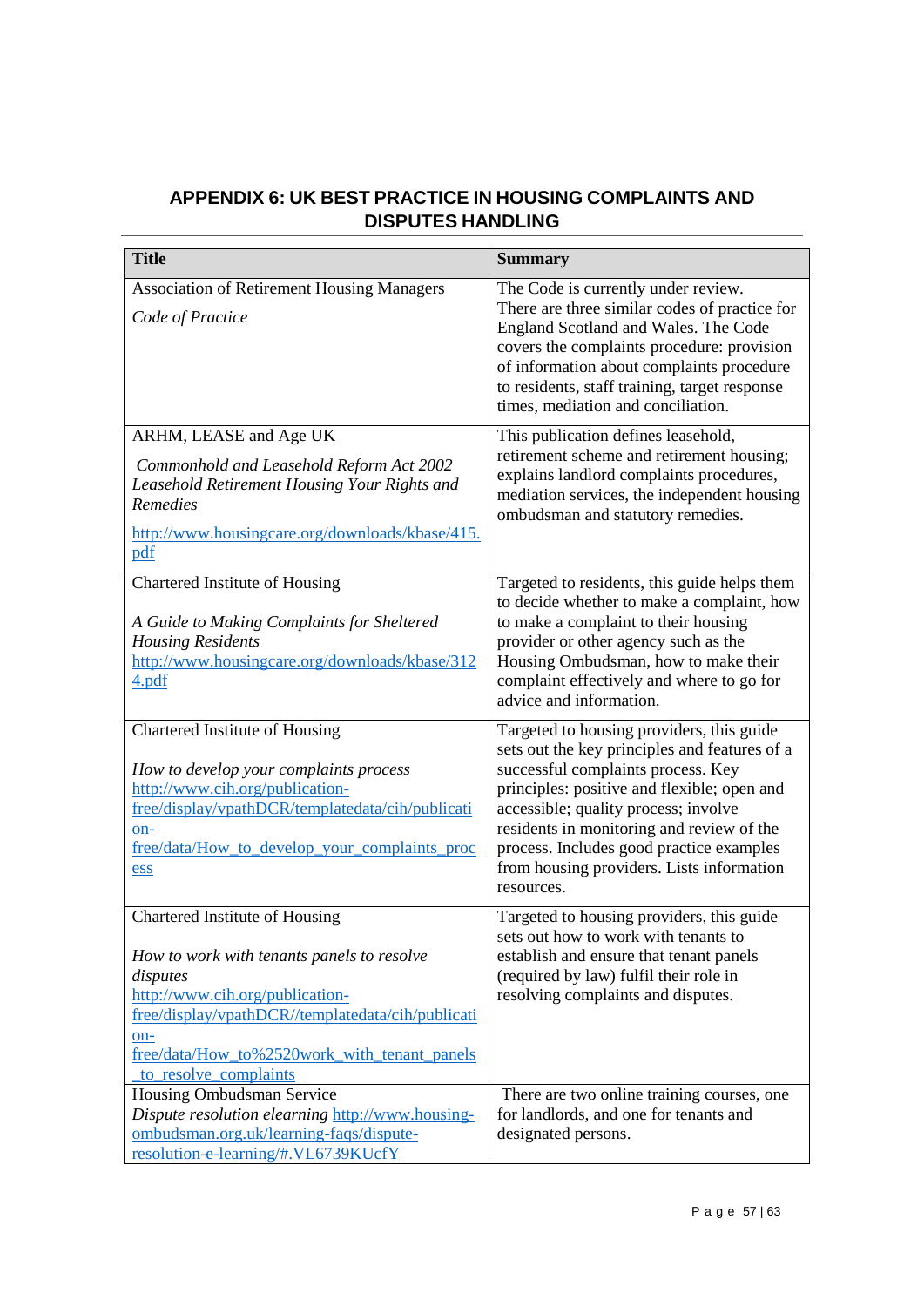| Housing Ombudsman Service<br>Dispute resolution principles<br>http://www.housing-ombudsman.org.uk/learning-<br>faqs/dispute-resolution-<br>principles/#.VL67Q9KUcfY                                                                      | A simple diagram setting out the three<br>principles of dispute resolution: be fair -<br>treat people fairly and follow a fair process;<br>put things right; learn from issues raised.                                                                                                                                     |
|------------------------------------------------------------------------------------------------------------------------------------------------------------------------------------------------------------------------------------------|----------------------------------------------------------------------------------------------------------------------------------------------------------------------------------------------------------------------------------------------------------------------------------------------------------------------------|
| HouseMark<br>Good practice from HouseMark's Complaints<br><b>Accreditation Scheme</b><br>http://www.housemark.co.uk/hmresour.nsf/lookup<br>/Complaints_CA_good_practice_briefing.pdf/\$Fil<br>e/Complaints_CA_good_practice_briefing.pdf | Covers: leadership and strategic<br>commitment; open and accessible; timely<br>and effective complaint handling; positive<br>approach to complaints; tackling causes of<br>complaints; monitoring performance;<br>continual improvement.<br>HouseMark also offers an online tool for                                       |
|                                                                                                                                                                                                                                          | complaints benchmarking, which enables<br>landlords to compare their practices with<br>other landlords, conduct self-assessment<br>and data collection for service<br>improvement. Data can be shared with<br>tenants.                                                                                                     |
| <b>LEASE</b><br><b>Alternative Dispute Resolution Guidance Note</b><br>http://www.lease-                                                                                                                                                 | Answers to FAQs about disputes and<br>alternative dispute resolution e.g.<br>mediation, arbitration and adjudication.                                                                                                                                                                                                      |
| advice.org/documents/Alternative_Dispute_Resol<br>ution.pdf                                                                                                                                                                              | The full range of advice guides<br>http://www.lease-advice.org/publications/                                                                                                                                                                                                                                               |
| National House Building Council<br>Sheltered Housing Code of Practice<br>http://www.housingcare.org/downloads/kbase/331<br>6.pdf                                                                                                         | The Code covers the duties of developers<br>and builders of sheltered housing, the<br>purchaser's information pack, the<br>management agreement and the purchaser's<br>legal rights. A consultation and complaints<br>procedure is set out.                                                                                |
| Scottish Public Services Ombudsman<br>The Registered Social Landlords' Model<br>Complaints Handling Procedure (CHPs) Guide to<br>Implementation<br>http://www.valuingcomplaints.org.uk/wp-<br>content/media/RSL-Model-CHP.pdf            | This document applies to registered social<br>landlords. The aim is for a simple,<br>standardised procedure across the housing<br>sector to make it simpler for customers to<br>complain, ensure staff and customer<br>confidence in complaint handling and<br>encourage bodies to make use of lessons<br>from complaints. |